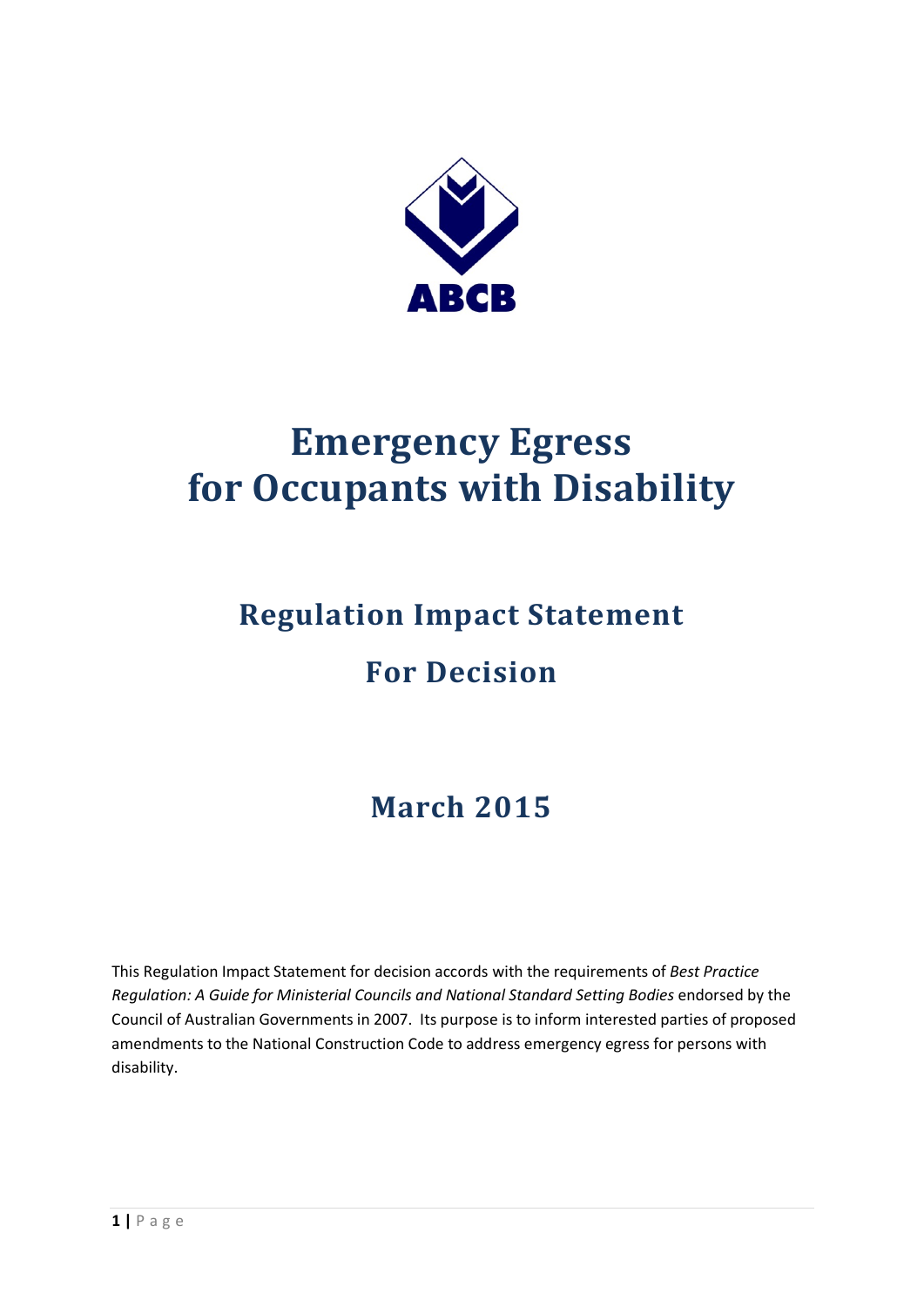## **The Australian Building Codes Board**

The Australian Building Codes Board (ABCB) is a joint initiative of all levels of government in Australia, together with the building industry. Its mission is to oversee issues relating to health, safety, amenity and sustainability in building. The ABCB promotes efficiency in the design, construction and performance of buildings through the National Construction Code, and the development of effective regulatory and non-regulatory approaches. The Board aims to establish effective and proportional codes, standards and regulatory systems that are consistent between States and Territories. For more information visit the [ABCB website.](http://www.abcb.gov.au/)

# **Copyright**

© Copyright 2014 Australian Government, States and Territories of Australia. The Regulation Impact Statement regarding *Emergency Egress for Occupants with Disability* belongs to the Australian Government, State and Territory Governments. Material contained in the publication may be reproduced for educational purposes and for use as permitted under the Copyright Act 1968. Otherwise, no part may be reproduced without prior permission. Requests and inquiries concerning reproduction and rights should be directed in the first instance to:

The General Manager Australian Building Codes Board PO Box 9839, Canberra City, 2601

Or by email: [abcb.office@abcb.gov.au](mailto:abcb.office@abcb.gov.au)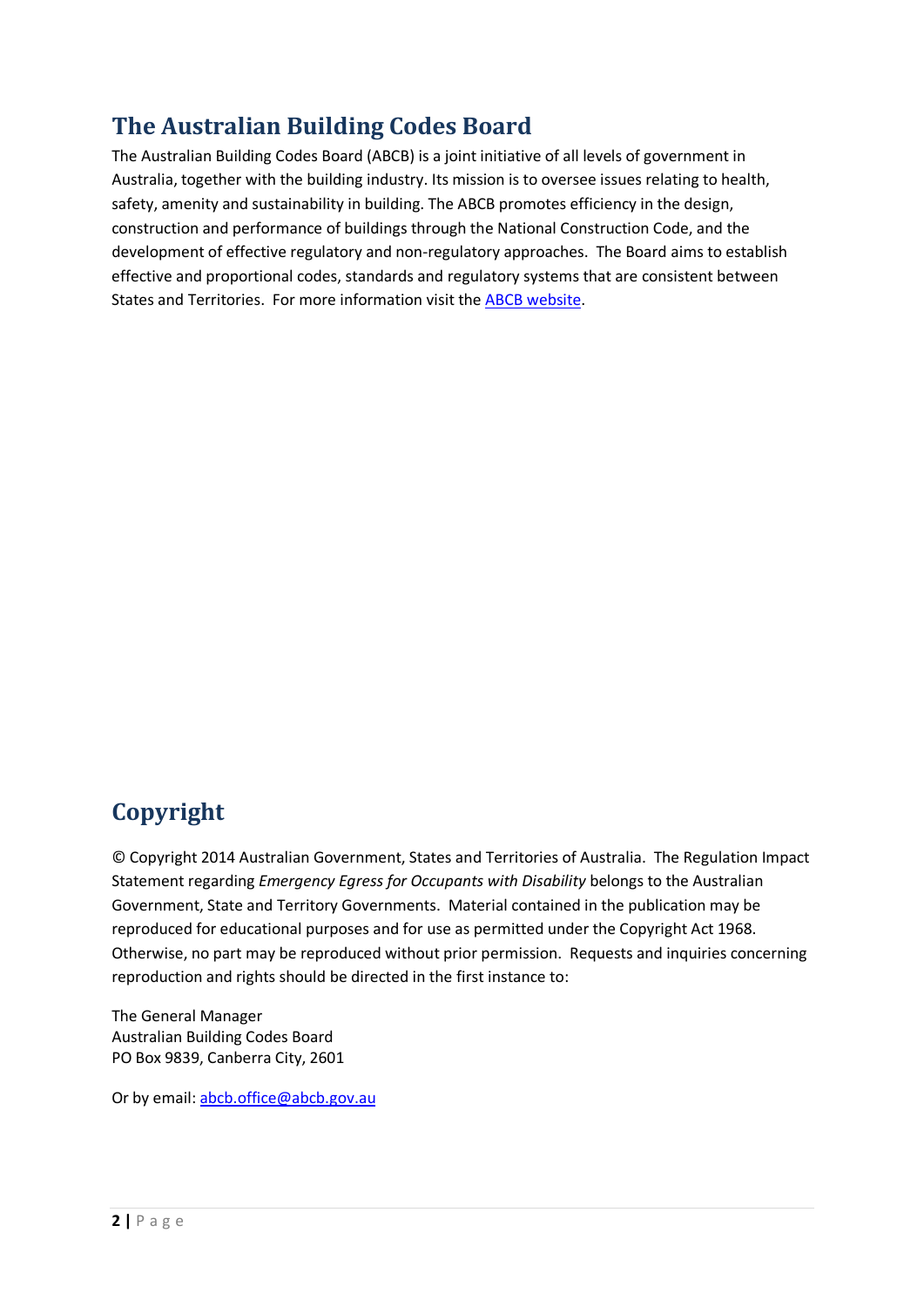# **Contents**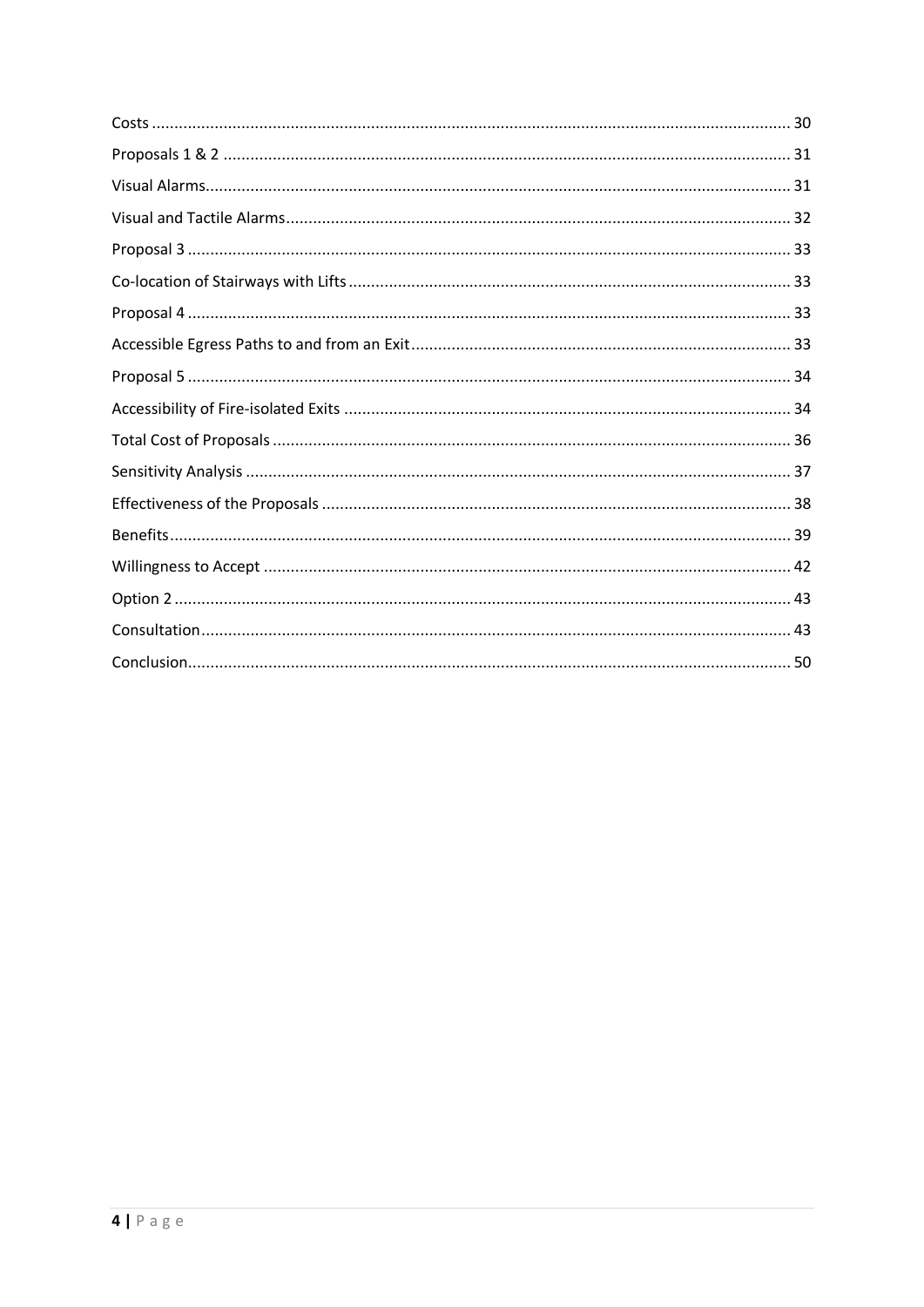# <span id="page-4-0"></span>**Glossary**

| Term              | Definition                                                                                                |  |  |  |  |  |
|-------------------|-----------------------------------------------------------------------------------------------------------|--|--|--|--|--|
| Accessway         | A continuous accessible path of travel (as defined in AS                                                  |  |  |  |  |  |
|                   | 1428.1) to, into or within a building.                                                                    |  |  |  |  |  |
| Class 1a building | A single dwelling being-                                                                                  |  |  |  |  |  |
|                   | a detached house; or<br>(i)                                                                               |  |  |  |  |  |
|                   | (ii)<br>one of a group of two or more attached                                                            |  |  |  |  |  |
|                   | dwellings, each being a building, separated by a                                                          |  |  |  |  |  |
|                   | fire-resisting wall, including a row house,                                                               |  |  |  |  |  |
|                   | terrace house, town house or villa unit,                                                                  |  |  |  |  |  |
|                   | which are not located above or below another dwelling or                                                  |  |  |  |  |  |
|                   | another Class of building other than a private garage.                                                    |  |  |  |  |  |
| Class 1b building | a boarding house, guest house, hostel or the<br>(i)                                                       |  |  |  |  |  |
|                   | like-                                                                                                     |  |  |  |  |  |
|                   | (A) with a total area of all floors not exceeding                                                         |  |  |  |  |  |
|                   | 300 m <sup>2</sup> measured over the enclosing walls                                                      |  |  |  |  |  |
|                   | of the Class 1b; and                                                                                      |  |  |  |  |  |
|                   | (B) in which not more than 12 persons would                                                               |  |  |  |  |  |
|                   | ordinarily be resident; or                                                                                |  |  |  |  |  |
|                   | (ii)<br>4 or more single dwellings located on one                                                         |  |  |  |  |  |
|                   | allotment and used for short-term holiday                                                                 |  |  |  |  |  |
|                   | accommodation,                                                                                            |  |  |  |  |  |
|                   | which are not located above or below another dwelling or                                                  |  |  |  |  |  |
|                   | another Class of building other than a private garage.                                                    |  |  |  |  |  |
| Class 2 building  | A building containing 2 or more sole-occupancy units each                                                 |  |  |  |  |  |
|                   | being a separate dwelling.                                                                                |  |  |  |  |  |
| Class 3 building  | A residential building, other than a building of Class 1 or 2,                                            |  |  |  |  |  |
|                   | which is a common place of long term or transient living for<br>a number of unrelated persons, including- |  |  |  |  |  |
|                   | (a) a boarding house, guest house, hostel, lodging                                                        |  |  |  |  |  |
|                   | house or backpackers accommodation; or                                                                    |  |  |  |  |  |
|                   | (b) a residential part of a hotel or motel; or                                                            |  |  |  |  |  |
|                   | (c) a residential part of a school; or                                                                    |  |  |  |  |  |
|                   | (d) accommodation for the aged, children or people                                                        |  |  |  |  |  |
|                   | with disabilities; or                                                                                     |  |  |  |  |  |
|                   | (e) a residential part of a health-care building which                                                    |  |  |  |  |  |
|                   | accommodates members of staff; or                                                                         |  |  |  |  |  |
|                   | a residential part of a detention centre.<br>(f)                                                          |  |  |  |  |  |
| Class 4 building  | A dwelling in a building that is Class 5, 6, 7, 8, or 9 if it is the                                      |  |  |  |  |  |
|                   | only dwelling in the building.                                                                            |  |  |  |  |  |
| Class 5 building  | An office building used for professional or commercial                                                    |  |  |  |  |  |
|                   | purposes, excluding buildings of Class 6, 7, 8, or 9.                                                     |  |  |  |  |  |
| Class 6 building  | A shop or other building for the sale of goods by retail or                                               |  |  |  |  |  |
|                   | the supply of services direct to the public, including-                                                   |  |  |  |  |  |
|                   | (a) an eating room, bar area that is not an assembly                                                      |  |  |  |  |  |
|                   | building, shop or kiosk part of a hotel or motel; or                                                      |  |  |  |  |  |
|                   | (b) a dining room, bar area that is not an assembly                                                       |  |  |  |  |  |
|                   | building, a shop or kiosk part of a hotel or motel; or                                                    |  |  |  |  |  |
|                   | (c) market or sale room, showroom, or service station.                                                    |  |  |  |  |  |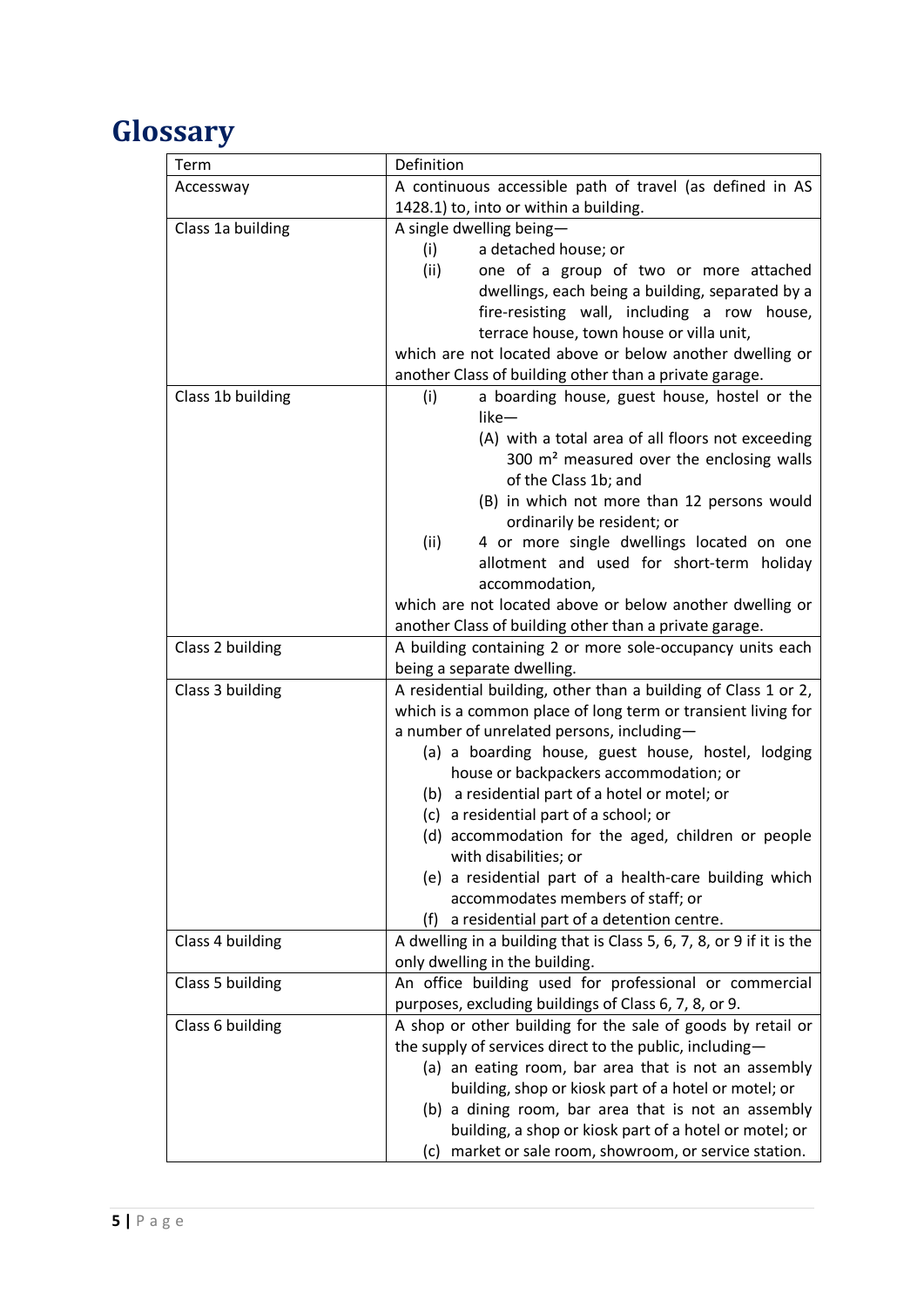| Class 7a building           | A car park.                                                                                                                                                                                                            |
|-----------------------------|------------------------------------------------------------------------------------------------------------------------------------------------------------------------------------------------------------------------|
| Class 7b building           | A building for storage, or display of goods or produce for<br>sale by wholesale.                                                                                                                                       |
| Class 8 building            | A laboratory, or a building in which a handicraft or process<br>for the production, assembling, altering, repairing, packing,<br>finishing, or cleaning of goods or produce is carried on for<br>trade, sale, or gain. |
| Class 9a building           | A health-care building, including those parts set aside as a<br>laboratory.                                                                                                                                            |
| Class 9b building           | An assembly building, including a trade workshop,<br>laboratory or the like in a primary or secondary school, but<br>excluding any other parts of the building that is of another<br>Class.                            |
| Class 9c building           | An aged care building.                                                                                                                                                                                                 |
| Class 10 building           | A non-habitable building.                                                                                                                                                                                              |
| Deemed-to-Satisfy           | Provisions which are deemed to satisfy the mandatory<br>requirements of the BCA.                                                                                                                                       |
| Fire-isolated ramp          | A ramp within a fire-resisting enclosure which provides<br>egress from a storey.                                                                                                                                       |
| Fire-isolated stair         | A stairway within a fire resisting shaft.                                                                                                                                                                              |
| <b>Functional Statement</b> | A statement which describes how a building achieves the<br>Objective.                                                                                                                                                  |
| Performance Requirement     | A requirement which states the level of performance which<br>a Building Solution must meet.                                                                                                                            |
| Sole-occupancy unit (SOU)   | A room or other part of a building for occupation by one or<br>joint owner, lessee, tenant, or other occupier to the<br>exclusion of any other owner, lessee, tenant, or other<br>occupier.                            |

# <span id="page-5-0"></span>**Acronyms**

| Acronym     | Definition                                     |
|-------------|------------------------------------------------|
| ABCB        | Australian Building Codes Board                |
| <b>ABS</b>  | <b>Australian Bureau of Statistics</b>         |
| AS          | Australian Standard                            |
| <b>BS</b>   | <b>British Standard</b>                        |
| <b>BCA</b>  | <b>Building Code of Australia</b>              |
| <b>BAPC</b> | <b>Building Access Policy Committee</b>        |
| <b>BCC</b>  | <b>Building Codes Committee</b>                |
| <b>DDA</b>  | <b>Disability Discrimination Act</b>           |
| $D-t-S$     | Deemed-to-Satisfy Provisions                   |
| <b>HRSC</b> | Commonwealth House of Representatives Standing |
|             | Committee on Legal and Constitutional Affairs  |
| <b>NCC</b>  | <b>National Construction Code</b>              |
| <b>NCIS</b> | National Coronial Information System           |
| <b>PEEP</b> | Personal Emergency Evacuation Plan             |
| <b>RIS</b>  | <b>Regulation Impact Statement</b>             |
| SOU         | Sole-occupancy unit                            |
| <b>TGSI</b> | <b>Tactile Ground Surface Indicators</b>       |
| VoSL        | Value of Statistical Life                      |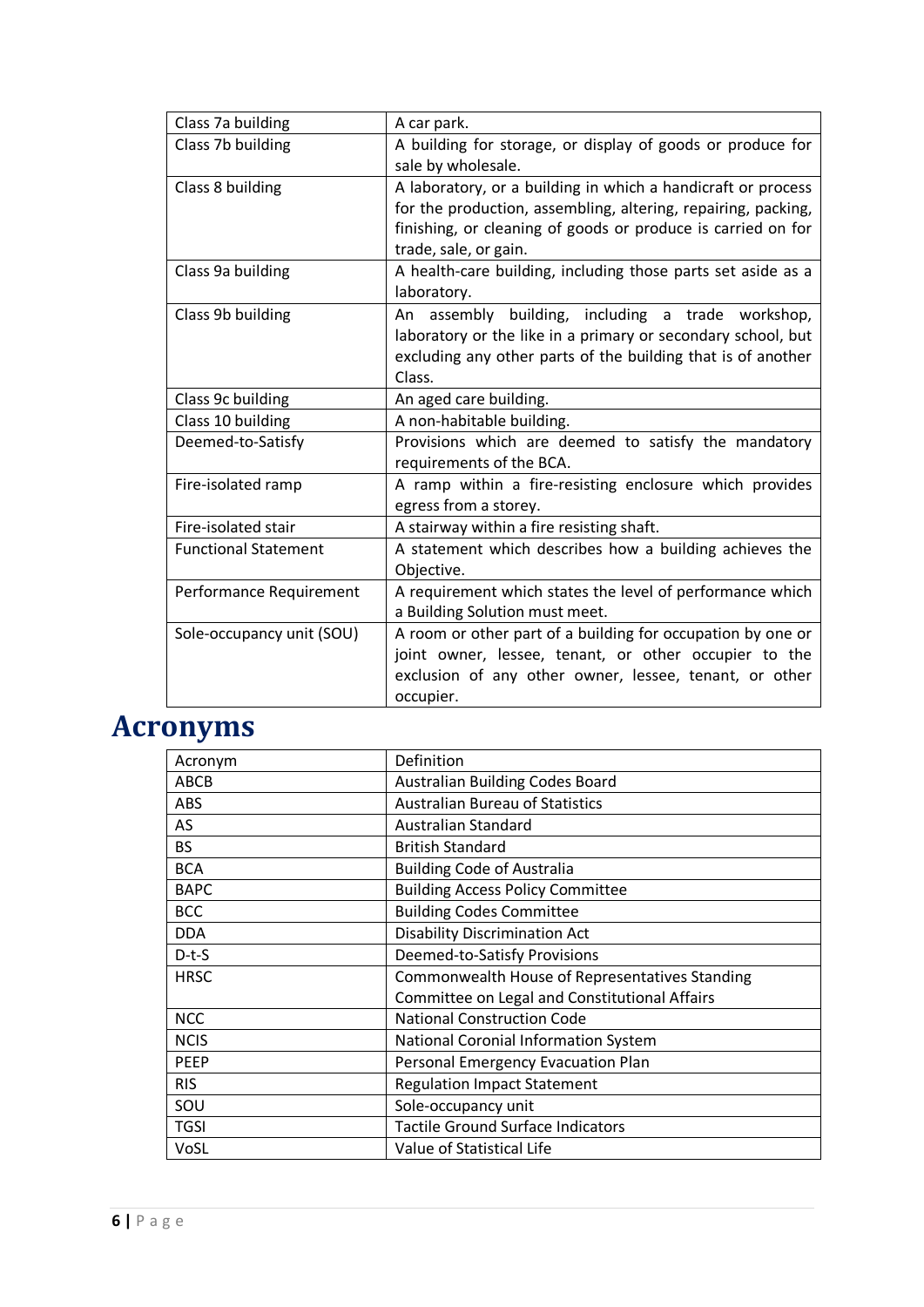# <span id="page-6-0"></span>**Introduction**

The Egress for All Occupants project has been a project on the Australian Building Codes Board (ABCB) work program since 2011. The project arose from a major initiative of governments, the Access to Premises Standards, which were developed in parallel with a revised Building Code of Australia (BCA) due to concern with the lack of certainty regarding practical compliance obligations under the Disability Discrimination Act (DDA).

In 2000, the ABCB established the Building Access Policy Committee (BAPC), which included representatives from the Human Rights and Equal Opportunity Commission, the Australian government's Attorney General's Department, the disability sector and representatives from the construction industry. The Committee was tasked to recommend changes to the BCA, to consult widely with industry and the community and to provide advice to the ABCB on access-related issues.

During the development of the Premises Standards, it was identified that although there were practical solutions available to assist in providing independent and equitable access to buildings for occupants with disability, there were no readily available solutions for egress in the event of an emergency. The BAPC requested the ABCB continue to research solutions in the area of egress for all occupants.

The Premises Standards continued through a lengthy process of negotiation including a period of review by the House of Representatives Standing Committee on Legal and Constitutional Affairs (HRSC). The HRSC sought submissions to allow it to consider, and report on, the appropriateness and effectiveness of the draft Premises Standard in:

- achieving its objects;
- its interaction with other legislative schemes: and
- whether the standards would have any unjustifiable impact on any particular segment of the industry.

Amoung matters discussed, in the Access All Areas report, the HRSC acknowledged that there were issues that would not be finalised in time for inclusion in the Premises Standards, including emergency egress and Chapter 6 Recommended:

*"…the ABCB undertake further research to identify deemed-to-satisfy provisions for emergency egress for people with disability with a view of making changes to the Building Code as soon as possible[1](#page-6-1) ."*

As is the case in most countries, current BCA provisions for emergency egress are reliant on the occupants responding to an emergency by recognising warning cues and using appropriate pathways, such as fire-isolated ramps or fire-isolated stairways, to evacuate. However, in the absence of accessible evacuation pathways and warning systems, evacuation of occupants with disability is generally left to administrative evacuation management procedures located outside of the BCA.

<span id="page-6-1"></span> $1$  Commonwealth of Australia, Access All Areas (2009) 6.1 Recommendation 16 p.130 1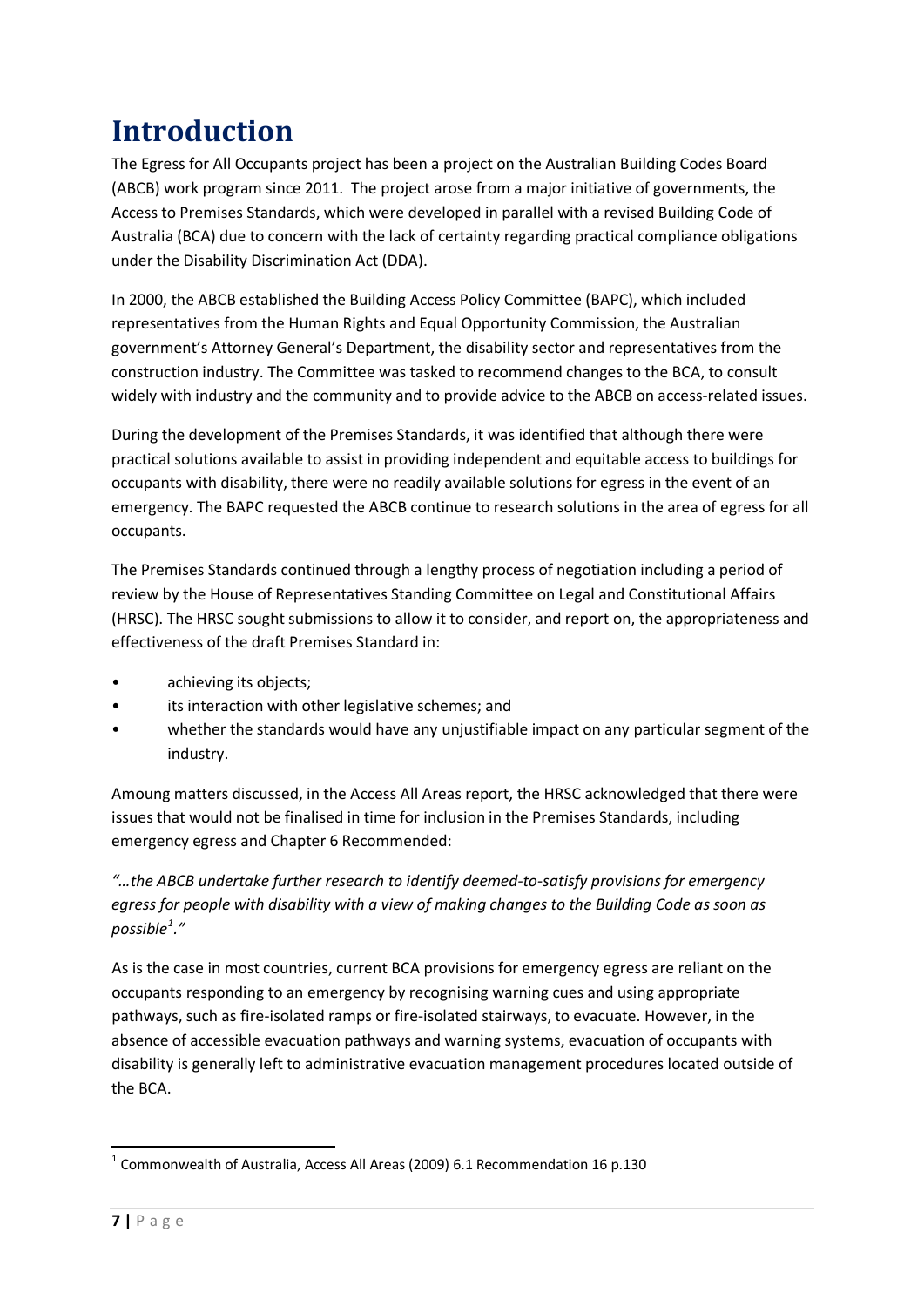Disability advocates suggest that the current BCA technical provisions need to be strengthened. Specifically, to cater for those whose impairment prevents them from using features of the built environment and achieving safe, dignified and independent egress without the assistance of alternative warning cues, and/or assistance recognising and using safe egress paths. Significantly the HRSC considered specific matters that included fire stairs, lifts, visual and tactile warnings, wayfinding and places of rescue assistance.

In discussing solutions the HRSC suggested that "in order for access to be truly equitable, facilities must also be put in place to allow people with disability to navigate a building independently and with dignity. Requiring people with disability to be escorted or to rely on there being people in the vicinity to provide directions is not satisfactory".

To seek opinions on a range of proposals and gauge support for their implementation, the ABCB convened an Emergency Egress Forum in April 2011 with representatives from government, industry and the disability sector. Attendees agreed to a range of proposals and an incremental approach being the most appropriate and consistent with the findings of the recommendations of the HRSC. The ABCB's peak technical committee, the Building Codes Committee (BCC), at its meeting in July 2011, also supported this staged approach.

As identified by earlier research<sup>[2](#page-7-1)</sup>, lifts were seen to offer obvious accessibility advantages over other options for occupants with disability. In considering research into egress solutions including the use of lifts, the ABCB recognised while there had been some developments internationally, it appeared there was a reluctance to mandate the use of lifts for egress. As awaiting developments was not considered a sustainable approach, in 2011 the ABCB endorsed a strategy which included:

- the development of a non-regulatory Handbook for lifts used during evacuation.
- D-t-S Provisions being considered incrementally, with minor amendments being included and more substantive proposals subject of additional impact assessment (this RIS).

This strategy was progressed in 2013 through the release of the ABCB Directions Report on "Egress for All Occupants" and publication of the ABCB non-mandatory handbook "Lifts Used During Evacuation". Four minor amendments to improve the accessibility of egress paths were also considered and these proposals progressed to inclusion in the 2013 BCA.

This Regulation Impact Statement (RIS) considers a further five proposals that were developed with the assistance of the Emergency Egress Forum and have the potential to impose large costs on the community.

## <span id="page-7-0"></span>**Scope**

Emergency events can occur in all buildings. Despite this, Class 1a buildings (houses) and Class 10 buildings (non-habitable buildings) are considered out of scope due to the coverage of the DDA's Premises Standards. Proposals for Class 1b buildings (boarding houses) are limited to accessible areas required to have early smoke detection and alarm systems installed. While emergency events

<span id="page-7-1"></span><sup>2</sup> Warrington Fire Research, *Emergency Evacuation for Occupants with Disabilities, 2004*– Prepared for the Australian Building Codes Board. **.**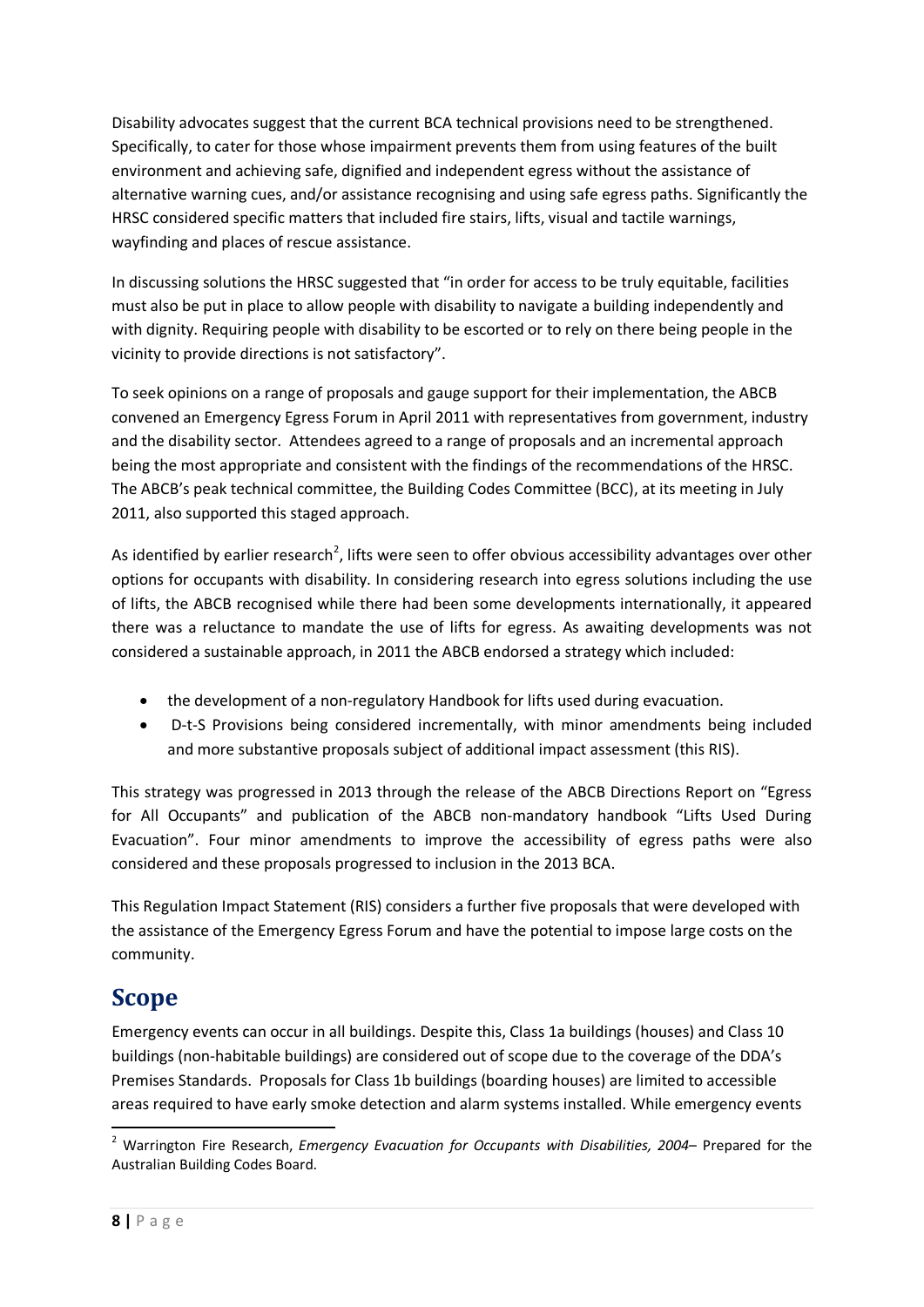occur in these buildings, the small-scale and close relationship occupants have with these building means egress times are reduced and paths of egress are easily recognisable and often familiar to people occupying the building. Areas of focus include those supported through consultation including accessibility of exits and paths of travel to exits, including fire-isolated stairs and early notification.

During Consultation, two stakeholders felt that the scope of the regulatory analysis should consider the impacts of the proposals on existing buildings.

The proposals were developed and assessed from the perspective of new design and construction. As highlighted in the analysis, designs conscious of accessibility have the potential to reduce or ameliorate costs that would, due to the scope of proposals 4 & 5, could not practically be applied in full in existing buildings beyond new construction. Hence the scope of this analysis is limited to new buildings.

# <span id="page-8-0"></span>**Nature and Extent of the Problem**

# <span id="page-8-1"></span>**Nature of the Problem**

The nature of the problem is twofold. Firstly it relates to life safety and the inability of occupants living with disability being able to evacuate buildings independently in the event of an emergency.

Under the National Construction Code (NCC) buildings are expected to be provided with means of evacuation, which allow occupants time to evacuate safely without being overcome by the effects of an emergency<sup>[3](#page-8-2)</sup>. Current provisions require emergency egress paths be provided with greater protection, suitable paths of travel and appropriate egress paths to open space. Automatic warning cues are also required in some cases to provide early notification to occupants to achieve this end.

However, the current D-t-S provisions do not prescribe accessible solutions for occupants with disability despite the mandatory Performance Requirements requiring exits and warnings being appropriate to the number, mobility and characteristics of occupants<sup>[4](#page-8-3)</sup>.

Instead, building management practices supplement the needs of occupants with disability through the establishment of evacuation management procedures and Personal Emergency Evacuation Plans (PEEPs), which are designed to address the needs of the person in relation to the specific characteristics of the building. PEEPs are not a requirement of the NCC yet they are recognised as a necessary and effective measure to assist people with disability respond to an emergency by addressing any inadequacies of the built environment. However, reliance on building management practice alone has complexities and although effective in most cases, may not be feasible in all circumstances<sup>[5](#page-8-4)</sup>. Due to the targeted nature of PEEPs, their effectiveness is heavily reliant upon occupants with disability making themselves known to building managers, which may be undesirable or inequitable in day-to-day activities.

<span id="page-8-2"></span><sup>&</sup>lt;sup>3</sup> Functional Statement DF2 & EF2.1 Building Code of Australia 2013

<span id="page-8-3"></span><sup>4</sup> Extract of Performance Requirement DP4 and EP2.2 Building Code of Australia 2013

<span id="page-8-4"></span><sup>5</sup> http://www.fire.nsw.gov.au/news.php?incidents=1187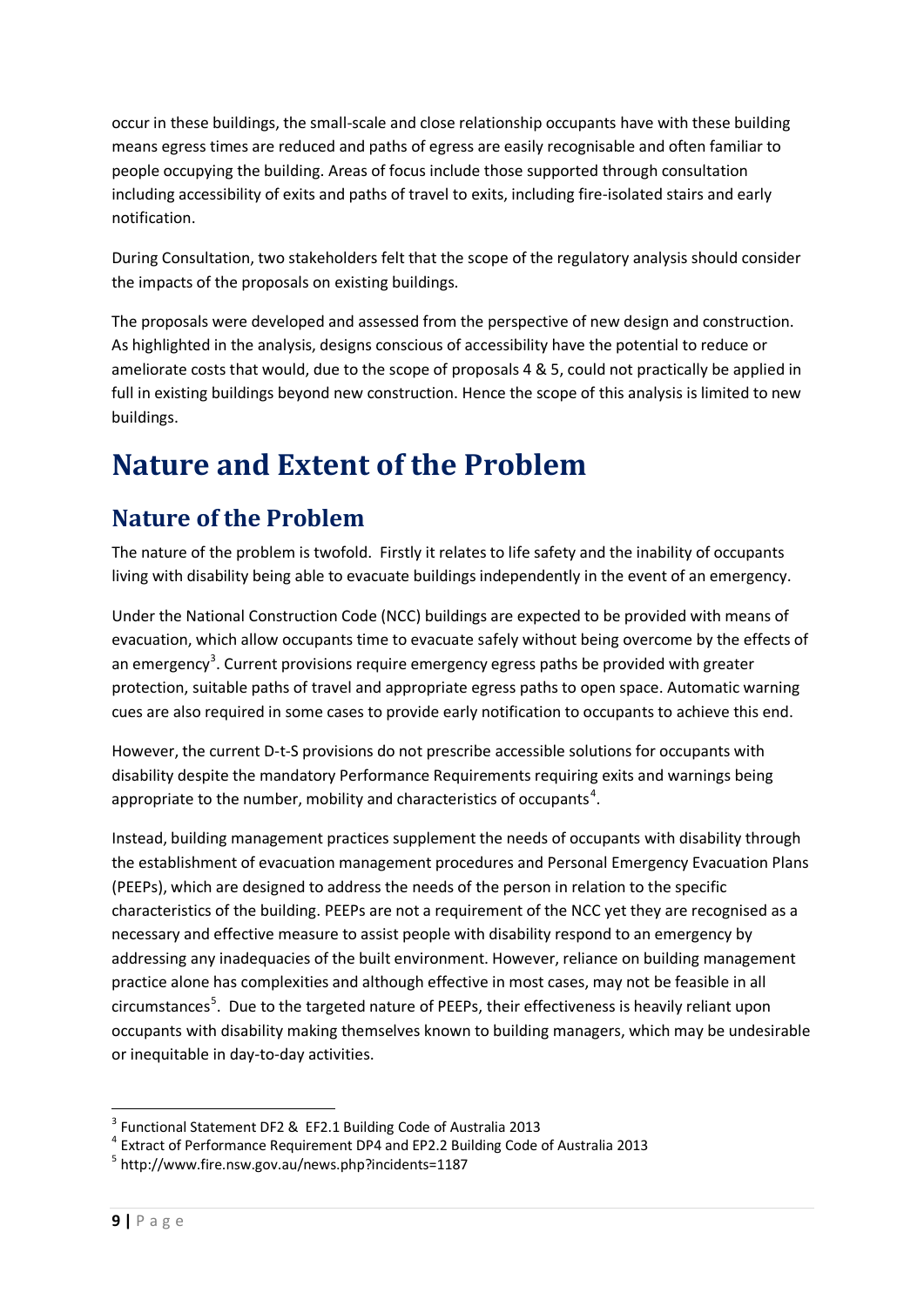Secondly, the nature of the problem involves the obligations under disability discrimination legislation for building owners to ensure, as far as practicable, that dignified and equitable access to and within buildings, including its fire safety features, is provided for people with disability. The problem involves providing adequate facilities for people with disability to ensure that equitable, dignified and independent egress can occur in the event of an emergency.

Under the DDA, it is unlawful to discriminate against a person because of their disability unless actions to avoid discrimination would cause unjustifiable hardship. For the purposes of the DDA, a person discriminates against another person on the ground of a disability if, because of the disability, the discriminator treats, or proposes to treat, the aggrieved person less favourably than the discriminator would treat a person without the disability in circumstances that are not materially different. In considering the issue of egress from buildings, the HRSC commented:

*"Every Australian has the right to expect that reasonable provisions will be made to allow them to leave buildings safely in the event of an emergency. Moreover, it is crucial for equitable, dignified, and independent access to buildings that people with disability can be confident that they will also be able to evacuate from a building in a safe, dignified and independent fashion in the event of an emergency."* 

Therefore, not providing egress from buildings for people with disability is considered unlawful and discriminatory unless a case of unjustifiable hardship can be demonstrated.

A report commissioned by the ABCB Office in 2009 by Warrington Fire Research<sup>[6](#page-9-0)</sup> identified that the primary limitation with emergency egress for people with mobility disabilities is the inability to independently manoeuvre stairs. The report also highlights the difficulties people with vision and hearing impairments experience in recognising safe paths of egress and traditional warning cues in the event of an emergency.

#### *The Consultation RIS asked stakeholders whether they agreed with the description of the problem and if there were any other contributing factors.*

The majority of stakeholders agreed with the nature of the problem and felt that the primary problem being addressed by the RIS is the indignity currently faced by people with disability and the associated inequity during emergency evacuations.

Five stakeholders felt that the description of the problem was too narrow and that the problem is likely to be exacerbated by a number of occupants becoming disabled during an emergency event.

Disability advocate groups also felt that the nature of the problem impacts all people with disability and not limited to people with sensory and dexterity impairments.

The limited scope of technical solutions is acknowledged in the Final Decision RIS, as informed by the available options and feedback from early consultation.

<span id="page-9-0"></span><sup>6</sup> Warrington Fire Research Emergency Egress for People with Disabilities 2009 1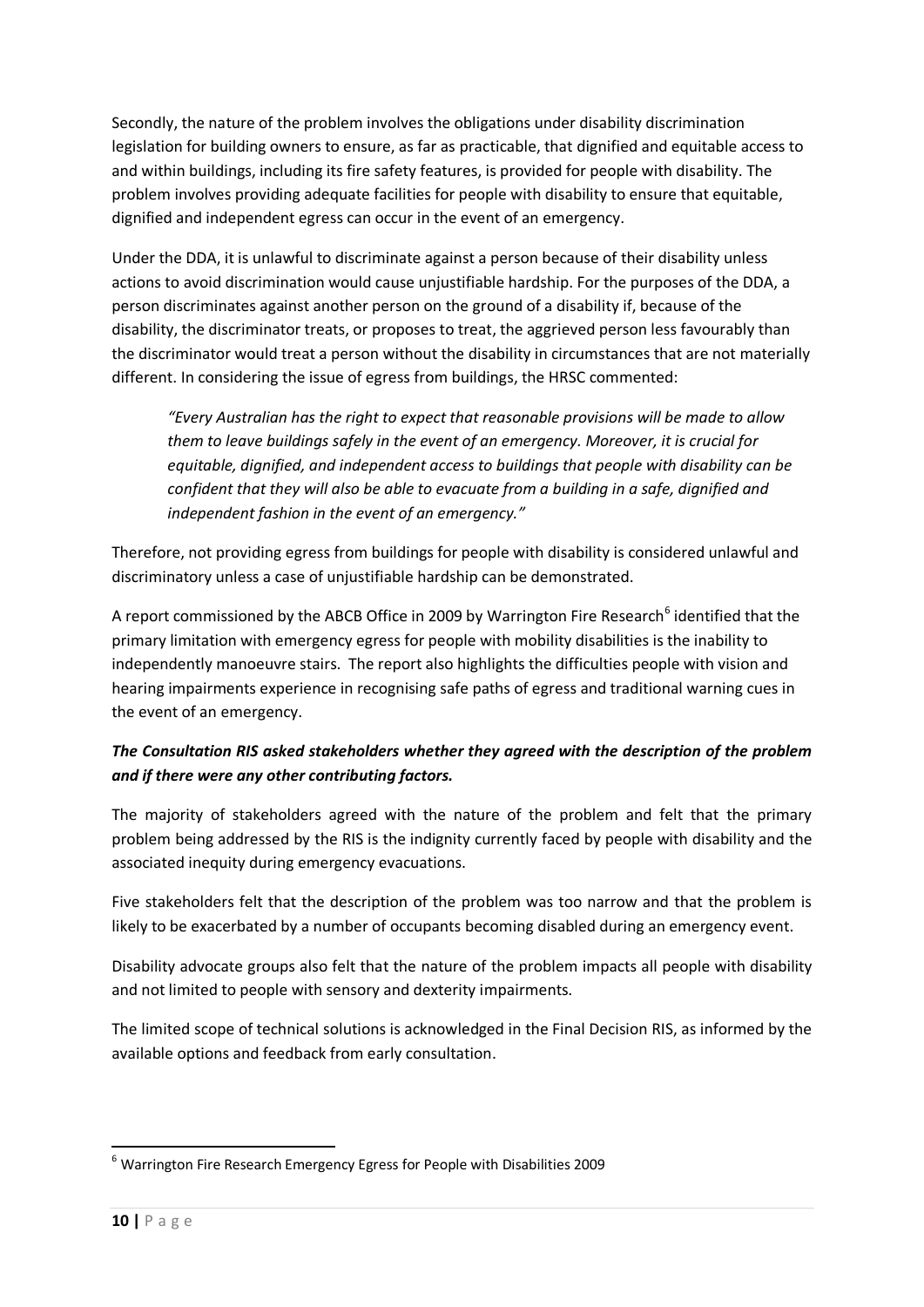# <span id="page-10-0"></span>**Extent of the Problem**

The extent of the problem is influenced by:

- The number of fatalities of people with disability occurring in new buildings.
- The extent of current unavailability or failing of building management practice which is leading to the undignified egress of people with disability.
- The legal obligations of building owners to ensure egress facilities are provided for people with disability.

One stakeholder felt that it was reductionist to attempt to measure the extent of the problem by the number of fatalities in new buildings or the management practices that lead to undignified egress. The stakeholder suggested that this places a large burden on people with disability being an "experiment" while the system learns what it should do.

While it is not possible to accurately determine the future fatality rate in non-residential buildings, using the historical incidence of fatality is an accepted method of deriving benefit from the avoidance of loss of life for the purposes of regulatory impact analysis.

Another stakeholder was critical of the amount of information presented to support the extent of indignity. However, the RIS acknowledged in order for the extent of the problem of undignified egress to be fully appreciated, consultation with the disability sector and the community on their experience of building management practice was essential.

## <span id="page-10-1"></span>**Number of Injuries and Fatalities**

There is no available evidence to suggest that the problem is leading to injury or fatality of building occupants living with disability. Although incidences of injury or fatality are known to occur within the built environment, available data suggests private dwellings are where they predominately occur<sup>[7](#page-10-2)</sup>.

In May 2014, the ABCB commissioned the National Coronial Information Systems Database (NCIS) to report on the number of fatalities that have occurred in non-residential buildings over the last five years. The results indicate a total of three fatalities have occurred, of which, none were people living with disability<sup>[8](#page-10-3)</sup>.

#### *The Consultation RIS asked stakeholders whether they were aware of any injuries or fatalities that have occurred in a non-residential building as a result of a person with disability being unable to successfully evacuate.*

Stakeholders who commented on the incidence of fatality generally agreed that from a life safety perspective the extent of the problem is small.

The Fire Protection Association of Australia (FPAA) was recognised by a number of stakeholders as a reliable source of data for fatalities that have occurred in non-residential buildings.

<span id="page-10-3"></span><span id="page-10-2"></span><sup>&</sup>lt;sup>7</sup> NCIS Fact Sheet: Deaths in the home (Australia 2003-2007)<br><sup>8</sup> NCIS (2014) Fatalities Resulting from Emergency Events in Non-Residential Buildings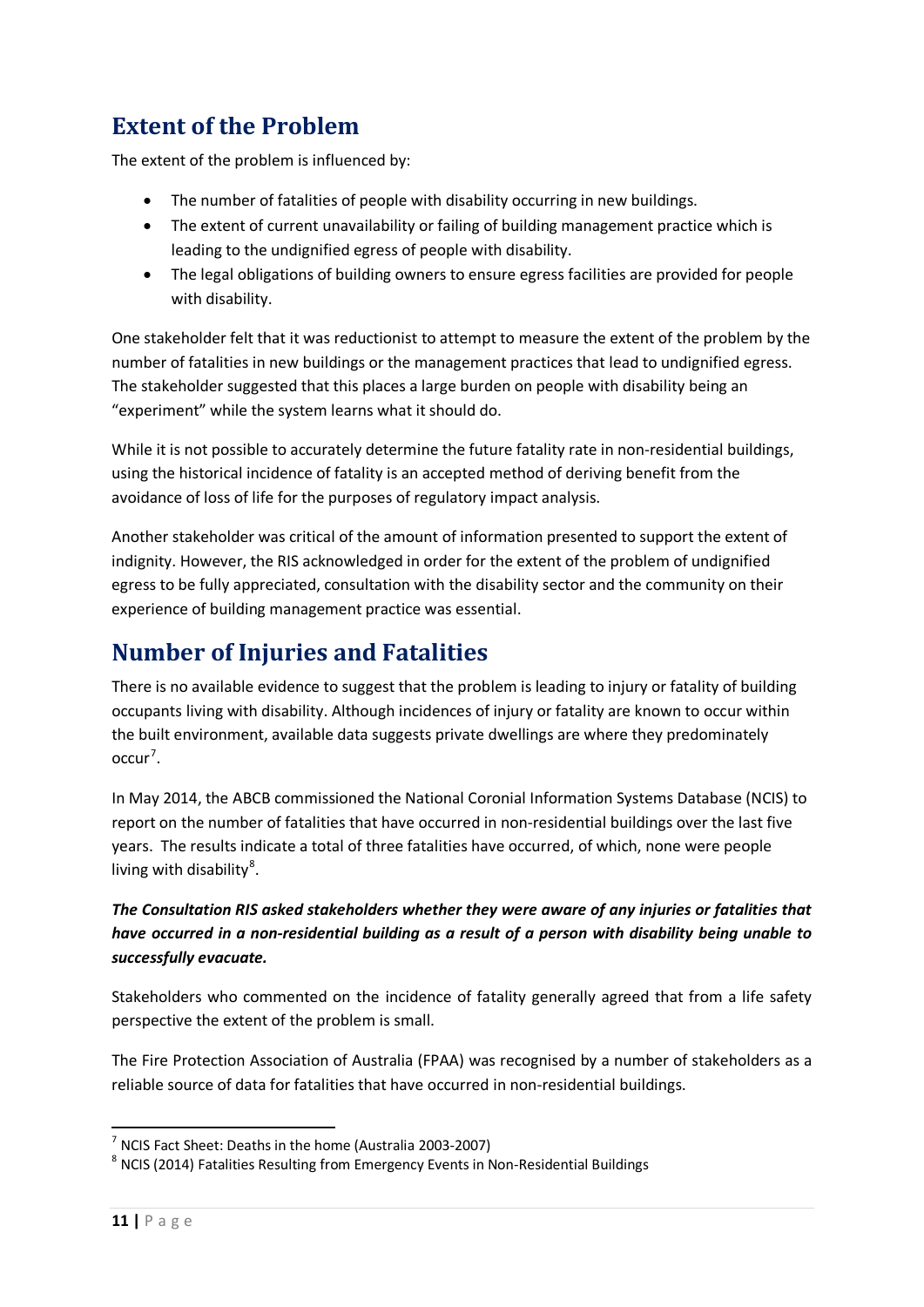During consultation, FPA Australia advised they were unaware of any fatalities involving a person with disability occurring in a non-residential building.

The Metropolitan Fire Brigade also conducted a search of fire fatalities since 2000 involving people with disability in non-residential buildings. MFB were able to identify two incidents of fatality.

- 1. A fatality occurred in a factory in 2003. MFB understands that the deceased was affected by long term mental health issues and was believed to be living in the factory. While the deceased was identified by responding firefighters and stopped from re-entering the burning building, after the fire was extinguished the deceased was found inside the factory having re-entered the building.
- 2. A fatality occurred in a shop with a dwelling attached to the rear in 2007. The structure was damaged by fire the previous week and as a result no utlilites were connected. MFB understands that the deceased was affected by mental health issues and was sleeping in the building. The deceased identified the fire to authorities but was unable to provide the location and was unable to get out.

In both incidents the occupants were occupying the building for a purpose other than for which it was designed.

### <span id="page-11-0"></span>**Current Management Practice**

Obligations for building evacuation management are contained in Work Health and Safety Regulations (2011) and similar instruments apply in each State and Territory. These contain the duty to prepare and maintain an emergency plan in the workplace. This is the legislative basis to establish procedures for an effective response to an emergency, medical treatment and assistance, and communication between the responsible workplace representatives and all persons at the workplace. AS 3745 Planning for Emergencies in Facilities includes guidance on developing evacuation plans for people with disability and assists in addressing the needs of people with disability.

Preparing evacuation plans for people with disability is highly complex and dependent on the needs of the occupant, the building in which the emergency event is occurring, the nature of the emergency event and the capability and availability of trained personnel to assist in evacuation.

Although there could be complications with planning for evacuations for people with disability, the ABCB is unaware of any evidence to suggest people with disability are being evacuated in an unsafe or undignified manner.

#### *The Consultation RIS asked stakeholders whether they were aware of any situations where a person with disability had been evacuated in an unsafe or undignified manner during an emergency event.*

The majority of stakeholders felt that current building management practice is not a complete solution to emergency egress for people with disability. One stakeholder suggested that this is likely to be resulting in both unsafe and undignified behaviour during emergency events.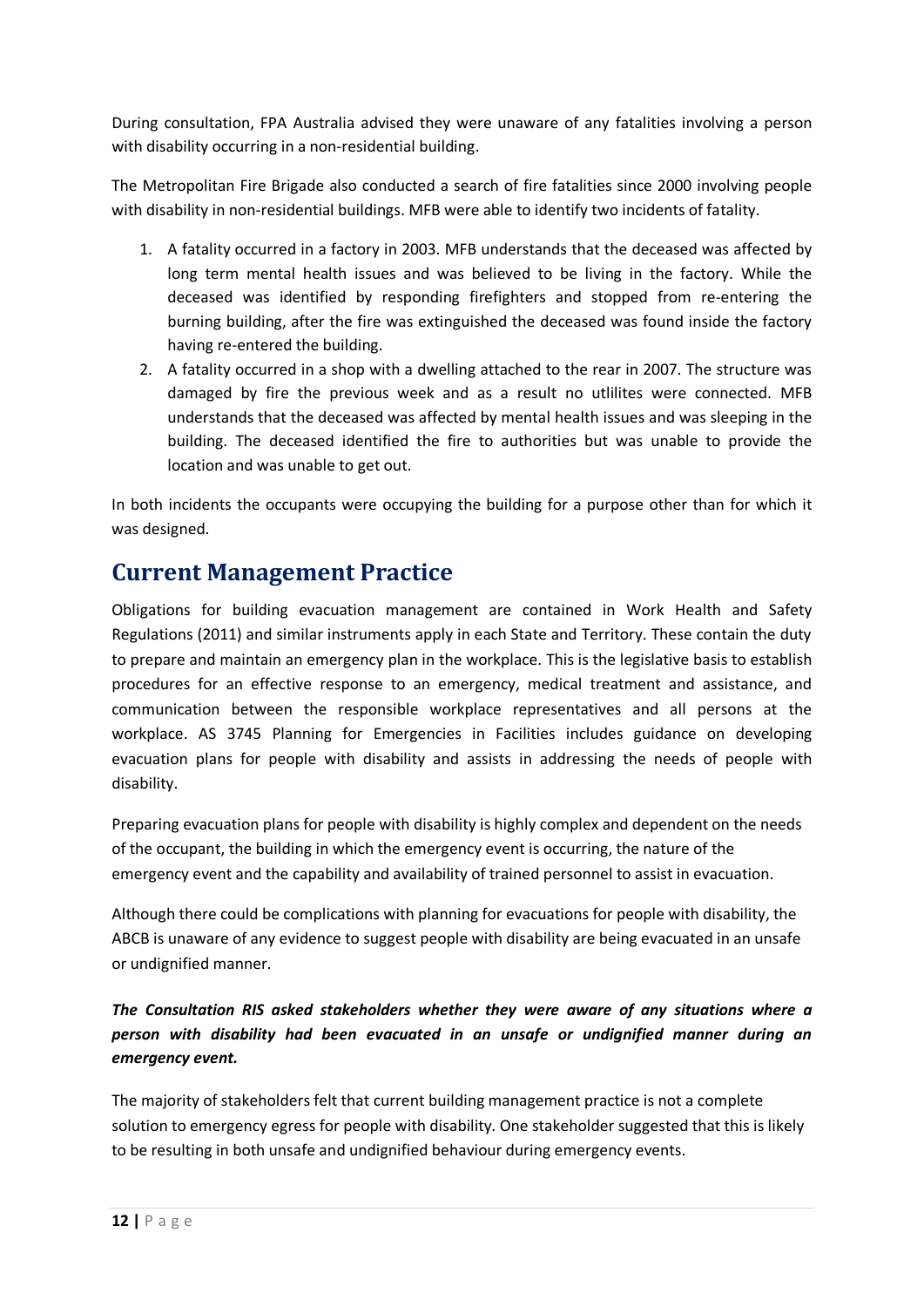Stakeholders believed that there are two major barriers to the effectiveness of PEEPS:

1. The reluctance by building managers to implement and maintain PEEPs.

2. The reluctance by people with disability identifying themselves as having a disability to building management.

Most stakeholders reported they were not aware of any unsafe or undignified emergency evacuations. However, one individual provided the following response:

*"I was working for an organisation a while back, and their policy was that if there was an emergency, any blind employees had to wait until everyone else had left the building, and then someone would come back and collect us. We had several practice evacuations while I was working there, and not even my immediate manager was allowed to escort me out of the building, and a fire warden refused to let me out. If there had been a real fire, I'd be dead now, and that's no exaggeration. It was very upsetting and stressful working there knowing that I'd be unlikely to get out if a real emergency happened."*

One stakeholder commented on the nature of current management practices and specifically the reliance on others to assist. They suggest this cannot always be guaranteed.

Another stakeholder felt that it was of concern that a higher awareness of the lack of facilities or procedures is only identified during a drill, false alarm, or actual incident. They suggest that the lack of legislative requirements and guidance material on emergency evacuation for people with disability is resulting in inconsistency within the property industry.

One other stakeholder made reference to a gas explosion that occurred in a residential high rise building in 2009. In this case, many of the residents were elderly and either physically unable to use the stairs, or uncertain if they would be able to manage evacuation. The complete evacuation of the 30 storey building required emergency respondents to resort to the use of steel chairs from units with two members per chair, and four members per wheelchair rotating every four floors consuming a large amount of resources of search and rescue for 3 hours<sup>[9](#page-12-1)</sup>. This example serves to highlight the limitations of building management practice alone.

## <span id="page-12-0"></span>**Human Behaviour in Emergency Events**

Providing safe means of escape remains fundamental to occupant safety, human behaviour in an emergency is also an important factor. Given the information available, emergency evacuations have shown that most behaviour is both reasonable, rational, and is often heroic and altruistic. Most people will stop and help others in dangerous situations and take cues from others to understand the situation. Familiarity with the exit also contributes to the chosen egress point and studies have found that people tend to egress where they have entered the building $^{10}$ . The behaviour of occupants to help others and seek the assistance of trained occupants are highly desirable and

<span id="page-12-1"></span> $9$  Fire and Rescue, Post Incident Analysis – Residential High Rise Evacuation, Spring 2009

<span id="page-12-2"></span><sup>&</sup>lt;sup>10</sup> Levin. M. B. 1984 Human Behaviour in Fire: What We Know Society of Fire Protection Engineers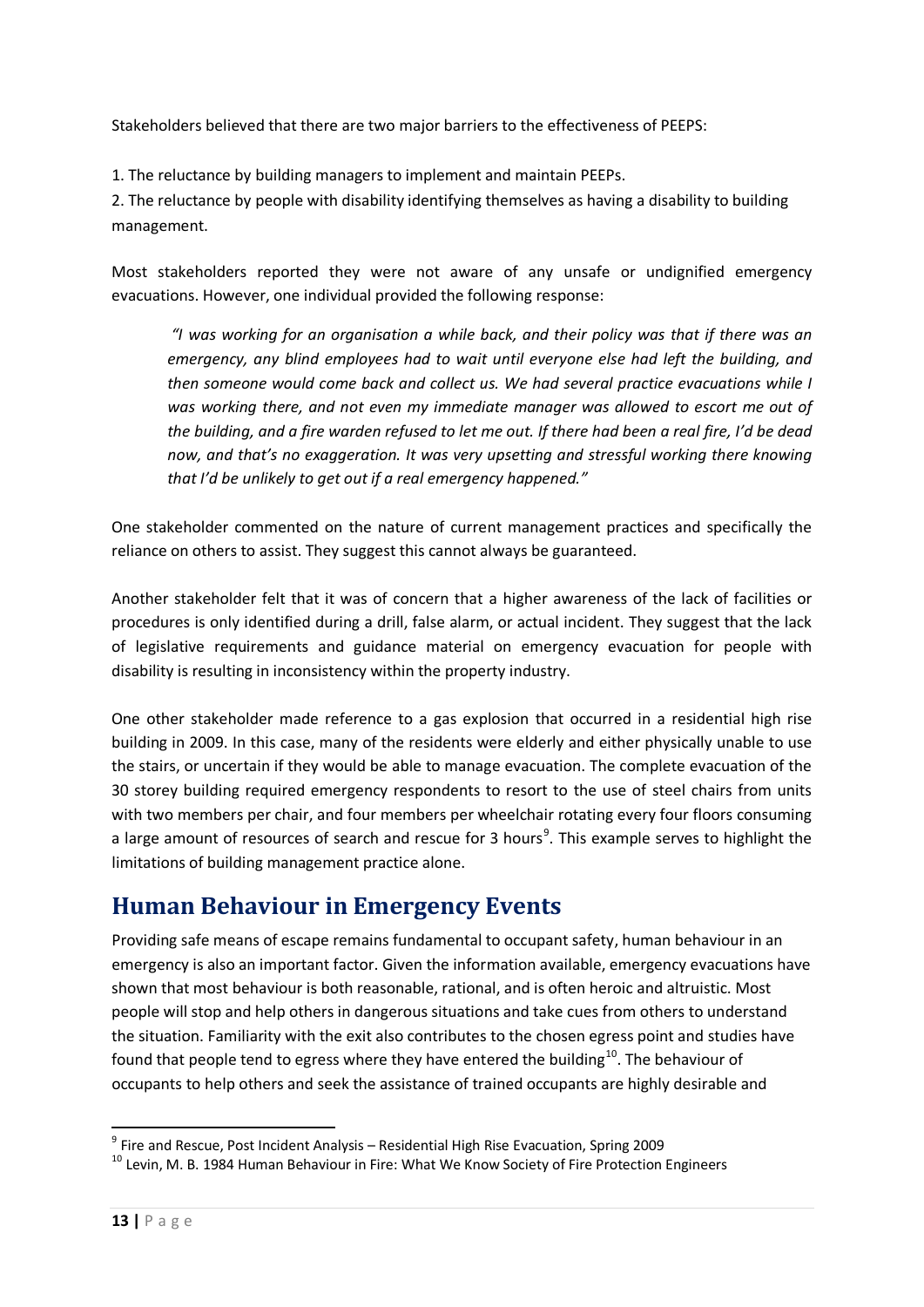effective, however, assistance is sometimes not available. It is in the scenario where assistance by others is unavailable the problem is most pronounced.

One stakeholder suggested that although people tend to be altruistic and helpful in a life threatening event, it is unrealistic to think that a volunteer might risk their life to stay with a mobility aid user.

Another stakeholder felt that the willingness of others to assist people in an emergency egress situation (whether they have a disability or not) is important and well-attested, however, cannot be taken for granted, and should not be assumed when developing effective and non-discriminatory emergency egress procedures.

## <span id="page-13-0"></span>**Legislative Requirements**

Both life safety and the avoidance of discrimination of people with disability are basic human rights that are reflected in Commonwealth and international legislative instruments. The two legislative instruments that are relevant to providing provision for emergency egress for people with disability are the Disability Discrimination Act (1992) and the United Nations (UN) Convention on the Rights of People with Disability. Both instruments are intended to ensure that the basic human rights of people with disability are met.

# <span id="page-13-1"></span>**The Disability Discrimination Act 1992 (DDA)**

The Disability Discrimination Act 1992 (Cth) prohibits discrimination against people with disability in the provision of access to premises<sup>[11](#page-13-2)</sup>. The DDA aims to influence community attitudes and behaviour through its objectives and the setting of a series of standards, including:

• to eliminate as far as possible, discrimination against persons on the basis of their disability in a range of areas including public transport, employment, education, accommodation and premises used by the public;

• to ensure that as far as practicable, persons with disability have the same rights before the law as the rest of the community; and

• to promote recognition and acceptance within the community of the principle that persons with disabilities have the same fundamental rights as the rest of the community.

The DDA recognises that providing access for people with disability does not mean access at any cost. The use of terms such as "as far as possible" and "as far as practicable" makes it clear that there must be a balance between the benefit and costs of providing access<sup>[12](#page-13-3)</sup>. In the case of access, prescription was necessary to manage this balance through the development of the Disability (Access to Premises) Standards due to the pervasiveness of the problem and uncertainty arising from the general obligations. However, the Act is generally enforced primarily through a complaints mechanism, which allows individuals who believe that they have experienced unlawful discrimination to seek a conciliated outcome through the Australian Human Rights Commission and,

<span id="page-13-3"></span><span id="page-13-2"></span><sup>&</sup>lt;sup>11</sup> Section 23, Disability Discrimination Act 1992 (Cth). Hereafter 'Disability Discrimination Act'.<br><sup>12</sup> Department of Broadband, Communications and the Digital Economy (2014) Regulation Impact Statement-Media Access Review, page 6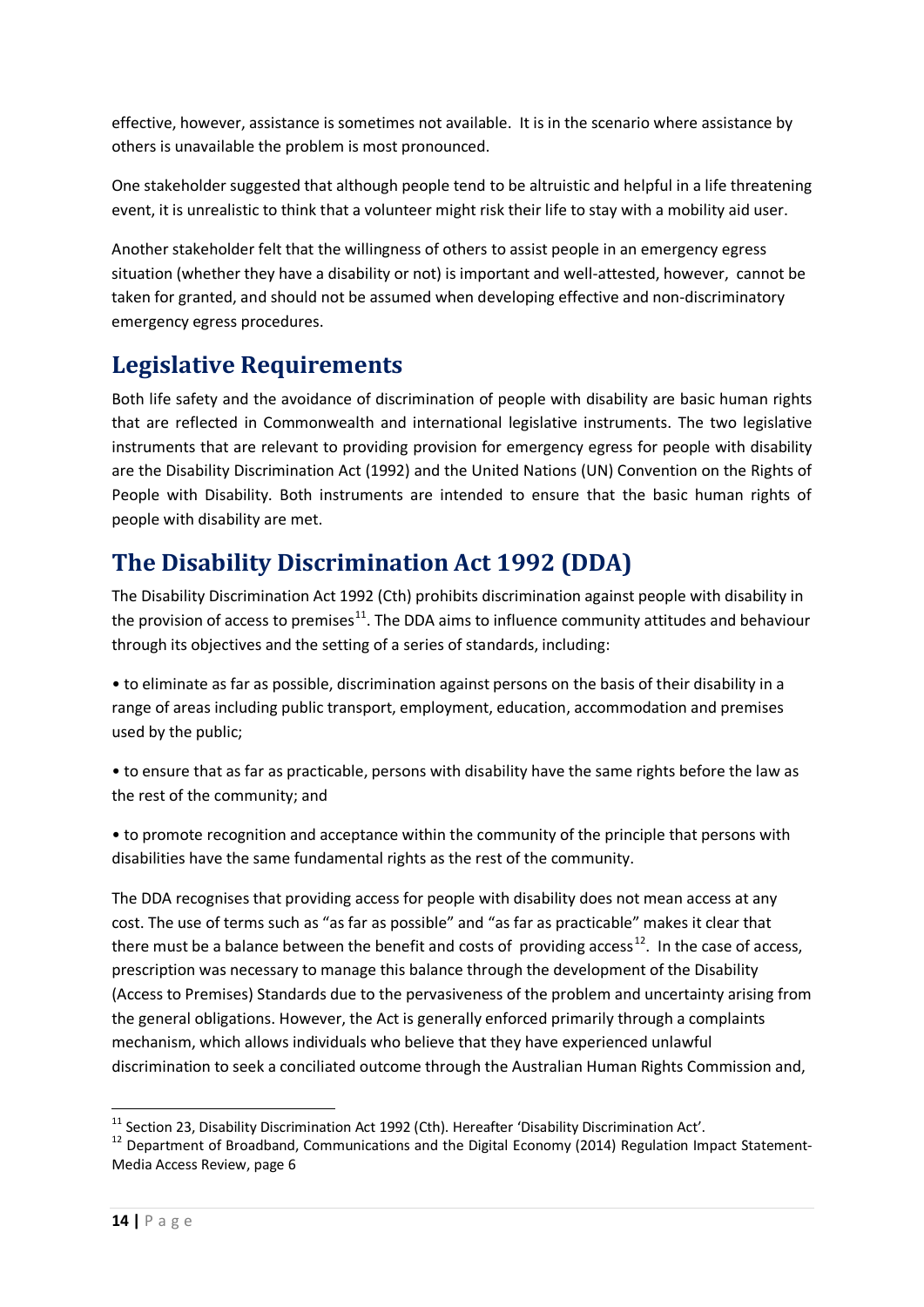if that is not successful, to bring an action in the Federal Magistrates Court or the Federal Court of Australia $^{13}$  $^{13}$  $^{13}$ .

The ABCB is aware of three cases where complaints relating to the equity of building provisions to enable emergency egress have been the subject of complaint under the DDA. The cases involved hearing impaired occupants being unable to hear audial warning cues. All cases resulted in visual alarms being provided for hearing impaired occupants  $14,15$  $14,15$ .

Despite these examples the extent of complaints activity in relation to emergency egress has been low. Although this could be a reflection of the number of emergency events occurring, several other factors may contribute to the number of complaints.

These factors include:

- The degree of compliance with the general duties of the DDA in relation to premises is low<sup>16</sup>.
- There is no direct incentive for building owners and designers to ensure they are in compliance.
- The costs involved in resolving complaints are substantial (ranging between \$5,000- \$40,000).
- Limited resources of complainants mean that relatively few complaints will be carried through from the AHRC conciliation process to the court system.
- The risk and burden of losing a compliant once lodged can be enough to discourage action.
- As access to buildings continues to increase as a proportion of building stock, complaints may increase due to the occasional nature of egress.

The extent to which these other factors influence the number of complaints is uncertain. It should be noted however, that in the absence of clarity of compliance obligations – or the existence of current reviews aimed at determining the obligations – the continuation of the existing complaintsbased system would probably involve a higher level of complaints activity than has been observed to date.

# <span id="page-14-0"></span>**United Nations Convention on the Rights of People with Disability**

Australia has international obligations under the UN Convention on the Rights of People with Disability. Australia ratified the Convention in 2008 in an effort to promote the equal and active participation of all people with disability. In 2009, Australia became a party to the Optional Protocol to the Convention. This sets out with clarity the obligations on countries to promote, protect and

<span id="page-14-1"></span><sup>&</sup>lt;sup>13</sup> Human Rights and Equal Opportunity Commission, Federal Discrimination Law (2008), pp. 259-260.

<span id="page-14-2"></span> $14$  Human Rights Commission, accessed 14 April 2014 > https://www.humanrights.gov.au/dda-conciliationgoods-services-and-facilities <

<span id="page-14-3"></span><sup>&</sup>lt;sup>15</sup> Human Rights Commission, accessed 14 April 2014 > https://www.humanrights.gov.au/dda-conciliatedcases-access-premises <sup>&</sup>lt; <sup>16</sup> Final Regulation Impact Statement (2009) *Proposal to Formulate Disability (Access to Premises – Buildings)* 

<span id="page-14-4"></span>*Standards and Amend the Access Provisions of the Building Code of Australia*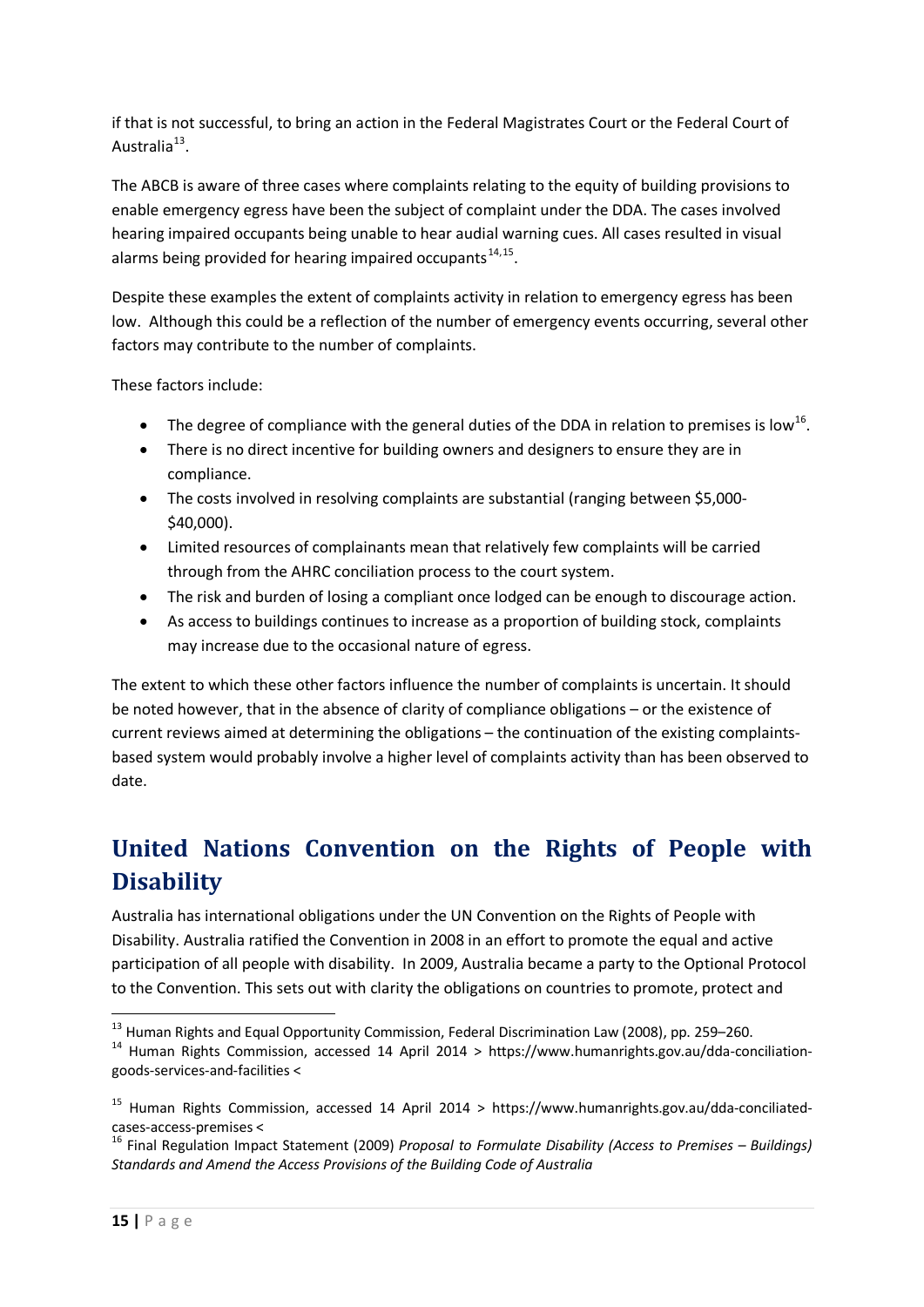ensure the rights of people with disability, and specifically prohibits discrimination against people with disability in all areas of life.

The principles of the present Convention are:

- 1. Respect for inherent dignity, individual autonomy including the freedom to make one's own choices, and independence of persons;
- 2. Non-discrimination;
- 3. Full and effective participation and inclusion in society;
- 4. Respect for difference and acceptance of persons with disabilities as part of human diversity and humanity;
- 5. Equality of opportunity;
- 6. Accessibility;
- 7. Equality between men and women;
- 8. Respect for the evolving capacities of children with disabilities and respect for the right of children with disabilities to preserve their identities.

Article 11 of the Convention sets out the obligations of countries to ensure that people with disability can exercise the right to egress in an emergency and States Parties must take "all necessary measures to ensure the protection and safety of persons with disabilities in situations of risk, including humanitarian emergencies and the occurrence of natural disasters*."*

Australia's obligation under the Optional Protocol to the Convention allows individuals who feel that their rights under the Convention have been breached to make a complaint to the UN Committee.

In September 2013, the Committee responsible for dealing with complaints identified significant short comings relating to all Australians with disability<sup>17</sup>. In response to the obligations under Article 11 the Committee noted concern that there were as yet no specific measures in national plans to address emergency intervention strategies for people with disability. Subsequently, the Committee recommended that all levels of government implement emergency management standards that include provision for preparation, early warning and evacuation of people with disability in emergency events $^{18}$ .

#### *The Consultation RIS asked stakeholders whether they were aware of any complaints being lodged to building owners, local, state or federal government departments in regards to emergency egress facilities.*

The Metropolitan Fire Brigade provided two examples of complaints lodged to building managers. In both examples PEEPs were not implemented and upon activation of the emergency warning system people with disability were uncertain of the emergency evacuation procedures.

Another stakeholder suggested that it should not fall on individuals to make formal complaints to implement legislation that addresses the United Nation Committee's findings.

<span id="page-15-0"></span> $17$  ACB "UN: Australia is not meeting human rights obligations to First People with Disability", accessed 16 August 2014 > http://www.abc.net.au/rampup/articles/2013/10/14/3868347.htm <  $^{18}$  CRPD: Concluding observations on the initial report of Australia, adopted by the Committee at its tenth

<span id="page-15-1"></span>session(2-13 September 2013), accessed 16 August 2014 > http://tbinternet.ohchr.org <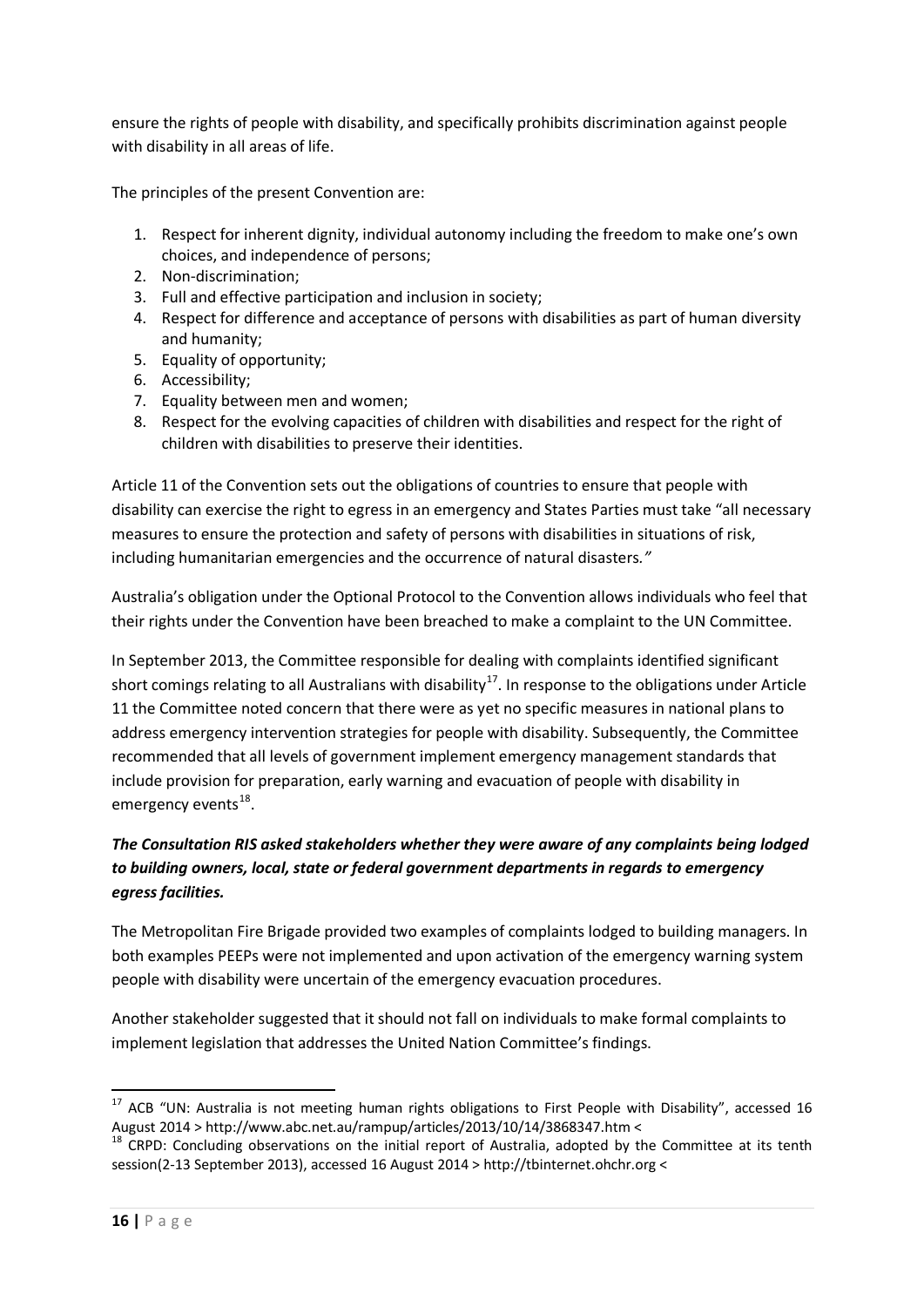# <span id="page-16-0"></span>**Requirements of the National Construction Code**

People protected from discrimination by anti-discrimination laws may experience difficulties using buildings. Hence, the NCC includes mandatory Performance Requirements that aims to align the objectives of these laws with the requirements of the NCC.

Performance Requirement CP4, DP4 and EP2.2 apply to Class 2 – 9 buildings in relation to the tenability of buildings during occupant evacuations, the number, dimension and distribution of exits and the early notification of occupants in emergency events.

The NCC Guide to Volume One provides explanatory information on what considerations should be taken into account when meeting these Performance Requirements. Matters to be considered include whether the occupants are likely to have limited mobility or capacity to find their way unassisted, and the type and the extent of that limitation.<sup>[19](#page-16-2)</sup>

Currently there are no Deemed-to-Satisfy Provisions in the NCC that provides prescriptive solution to meeting these Performance Requirements. Hence compliance with the requirement is reliant on formulating an Alternative Solution which—

- (i) Complies with the Performance Requirement; or
- (ii) Is shown to be at least equivalent to the Deemed-to-Satisfy Provisions.

There is inconsistency with how building professionals are meeting these requirements. One stakeholder believes the requirements are being over looked or justified by a lack of Deemed-to-Satisfy Provisions, while another suggests that the building industry places reliance on implementing emergency egress management plans. Within either of these approaches, it can be assumed that the intention of the DDA and the UN Convention on the Rights of People with Disability are not being satisfied.

Contrary to the above, five stakeholders suggested that responsible design has exceeded the NCC minimum requirements for many years.

## <span id="page-16-1"></span>**Disability Discrimination and Emergency Egress**

Every Australian has the right to feel confident that they will be able to evacuate from a building in a safe and independent manner should the need arise as a result of an emergency event. The knowledge that facilities are provided as a means of egress for the able-bodied population means this expectation is met and not necessarily a consideration for the majority of occupants when occupying a building.

The extent to which a lack of emergency egress facilities that enable a dignified and independent means of exiting a building affects people with disability occupying buildings is unknown. It is likely however to contribute to the problem.

<span id="page-16-2"></span><sup>&</sup>lt;sup>19</sup> National Construction Code Guide to Volume One (2014) Page 199 1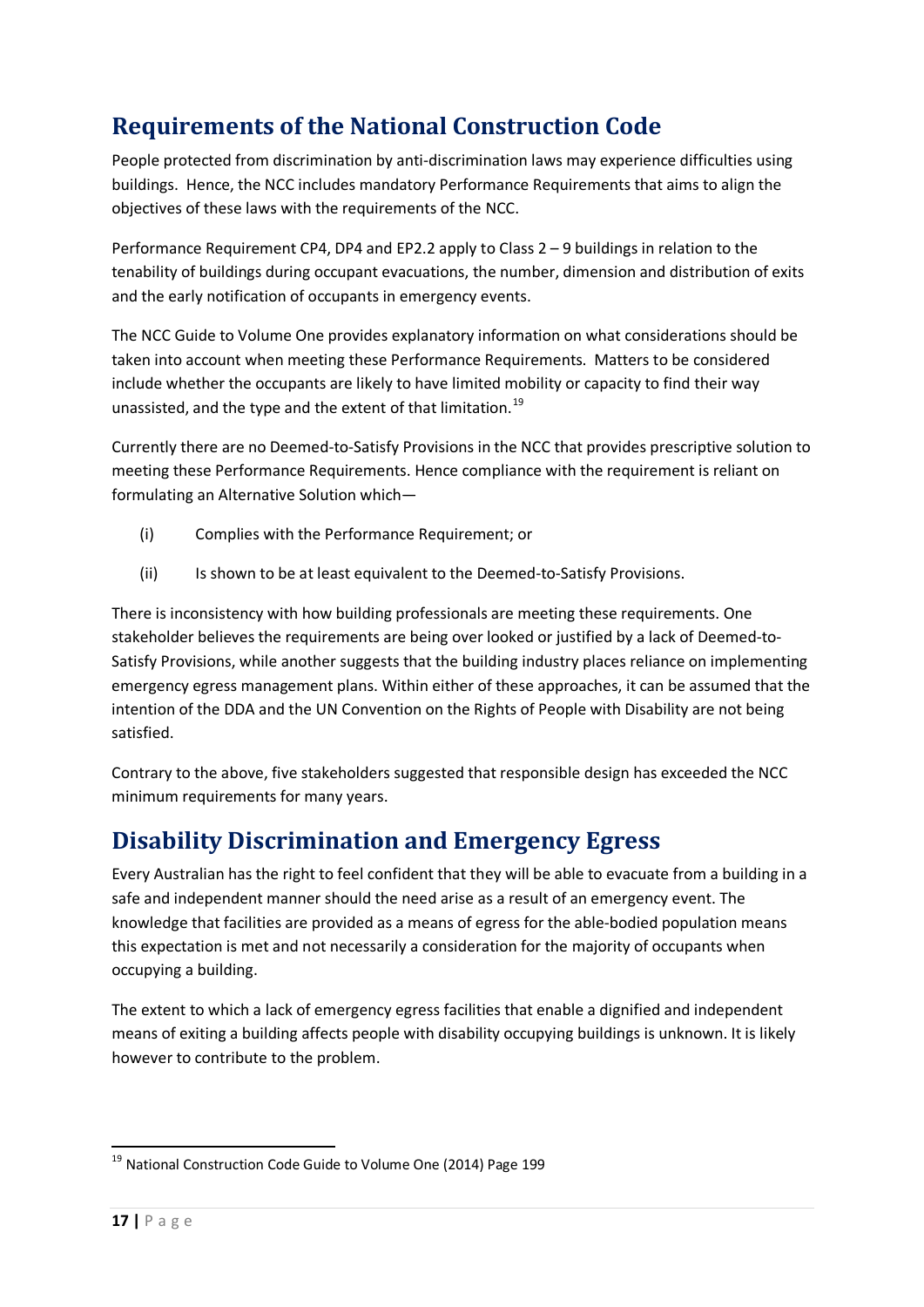*The Consultation RIS asked stakeholders to what extent did they believe lack of emergency egress facilities affected people with disability occupying buildings.*

Three separate individuals provided the following responses to the question:

*"After a lifetime of experience I avoid entering premises where I am apprehensive about their accessibility particularly in respect of emergency egress. If I do enter I am reluctant to venture beyond the entry level or to a section where I feel unsafe. I have discussed this with other disabled persons who do the same. In these circumstances it is unlikely that complaints regarding the outcome of a disabled person trying to escape from a building would be very numerous."*

*"I need to take my hearing aids out before I go to sleep in case I accidentally roll on them and damage them during the night. Once I'm asleep no alarm will wake me up. When I'm staying at a hotel I just have to accept that if a fire breaks out while I'm asleep the first I'll know about it is when I've been burnt to a crisp. Because of this I always feel a little uneasy when staying in a hotel and am glad to get home again."*

*"I have always worked in multi-storey buildings. I am not supposed to be in the building when there is nobody else around to assist me in case of an emergency, such as on weekends, unless there is building security staff on duty. This is not practicable as very often I need to be in the office after hours or on weekends, and some buildings do not have security staff at all or they do not work outside of office hours. Therefore, out of necessity I have to take the risk of using the lift if there is an emergency. My deaf colleagues are not allowed to be in the building alone because the building has no visual emergency warning indicators. This is not only a form of discrimination but a restriction with economic and carer impact on the individuals. My deaf daughters face the same hazards and risks at their workplace."*

National Disability Services (NDS) also provided two examples in response to the question where a young man hid during a drill so he did not have to experience the indignity of being carried by neighbours and of a blind women who felt her life was worth less than others' after she was told she had to wait for her colleagues evacuate.

Following consultation, there is qualitative evidence, although limited, to suggest that the lack of emergency egress facilities within buildings is impacting on a person with disability perception of safety, dignity and self-worth.

### <span id="page-17-0"></span>**Frequency of Emergency Events**

Whilst Australia has experienced a number of major building related emergencies in the past 50 years, emergency events in buildings, especially in non-residential buildings are rare.

Fatalities as a result of emergency events in Australia have primarily been in private residences<sup>[20](#page-17-1)</sup> caused by fire events. In many cases, evacuation of commercial buildings occur much earlier when there is greater time to evacuate larger volumes of occupants. Generally, there is no personal

<span id="page-17-1"></span> $20$  AFAC (1998) " Fire Fatalities: 'Who's at risk" Research Report, p87. 1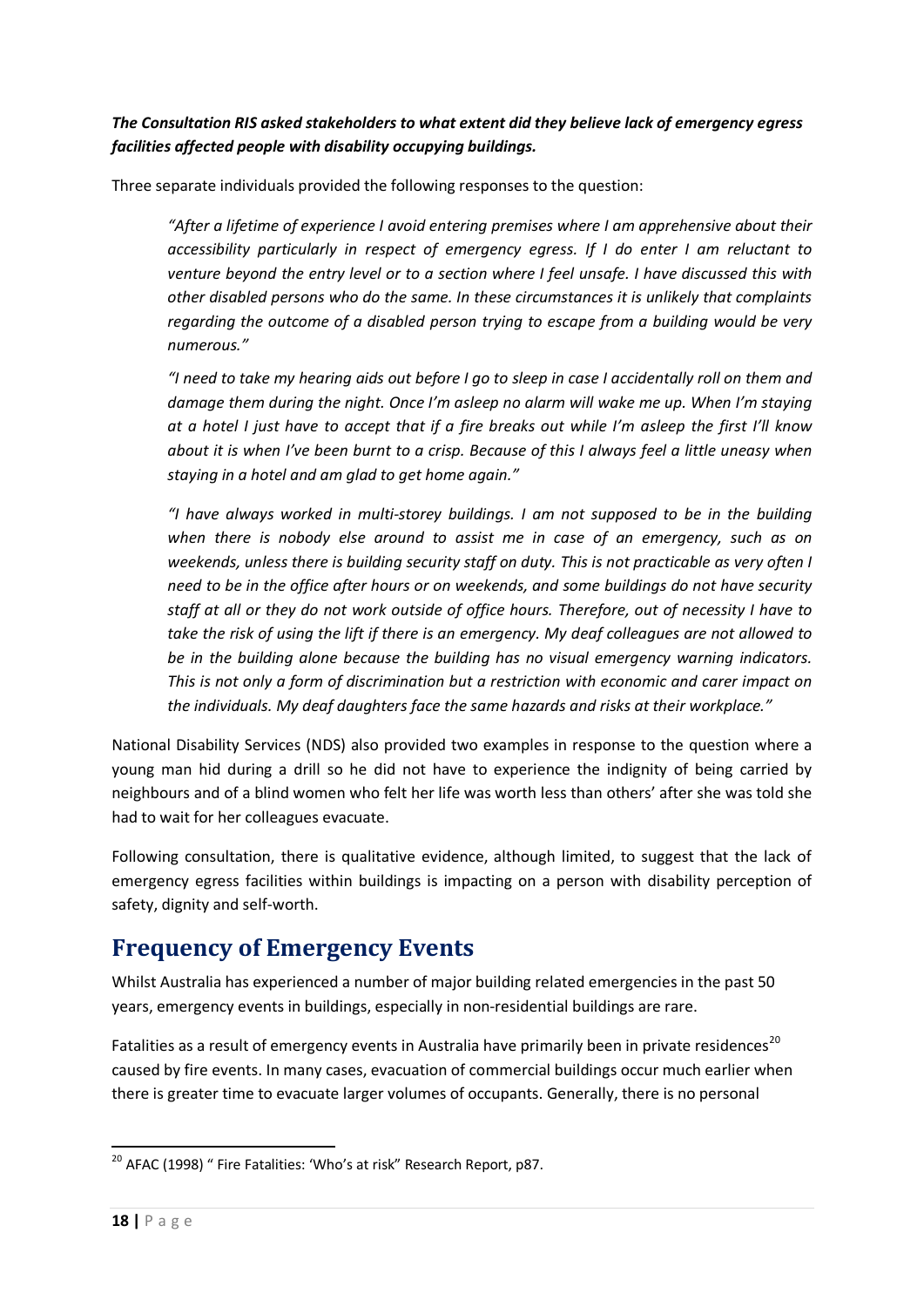attachment to a commercial building and occupants are more likely to leave early rather than to stay and defend in the situation of a private home.

## <span id="page-18-0"></span>**Five Emergency Egress Scenarios**

Where data is difficult to obtain the problem can be described by examining the characteristics of the situation in this case describing how people with disability might egress in the event of an emergency.

In describing the problem the RIS presents five scenarios of emergency egress that match the five proposed solutions. It should be noted that the extent to which the problem associated with each proposal influences the rate of fatality in buildings is unknown.

Each scenario is constructed from the perspective of people with disability and the issues they face in a particular situation, where assistance is not avaliable.

### <span id="page-18-1"></span>**Scenario 1 – Sounding alarms in public spaces**

*The problem for some hearing impaired occupants, predominantly the profoundly hearing impaired, is that a sounding alarm in the public spaces of buildings (if triggered) will not be heard and these occupants will not be notified of an emergency event.*

The BCA, through referenced technical standards includes requirements for alerting occupants to emergency situations. These rely on audial signals produced by sounders or amplified sound systems which, depending on their location, are required to be 10 decibels (dB) higher than ambient noise levels and not less than 65dB in sole-occupancy units<sup>[21](#page-18-2)</sup>, and up to 100dB(A) where building occupant warning is required in public areas<sup>[22](#page-18-3)</sup>. The use of other warning signals such as visual and tactile signals is not mandatory unless where the specific installation requires background noise greater than 95dBA to be overcome. For occupants with a hearing impairment these audial cues may be insufficient to alert occupants of a hazard, delaying egress time.

According to data from the Australian Bureau of Statistics (ABS), about 2.67 million Australians—one in every eight people—have some form of hearing loss<sup>23</sup>. Hearing loss is projected to reach five million Australians by  $2020^{24}$  $2020^{24}$  $2020^{24}$ .

Although hearing loss is prominent in Australia, research suggests some hearing impaired people are likely to recognise audio warning cues. The likelihood that a person recognises an audio warning cue

<sup>&</sup>lt;sup>21</sup> Clause 3.22 Australian Standard 1670.1 2004 Fire Detection Warning Control and Intercom Systems: Design, 1

<span id="page-18-2"></span>Installation and Commissioning.<br><sup>22</sup> Spec E2.2a Clause 6, NCC Volume One 2014

<span id="page-18-4"></span><span id="page-18-3"></span><sup>23</sup> Australian Bureau of Statistics, 2007-08 National Health Survey, ABS cat. No.4364.0, ABS, Canberra, 2009, p.15.

<span id="page-18-5"></span><sup>&</sup>lt;sup>24</sup> Access Economics, Listen Hear! The Economic Impact and Cost of Hearing Loss in Australia, Report prepared for the Cooperative Research Centre for Cochlear Implant and Hearing Aid Innovation and the Victorian Deaf Society, Melbourne, 2006, p. 39.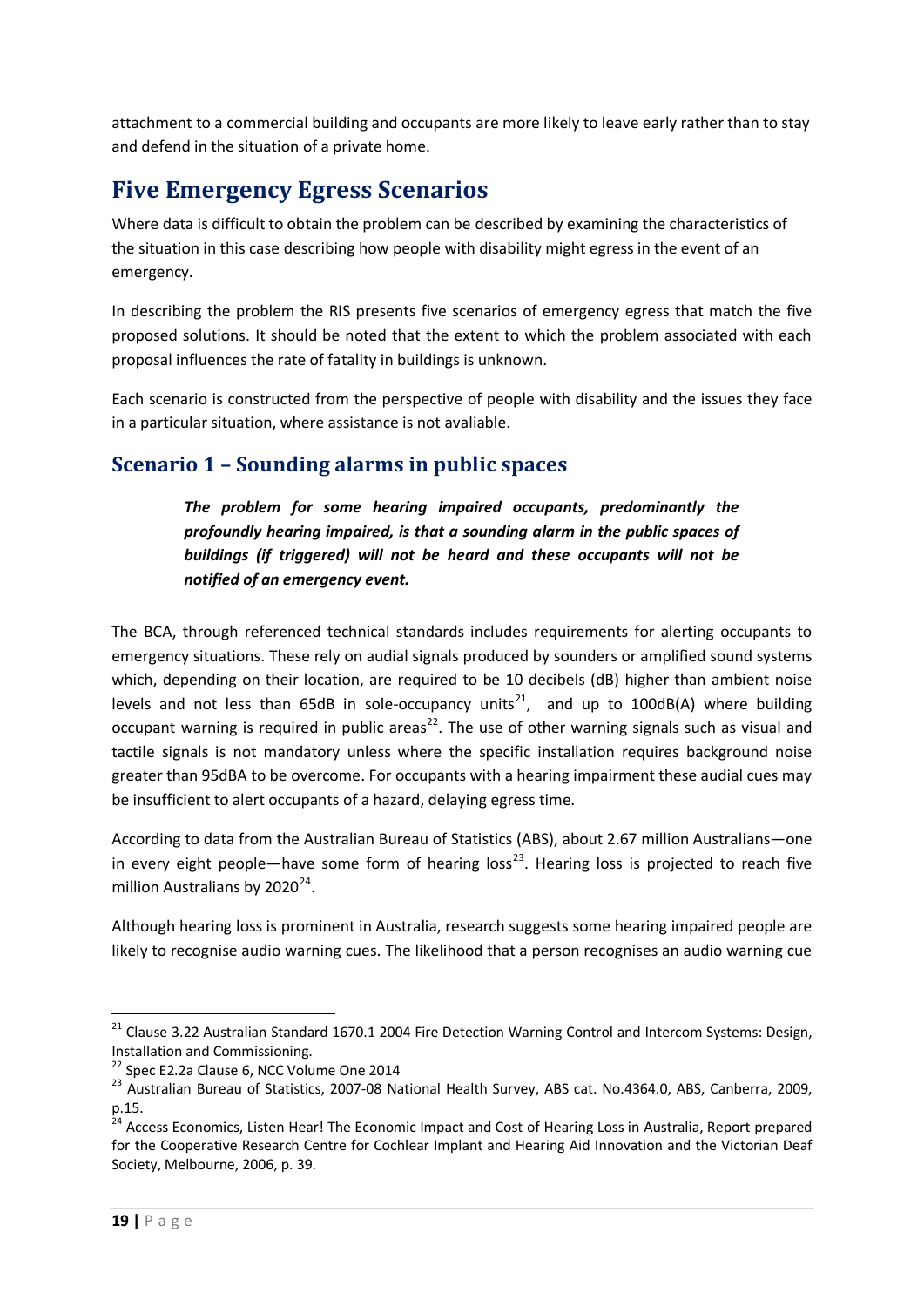is dependent on the severity of impairment. Hearing impairment is classified across four categories and is shown in Table 1.

|                   | --                       |                |
|-------------------|--------------------------|----------------|
| <b>Impairment</b> | <b>Hearing Loss (dB)</b> | Proportion (%) |
| Mild              | $21 - 40$                | 84%            |
| Moderate          | $41 - 60$                | 13%            |
| Severe            | $61 - 90$                | 3%             |
| Profound          | $91+$                    |                |

#### **Table 1 Hearing impairment by category**

The consequences of impairment in the mild and moderate categories are increasing difficulty in comprehending speech. In the severe and profound categories the consequences also include being unable to hear normal speech.

The World Health Organisation describes<sup>[25](#page-19-1)</sup>:

- Mild hearing impairment as "able to hear and repeat words spoken in normal voice at one metre".
- Moderate hearing impairment as "able to hear and repeat words using raised voice at one metre".
- Severe hearing impairment as "able to hear some words when shouted into the better ear".
- Profound hearing impairment as "unable to hear or understand even a shouted voice".

Evidence from the literature is clear that auditory alarms can be effective for people with a hearing loss of up to 70dB while they are awake. This result includes people in the mild and moderate categories.

The frequency of a sounding alarm lies within the audible range of conversation: 3,100Hz compared with the range of conversation of 500 – 4,000Hz. People who can hear a conversation will therefore hear a sounding alarm. Hence people with a mild or moderate hearing loss should be able to hear a sounding alarm; people with a severe or profound impairment will not necessarily hear a sounding alarm.

Two studies have indicated the number of people with a hearing loss of more than 65dB – people with severe and profound impairment – to comprise 80,100 people or 0.3% of the Australian population (or 3% of all people with hearing impairment<sup>[26](#page-19-2)</sup>). Hence 0.3% of Australians will not hear a sounding alarm in the event of an emergency.

#### <span id="page-19-0"></span>**Scenario 2 – Sounding alarms when occupants are asleep**

*The problem for some hearing impaired occupants, including the profoundly hearing impaired, is that when occupying a publicly accessible room in a Class 1b and Class 3 building (e.g. hotel), and asleep, a sounding alarm will not be suitable to arouse these occupants to respond to an emergency event.* 

<span id="page-19-2"></span><span id="page-19-1"></span><sup>&</sup>lt;sup>25</sup> World Health Organisation<br><sup>26</sup> Centre for Population Studies (1998) and Access Economics: The Economic Impact and Cost of Hearing Loss in Australia (2006).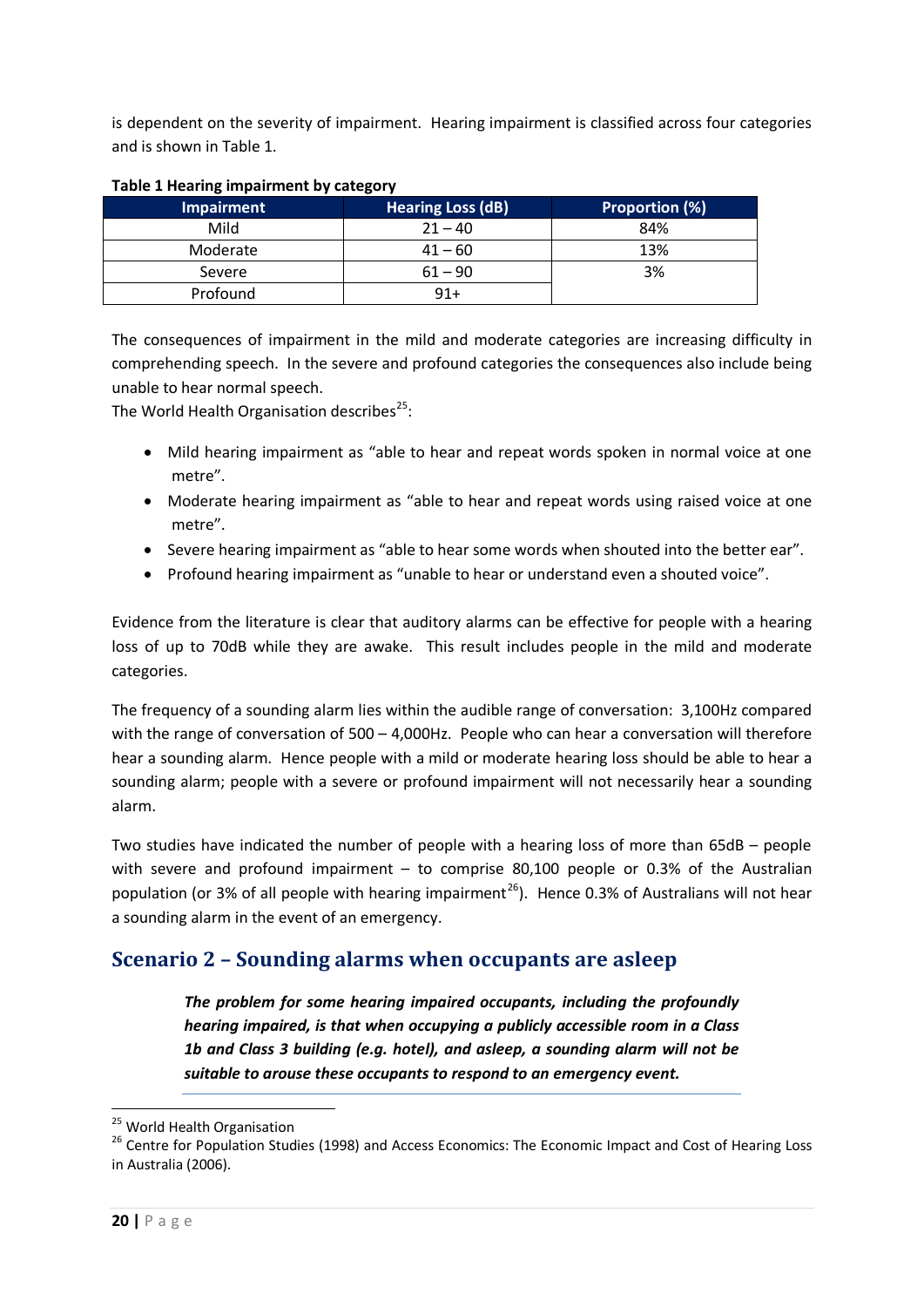In the event of an emergency, hearing impaired occupants are at greater risk of not being notified of the event due to the inability of the alarm to alert the occupant. There are two known fatalities in Australia that have occurred as a result of hearing impaired occupants not being notified of a signaling alarm<sup>[27,](#page-20-1)[28](#page-20-2)</sup>. These fatalities occurred in private residences where they were alone and asleep.

The responsiveness of people with disability to a sounding alarm, when asleep, has been tested in a study on 120 people who were asleep.<sup>[29](#page-20-3)</sup> Smoke detectors were positioned seven feet from the floor of the room and ten to thirteen feet away from the head of the bed on the opposite wall, sounding at 85dB. The study found that the audible smoke detector signal was 92% effective across all sleep stages for the hearing able population, 57% effective for the hard of hearing and 0% effective for deaf persons.

The study shows that 1,148,100 people or 5% of the Australian population (or 43% of hearing impaired people) would not hear a sounding alarm when asleep. $30$ 

In an emergency event 5% of Australians who are asleep in a hotel or other Class 3 building would not hear a sounding alarm.

### <span id="page-20-0"></span>**Scenario 3 – Retracing steps to point of entry**

*In an emergency, if visually impaired occupants are unable to detect the exit signs in a building, they may respond by retracing their steps via an access way to their point of entry. If the entry point is a lift, and the lift is not designed for use during an emergency event, and there are no fire-isolated stairs close to the lift, then visually impaired people will be unable to evacuate the building.*

Occupants with disability are often reliant on routes with accessible features to gain access to buildings. Often the chosen point of access is familiar and suitable for use due to the requirements of AS 1428.1 Design for access and mobility.

As previously discussed, human behavior in emergency events shows that occupants will tend to exit via where they entered the building. This is particularly the case for people with vision impairment. Wayfinding techniques are a common and effective method of independently negotiating the built environment.

A study conducted in 1996 suggests there are three main variables in an occupant's choice of exit when there is an emergency event familiarity with the exit, distance to the exit, and whether the

<sup>&</sup>lt;sup>27</sup> Deaf Australia (2003) How many deaf have to die?

<span id="page-20-4"></span><span id="page-20-3"></span>

<span id="page-20-2"></span><span id="page-20-1"></span><sup>28</sup> ABC News (2008) One dead as blaze destroys house<br>
29 Roby Smoke detector alert for the deaf<br>
30 The proportion of deaf people is unknown but wold be too small to affect this calculated percentage; severe and profoundly hearing impaired people comprise 3% of all people with hearing loss.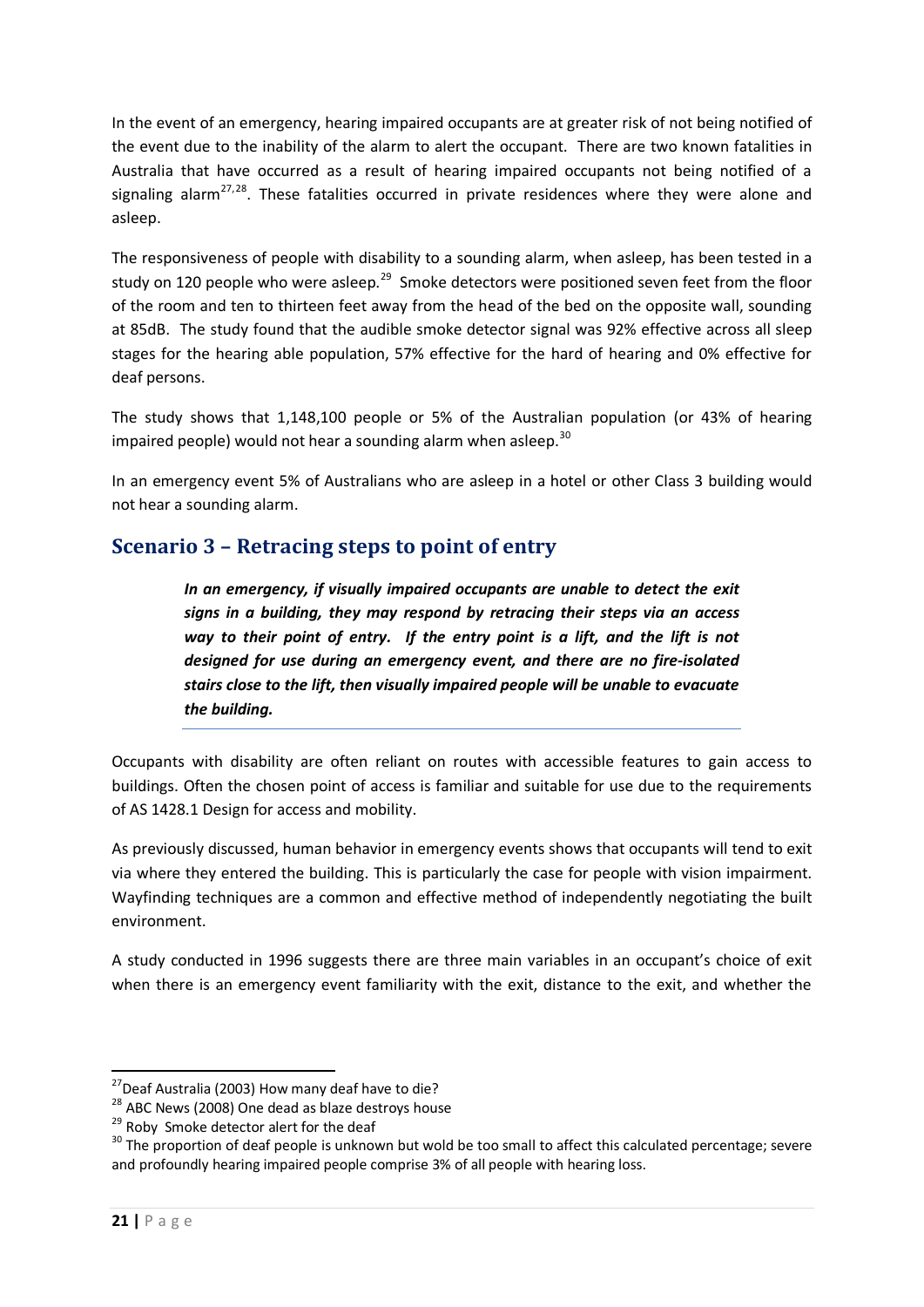door is open or closed<sup>[31](#page-21-0)</sup>. The study demonstrates the preference of 17 occupants based on the three variables in deciding which exit to choose in the event of an emergency. The results are shown in Table 2.

| <b>Emergency Exit</b> | Distance to Familiar<br><b>Exit</b> | <b>Familiar Exit</b> | <b>Emergency Exit</b> |
|-----------------------|-------------------------------------|----------------------|-----------------------|
| Closed                | Short                               | 13                   |                       |
| Open                  | Short                               |                      |                       |
| Closed                | Long                                | 10                   |                       |
| Open                  | Long                                |                      |                       |

#### **Table 2 Occupant preference in exiting buildings**

Source: Department of fire safety engineering, Lund University 1996

The findings of the study conclude that most of the occupants preferred to exit via familiar exits even when the distance was double compared to the emergency exit. The only exception is when the emergency exit is open.

Although no empirical data exists, anecdotally, familiarity of the exit would have greater importance to a person with disability.

The problem in this scenario is where the point of access is no longer suitable for use due to a hazard. In this scenario the emergency egress point may be some distance from the original entrance point delaying the time taken to find a suitable means of evacuation.

Vision Australia report there are approximately 357,000 people or 1.6% of the Australian population who are blind or have low vision. Of these 35,000 are blind and 322,000 have low vision. The number of Australians who are blind or have low vision is predicted to be 564,000 by 2030<sup>[32](#page-21-1)</sup>.

Visual acuity can be described for the mild, moderate, severe, profound categories of disability, and for near blindness; total blindness does not permit any visual acuity. Table 3 describes the categories of visual disability by severity.

<span id="page-21-0"></span><sup>&</sup>lt;sup>31</sup> Benthorn L, Frantzich H. 1996. Fire alarm in a public building: How do people evaluate information and choose evacuation exit?

<span id="page-21-1"></span><sup>&</sup>lt;sup>32</sup> Vision Australia (2014): Submission to the Australian Building Codes Board Emergency Egress for Occupants with Disability Consultation Regulation Impact Statement, p. 3.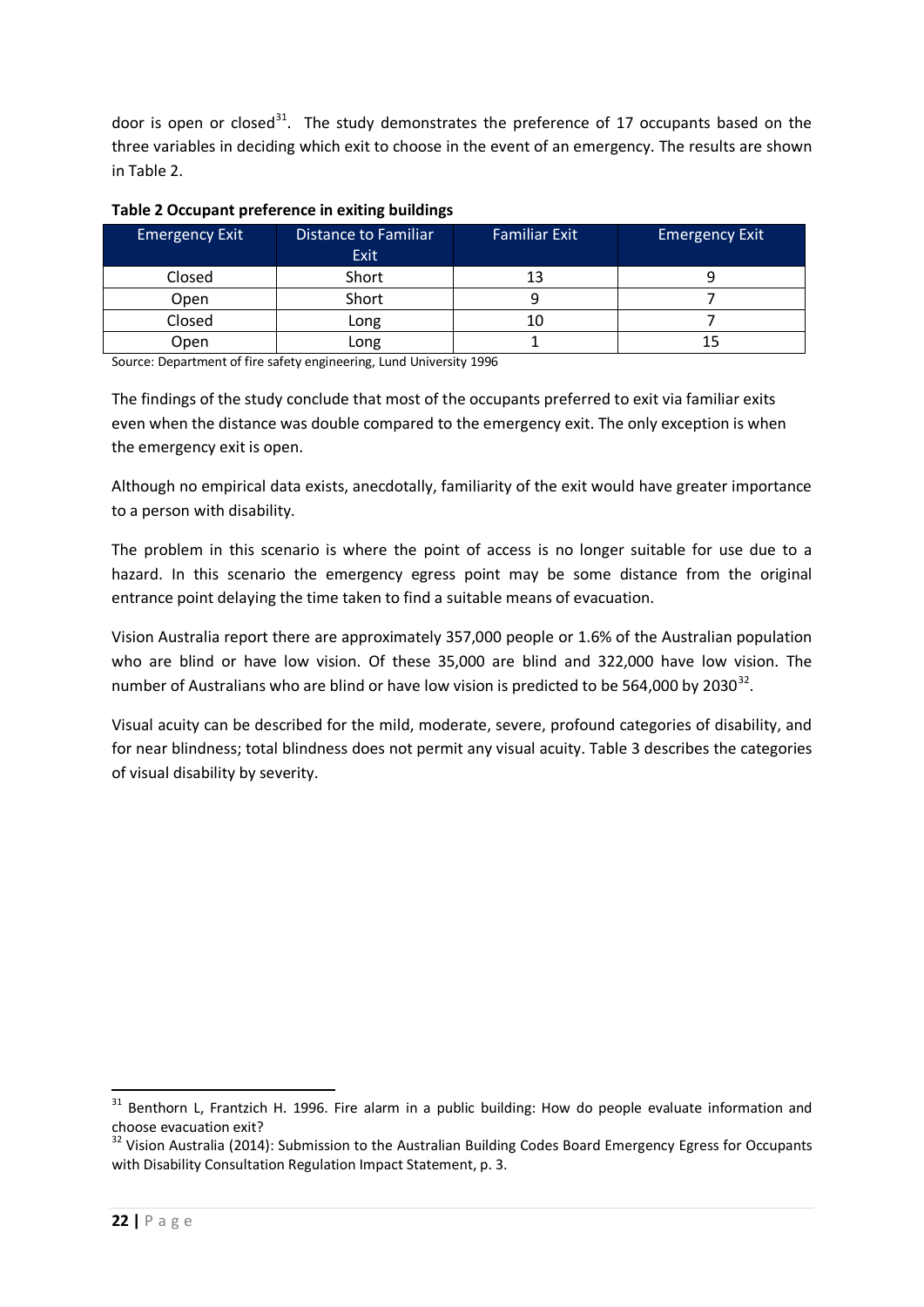| Table 3: Visual acuity by visual disability category |  |  |  |  |  |
|------------------------------------------------------|--|--|--|--|--|
|------------------------------------------------------|--|--|--|--|--|

| <b>Category</b>     | <b>Reading Ability</b>               | <b>Skills for Orientation and Mobility</b> |
|---------------------|--------------------------------------|--------------------------------------------|
| Mild (near normal)  | Normal reading speed, reduced        | Normal performance in orientation          |
|                     | reading distance                     | and mobility; occasionally surprised       |
|                     |                                      | by events on the side                      |
| Moderate low vision | Near normal with reading aids        | Near normal performance; requires          |
|                     |                                      | scanning for obstacles                     |
| Severe low vision   | Slower than normal with reading aids | Visual mobility is slower than normal;     |
|                     |                                      | requires continuous scanning; may          |
|                     |                                      | use cane as adjunct                        |
| Profound low vision | Marginal with aids                   | Must use long cane for detection of        |
|                     |                                      | obstacles; may use vision as adjunct       |
|                     |                                      | for identification                         |
| Near blindness      | No visual reading                    | Visual orientation unreliable; must        |
|                     |                                      | rely on long cane, sound, guide dog        |

Source: Colenbrander A, *Measuring vision and vision loss*, chapter 51 in Duane's (2001) *Clinical Ophthalmology*

This information indicates that people with mild and moderate low vision would detect exits and exit signs. A person with severe low vision may also detect an exit. If the person uses continuous scanning, this takes time to allow for slower visual acuity. Persons with profound low vision or near blindness would not visually identify an exit.

Data from a Victorian study in 2004<sup>[33](#page-22-1)</sup> shows 10% of people with vision impairment had low vision that was severe or greater. On the basis of this data, 23,000 or 0.10% of Australians would have difficulty detecting an exit in an emergency.

### <span id="page-22-0"></span>**Scenario 4 – Egress paths to and from exits**

*For persons with mobility impairment, exits not designed as accessways may result in the inability to reach the exit in an emergency. This may cause instances where evacuation of people with disability is undignified.* 

In buildings with greater floor area and multiple exits, an access-way from the point of entry may not be appropriately separated from the effects of fire in the event of an emergency and people with a mobility disability could be injured or impeded in their ability to reach the exit. In an emergency this could pose a risk to life. This situation – a lack of accessways to exits – would be a problem, and human intervention would be required to assist those people with disability evacuating the building. The extent to which that intervention would cause undignified egress is unknown.

There are 630,000 mobility impaired people or 3% of the Australian population who require the use of aids to carry out day to day activities  $34$ .

Not all people with mobility aids will be able to negotiate paths of travel to an exit, particularly where non-fire-isolated stairs are used. People with larger mobility aids, such as wheelchairs or

<span id="page-22-1"></span><sup>&</sup>lt;sup>33</sup> Hugh R Taylor, Jill E Keeffe, Hien T V Vu, Jie Jin Wang, Elena Rochtchina, Paul Mitchell and M Lynne Pezzullo. 2005. Vision Loss in Australia.

<span id="page-22-2"></span><sup>&</sup>lt;sup>34</sup> ABS Category 4446.0 Table 4 Disability Aids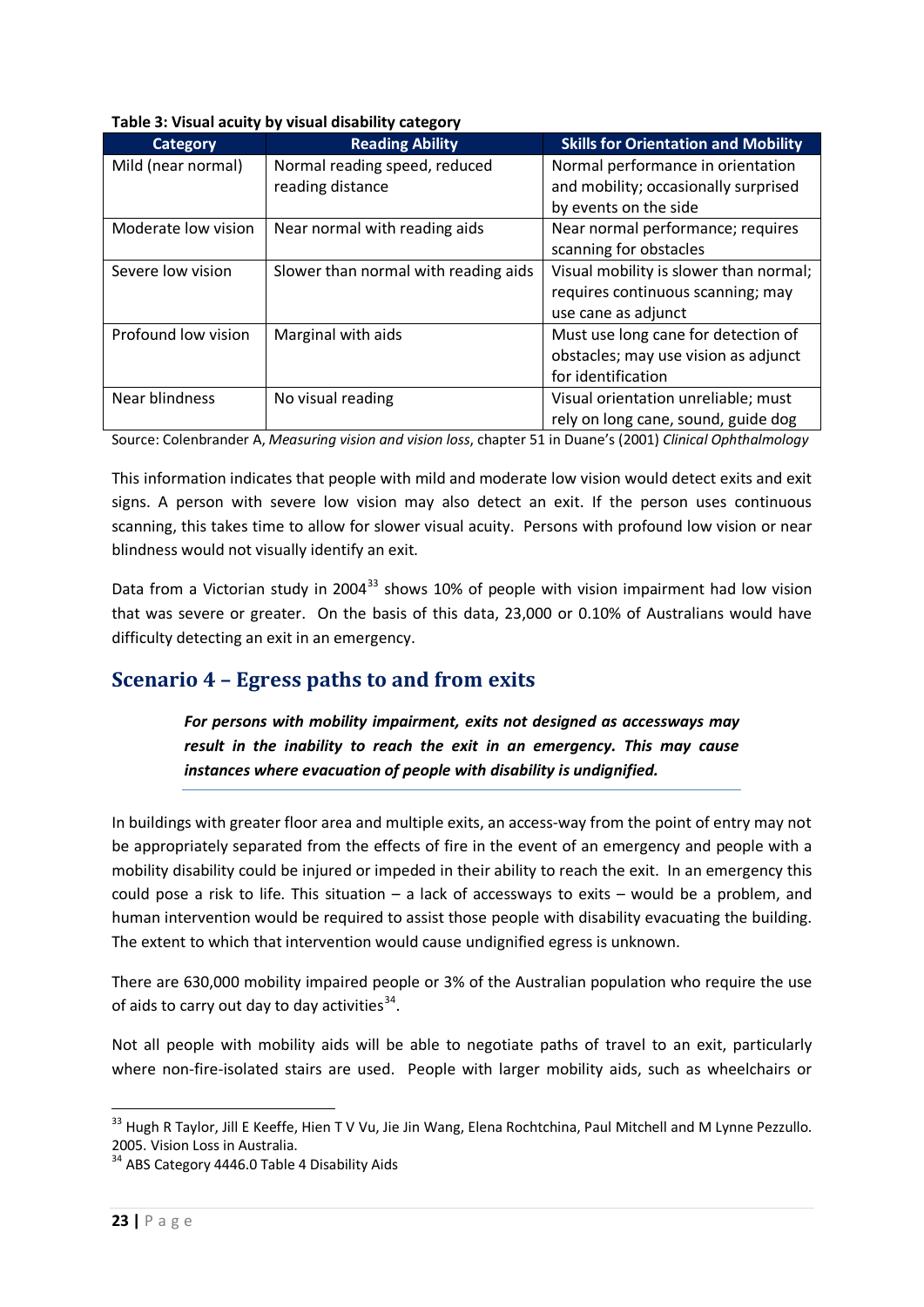walking frames, will not be able to independently egress. Nonetheless, the ability to reach an exit will facilitate assistance in due course, and assist in the evacuation process.

#### <span id="page-23-0"></span>**Scenario 5 – Emergency egress using fire-isolated stairs**

*For occupants with a visual impairment the lack of accessible features such as tactile indicators at the commencement of a fire-isolated stair ahead, or open risers in stairs creates a risk of injury due to a lack of predictability in the built environment.*

*For people with mobility impairment, lack of a second handrail could create problems in using fire-isolated stairs.* 

Current requirements for fire-isolated stairs and ramps do not require full compliance with the requirements of AS 1428.1.

Currently the BCA requires fire-isolated stairs to have one handrail on the inside that is continuous. The stair dimensions must conform to the normal BCA specifications for the risings and goings of stairs. Currently the inside handrail will be helpful for some occupants while evacuating. It could, however, be insufficient for people with a dexterity impairment who are unable to grasp an inside handrail.

Tactile Ground Surface Indicators (TGSIs) are recognized as very effective in identifying hazards for the visually impaired population. Not applying these visual and tactile cues in fire-isolated stairs and ramps may pose a risk in the event of an emergency to visually impaired occupants who, due to the unpredictability or inconsistency of TGSI application, may not be able to identify change in direction or slope when evacuating. Similarly the use of open risers in fire-isolated stairs has the potential to create difficulties for these occupants in negotiating stairs unassisted.

#### *The Consultation RIS asked stakeholders whether they have had personal experience in any of the described scenarios and if the risks faced by people with disability were sufficiently described.*

Stakeholders did not provide first-hand experience of being involved in an emergency event.

One stakeholder believed that the scenarios were an accurate description of the risks faced by people with disability. Another individual reported they were aware of a number of people who had not heard a sounding alarm and had failed to evacuate buildings in a dignified manner.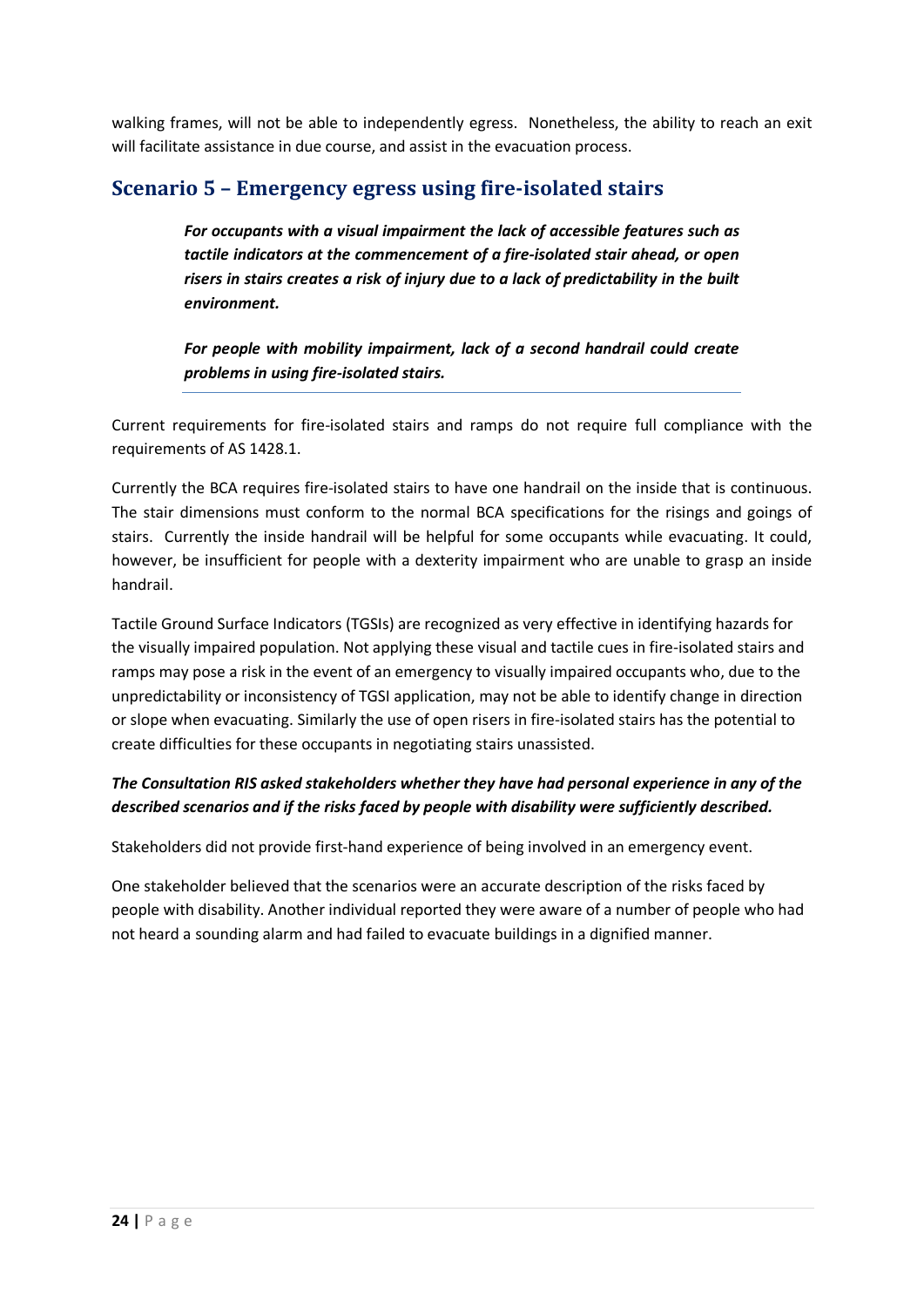## <span id="page-24-0"></span>**International Comparisons**

Two comparative studies $35,36$  $35,36$  $35,36$  of international regulations have been conducted to determine the approaches and methodologies in other jurisdictions in relation to provisions for emergency egress for people with disability. The following findings were reported:

#### National Fire Code of Canada:

The National Building Code of Canada does not address emergency egress for people with disability, instead it is considered in the National Fire Code via a functional statement which states 'that the emergency procedures to be used in case of fire shall include provisions for evacuating occupants, including special provisions for persons requiring assistance.

#### Hong Kong:

The Hong Kong Code of Practice for Fire Safety in Buildings is a performance-based code, and the prescriptive part requires a refuge floor on every 20 storeys or 25 storeys depending on the building use. The refuge floor requirement does not apply to domestic buildings or composite buildings not exceeding 40 storeys in height above the lowest ground storey. The code also requires that such buildings be served by a fireman's lift to facilitate rescue assistance. These requirements have also been adopted in other areas of China and in some Asian countries.

#### Sweden Building Regulations BBR:

Sweden does not have specific prescriptive requirements for emergency egress for occupants with disability. Their means of describing obligations for emergency egress for all occupants is through a functional statement.

#### Norwegian Building Regulations:

Norway does not address emergency evacuations for people with disability on the basis that persons with disability are more aware of their situation and are likely to be assisted by other occupants and rescue services.

#### Building Standard Law of Japan

Japanese building regulations do not contain prescriptive requirements for emergency egress for people with disability. Provisions for egress of people with disability are presented in emergency evacuation management plans for individual buildings and these plans are submitted to fire service authorities for approval.

#### United Kingdom Building Regulations

The United Kingdom has a performance-based code that applies in England and Wales and Approved Documents which contain approved building solutions. Approved Document B Volume 2 (2006) deals with Fire Safety in buildings other than dwelling houses. Performance requirement B1 is generic (i.e. it does not differentiate between ambulant people and people with disability). Only a guidance note to the requirement identifies potential issues relating to emergency egress for people with disability.

<span id="page-24-1"></span><sup>&</sup>lt;sup>35</sup> Warrington Fire Research Emergency Egress for People with Disabilities 2009<br><sup>36</sup> ABCB Handbook 2013- Lifts Used During Evacuation

<span id="page-24-2"></span>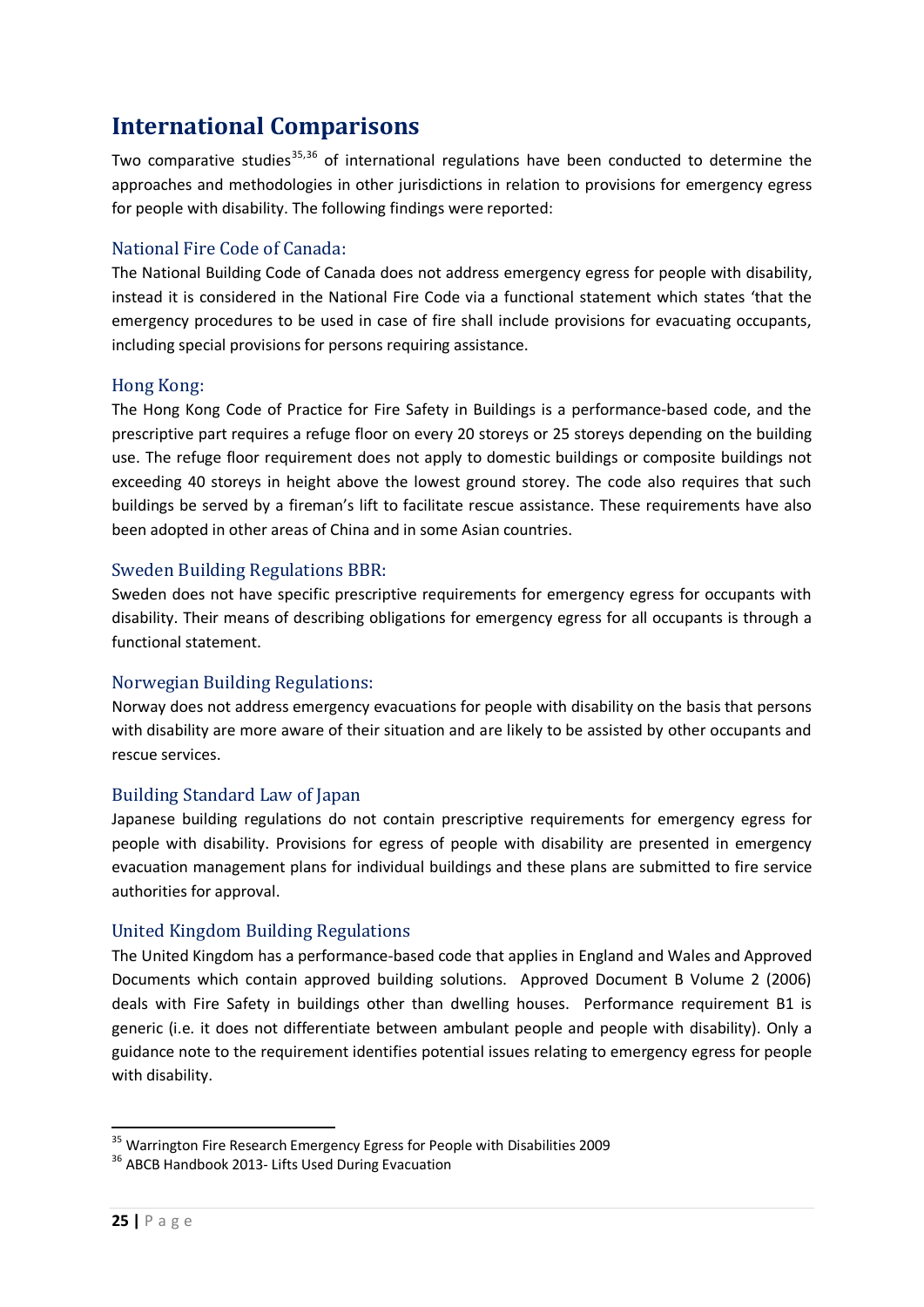Approved Document B requires that buildings in excess of 30m high be designed for phased evacuation and that stair capacity be based on one exit stairway being discounted due to use by emergency personnel. Arrangements are to be determined in consultation with the fire service. An additional requirement is that these buildings be equipped with a fire-fighting shaft including a protected lift dedicated to emergency response service.

Approved Document M addresses access and use of facilities in buildings by people with disability; however, it does not specifically address egress by people with disability.

UK legislation requires employers to implement effective arrangements for access and emergency evacuation for employees and visitors. Part of the requirement is the completion of a PEEP for people with disability. The PEEP addresses the safety of a specific individual and records the safety plan, including evacuation routes, corridors, stairs or refuges etc. It also identifies people who will assist the individual and their training or practice needs. It proposes the use of emergency lifts and safe refuges that are protected from fire.

In public places UK workplace legislation proposes that employers, when conducting a fire risk assessment and considering the means of escape from a fire, incorporate the recommendations of the British Standards Institute BS 9999: 2008 – 'Fire safety code of practice for the design, management, and use of buildings'. This document specifies what is required in relation to building design, lift design and building management responsibilities and procedures including providing information on improving accessibility for people with disability in fire safety design and management plans.

#### International Building Code (USA)

The International Building Code has specific provisions for 'accessible means of egress'. The provisions require accessible spaces within a building to be provided with at least one accessible means of egress.

The specific provisions include requirements for accessible means of egress to be continuous to a public way or an exterior assisted rescue area provided. For buildings more than four stories high at least one accessible means of egress must be via a lift and refuge areas directly connected to a stair or lift and provided with communication and evacuation details. Tactile indicators are required at the doorway of a refuge area.

Generally the level of provisions from these countries is comparable with Australia's existing access provisions and the performance based functional requirements for emergency egress.

# **Objectives**

The Objective in addressing the problem of emergency egress for people with disability relates to the safety of these occupants in new Class 1b, 2, 3, 4, 5, 6, 7, 8 and 9 buildings.

- To ensure an appropriate level of safety in new buildings for occupants with disability.
- To ensure that the National Construction Code reflects the obligations expressed under the Disability Discrimination Act and international obligations with respect to dignity, equality and independence.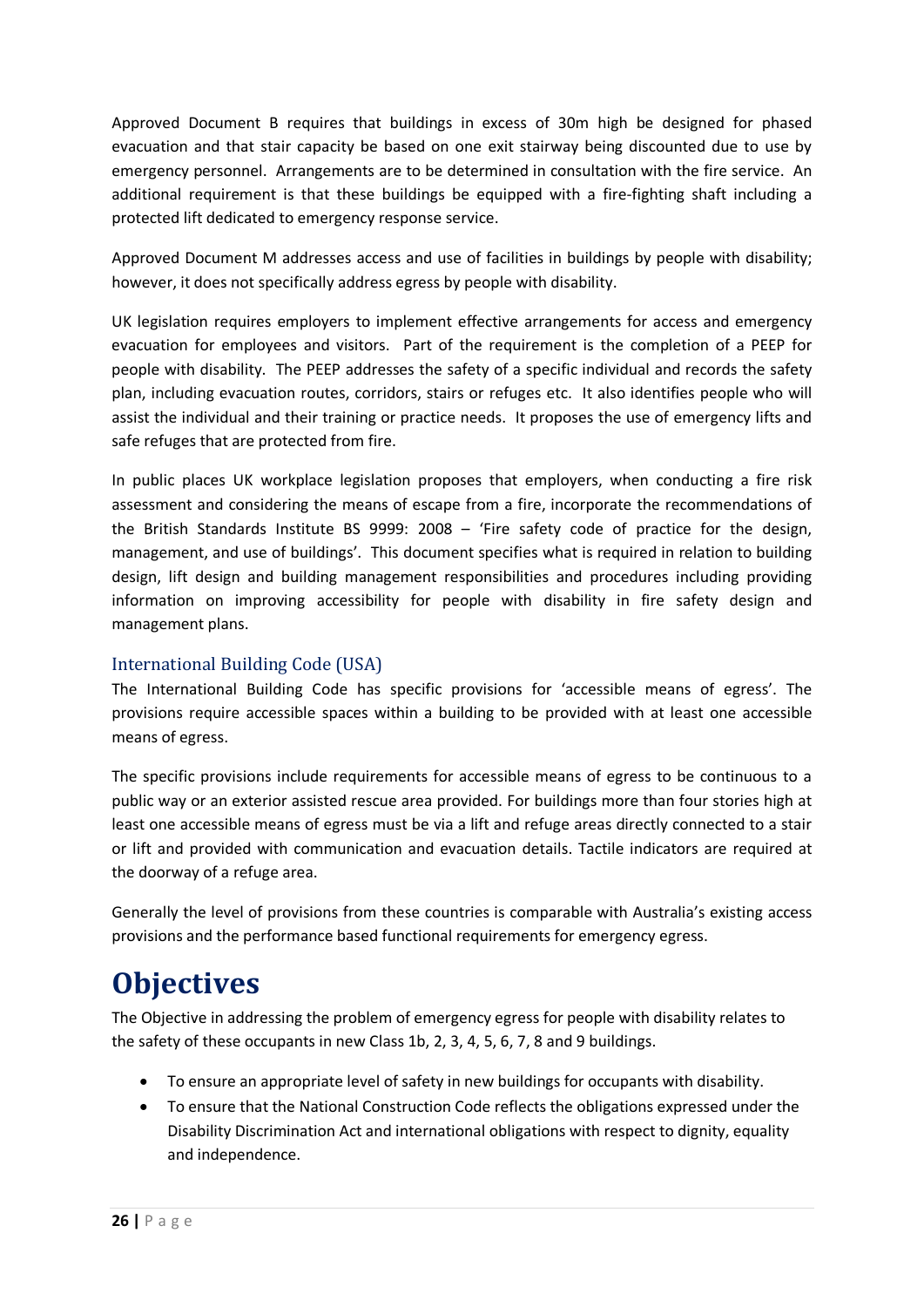# **Options**

There are three options, including the option of retaining the status-quo presented for consideration. These options are as follows:

## <span id="page-26-0"></span>**The Status Quo**

The status quo will be regarded as a baseline from which the incremental impacts of the proposals and alternative options will be assessed.

Where the incremental impacts of other options would result in more costs than benefits, or would be ineffective in addressing the problem or achieving the objectives, the RIS will conclude in favour of retaining the status quo.

## <span id="page-26-1"></span>**Option 1**

• To include into the National Construction Code, enhanced emergency egress provisions for people with disability.

This Option involves including five proposals developed in collaboration with the disability sector in the Deemed-to-Satisfy Provisions of the BCA. The proposals are listed below.

### <span id="page-26-2"></span>**Proposal 1 - Visual Alarms**

This proposal requires visual alarms to be provided where automatic smoke detection and alarm systems are required in accessible areas of buildings.

The proposed changes are intended to assist those with a hearing impairment to receive adequate warning at the same time as other occupants in areas that require notification and coordination of egress for sound system and intercom systems such as public areas.

#### <span id="page-26-3"></span>**Proposal 2 - Tactile Alarms**

This proposal requires tactile alarms – pillow shakers to be provided in all bedrooms of Class 1b buildings and all accessible SOUs of Class 3 buildings.

A subset of this Option is providing tactile alarms in all residential areas of Class 1b and Class 3 buildings. This has been costed in the impact analysis on the basis that people with hearing impairment may not have any other physical disability and can occupy any sleeping area.

The proposed changes are intended to provide adequate warning to those occupants with a hearing impairment who are asleep and require notification of an emergency event.

### <span id="page-26-4"></span>**Proposal 3 – Co-location of Fire-isolated Exit with Lifts**

This proposal requires one fire-isolated exit to be within 6 metres of a lift or each bank of lifts.

The proposed changes are intended to improve the opportunity for visually impaired occupants who rely on way-finding techniques to locate and use suitable exits in an emergency.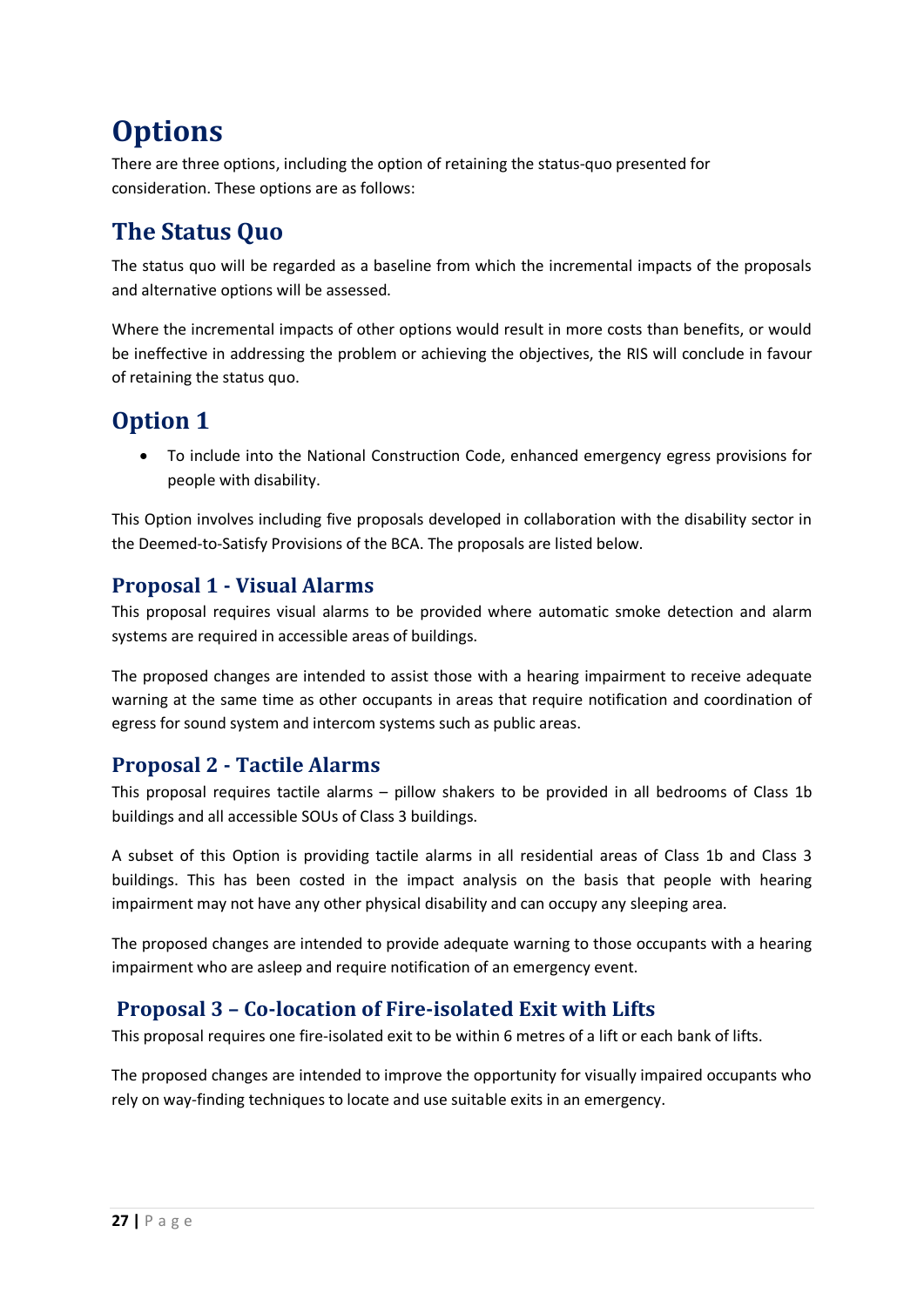### <span id="page-27-0"></span>**Proposal 4 - Egress Paths to and from an Exit**

This proposal requires the paths of travel to a place of safety to be accessible for use by people with disability. The egress paths must be designed as accessways with features which satisfy the requirements of AS 1428.1.

The path from an exit to a 'safe place' (as defined by the NCC) must also comply as an accessway.

The proposed changes are intended to provide suitable pathways to exits for people with disability and allow for dignified and independent egress.

#### <span id="page-27-1"></span>**Proposal 5 - Accessibility of Fire-isolated Exits**

Fire-isolated exits are required to include accessible features in accordance with AS 1428.1. This includes but is not limited to:

- a) an additional handrail
- b) Tactile Ground Surface Indicators (TGSIs) at the commencement of fire-isolated stairs or ramps.
- c) Limitations on door opening forces
- d) Luminance contrast between doorways and door frames.

External stairways used in lieu of fire-isolated stairways require accessibility features, particularly:

- a) an additional handrail
- b) TGSIs.
- c) closed stair risers

The proposed changes are intended to allow for dignified and independent egress from suitable exits in the event of an emergency.

### <span id="page-27-2"></span>**Option 2**

• To develop a non-regulatory handbook

This Option involves the ABCB developing a non-regulatory handbook that would provide suitable guidance for industry to incorporate emergency egress provision for people with disability. The ABCB Office, in collaboration with the jurisdictions, disability sector and industry experts, has developed a set of technical building solutions that address the problem of emergency egress for people with disability. Under this option the proposals outlined in Option 1 would be released as a handbook for reference and use on a case-by-case basis by State, Territory and Local Governments and the building industry.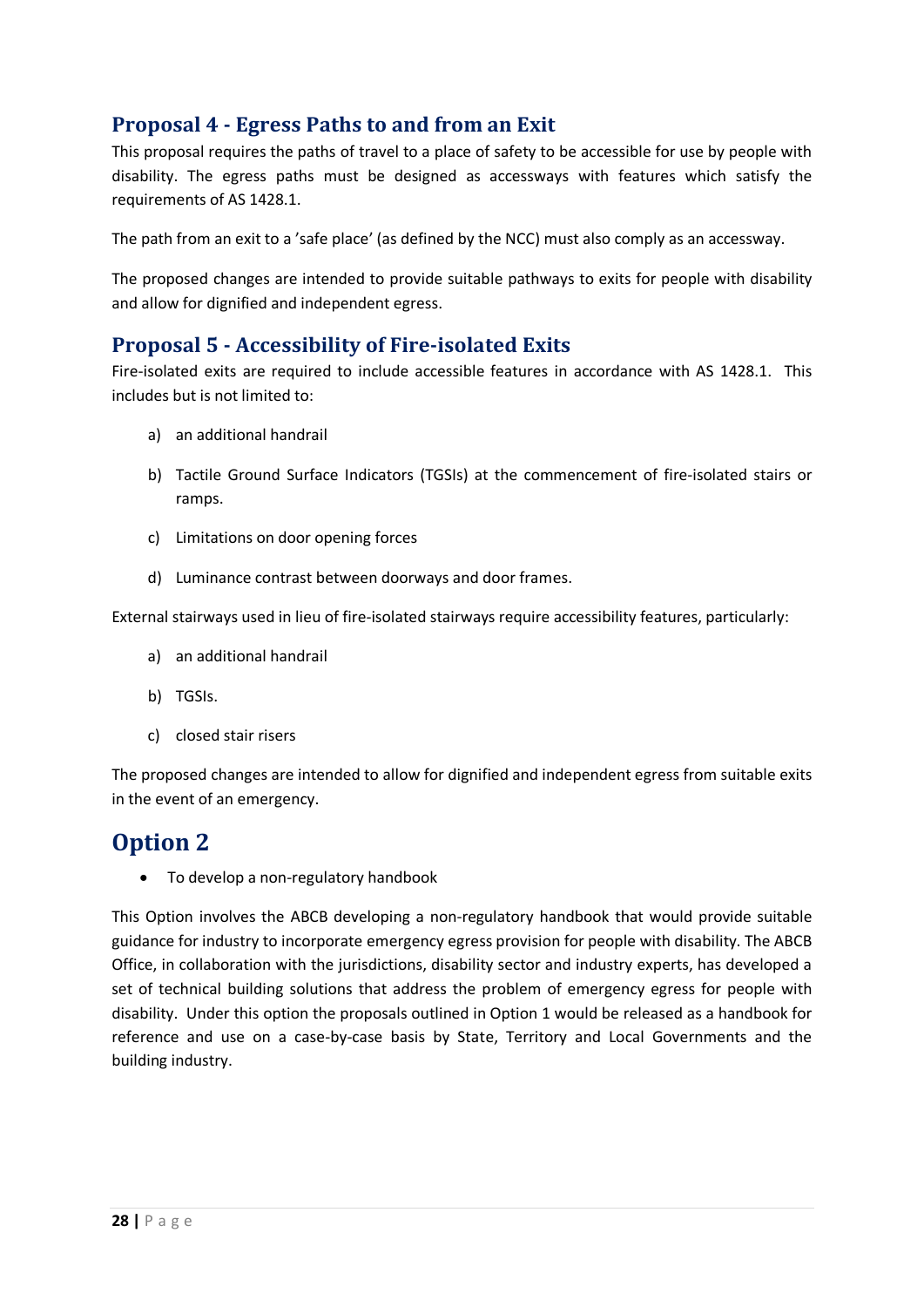#### *The Consultation RIS asked stakeholders whether they believed there were any cost-effective measures that could be implemented.*

Stakeholders suggested the following alternative options:

- Implementing automatic fire suppression systems in Class 2-9 buildings.
- Implementing refuges for buildings over 12 metres in height or on upper floors of new multistorey developments.
- Mandating suitable lifts for use during emergency evacuation.
- Mandating the preparation of AS 3959 compliant emergency management plans.
- Narrowing the scope of the proposals to certain buildings based on their size and use.
- Equipping building occupants who are deaf with a vibrating pager connected to the Fire Indicator Panel.
- Requiring occupant warning systems to have the capability to easily incorporate local visual warning devices for hearing impaired persons. Only install the devices as and where needed.
- Eliminating open tread construction in fire isolated stairs and ensuring fire doors are painted in contrasting colours to their frames.

It should be noted that currently, proposals 1, 2 and 5 reflect the intent of the final two points, however, of the remaining alternative options, from observation these would be either unsuitable for inclusion in the NCC, less effective than the current proposals and/or likely to impose greater than immaterial impacts on the community and require a separate RIS.

# <span id="page-28-0"></span>**Impact Analysis**

This section provides an assessment of the incremental costs and benefits of the Options 1 and 2, compared with the status quo baseline.

# <span id="page-28-1"></span>**Number of Buildings**

The number of building approvals each year is not collected nationally. Victoria previously collected data on the number of approvals issued each year. It is known through ABS comparisons that Victoria accounts for approximately 25% of all building activity occurring annually. This has been verified in the following ways:

- Value of non-residential work completed 2003-2013 account for 24.7% of all activity:
	- $\triangleright$  Catalogue 8752.0 Tables 71 and 72<sup>[37](#page-28-2)</sup>.
	- $\triangleright$  The number of other residential units completed 2003-2013 account for 25.9% of all activity.
	- $\blacktriangleright$  Catalogue 8752.0 Tables 37 and 39<sup>[38](#page-28-3)</sup>

The expected number of new buildings approved annually is shown in Table 4.

<span id="page-28-2"></span><sup>&</sup>lt;sup>37</sup> Catalouge 8752.0 Building Activity, Australia Tables 71 & 72 "Value of Non-residential Buildings, Work Completed"

<span id="page-28-3"></span><sup>&</sup>lt;sup>38</sup> Catalouge 8752.0 Building Activity, Australia Tables 37 & 39 "Number of Dwelling Units Completed by Sector"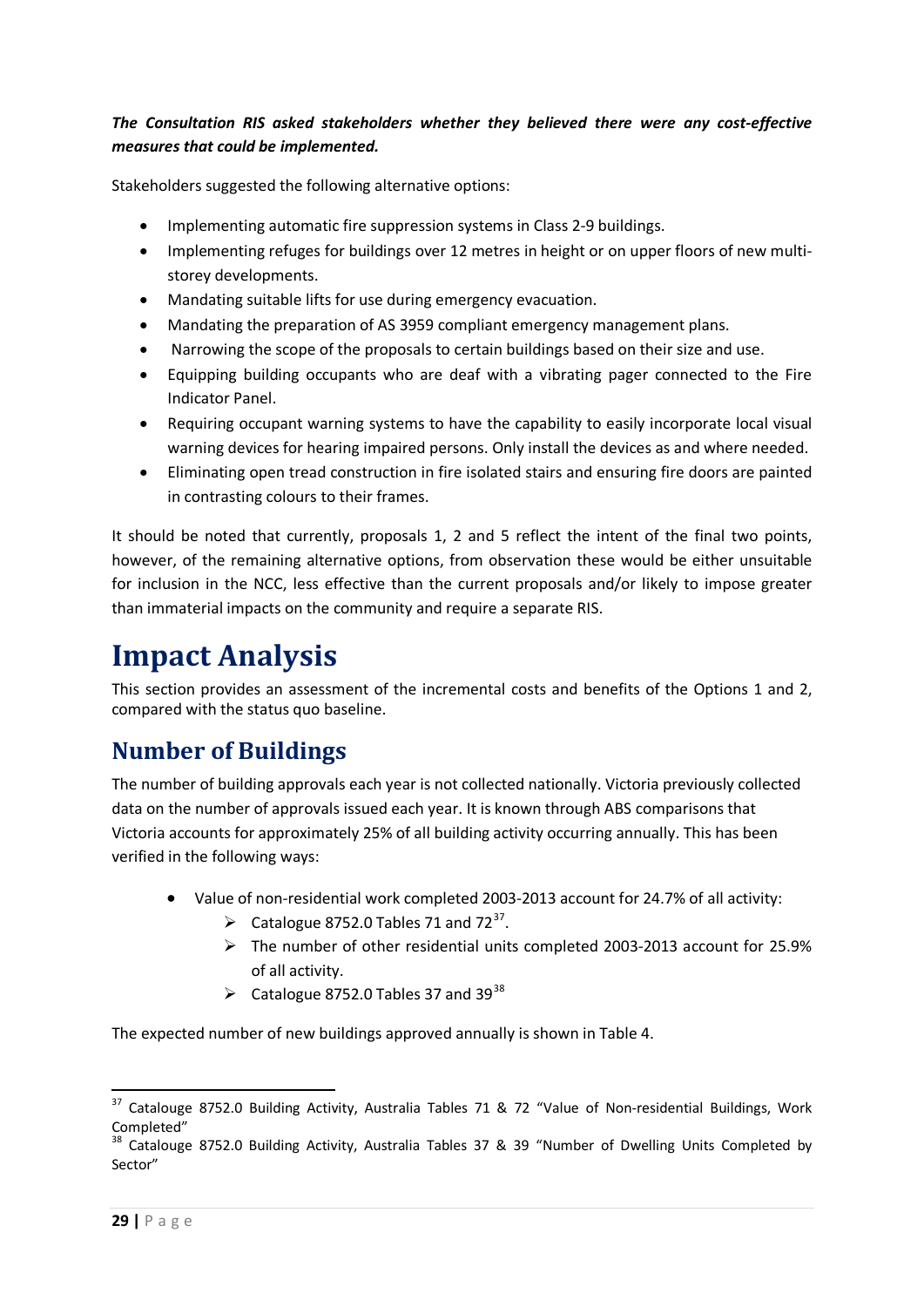| .<br><b>Building Class</b> | <b>Number</b> |
|----------------------------|---------------|
| Class 1b                   | 200           |
| Class 2                    | 2,546         |
| Class 3                    | 181           |
| Class 5                    | 2,631         |
| Class 6                    | 1,473         |
| Class <sub>7a</sub>        | 335           |
| Class 7b                   | 2,219         |
| Class 8                    | 1,292         |
| Class 9a                   | 181           |
| Class 9b                   | 1,908         |

#### **Table 4: Number of new buildings approved in Australia annually**

## **Option 1**

The costs associated with this option are categorised by both proposal and building classification. In order to meet the Objective it is assumed all proposals are required to be implemented. It should be noted, however, that if one or more of the proposals identified in the RIS were employed, it would go some way to addressing the problem, including the issue of equity and independence.

The five proposals are intended to apply to areas required to be accessible as described by Table D3.1 of NCC Volume One, and do not apply to all building classes. The proposal to provide supplementary tactile alarms with audial warning cues only apply to accessible dwellings in residential parts of Class 1b and Class 3 buildings. The proposal to supplement audial warning cues with visual alarms applies to public areas of all classes except Class 1b buildings. The other three proposals apply to all building classifications required to be accessible.

# <span id="page-29-0"></span>**Costs**

The costs of the proposals are informed by two reports:

- Design and Cost Implications for the Provision of Occupant Warning for Hearing Disabilities ORR Partners May 2014, looking at the typical systems used to alert the hearing impaired and their relative cost of the systems.
	- $\triangleright$  Informs the visual and tactile alarm proposals.
- Proposed Amendments to Deemed to Satisfy Provisions BCA 2014 Emergency Egress Cost Implications Study RLB June 2014, who used their industry knowledge and experience to provide an analysis of the cost implications of the 5 proposals using typical (generic) examples of the range of representative building classes. A disaggregated cost matrix by building class and proposal is included in Appendix A.
	- $\triangleright$  Informs all proposals.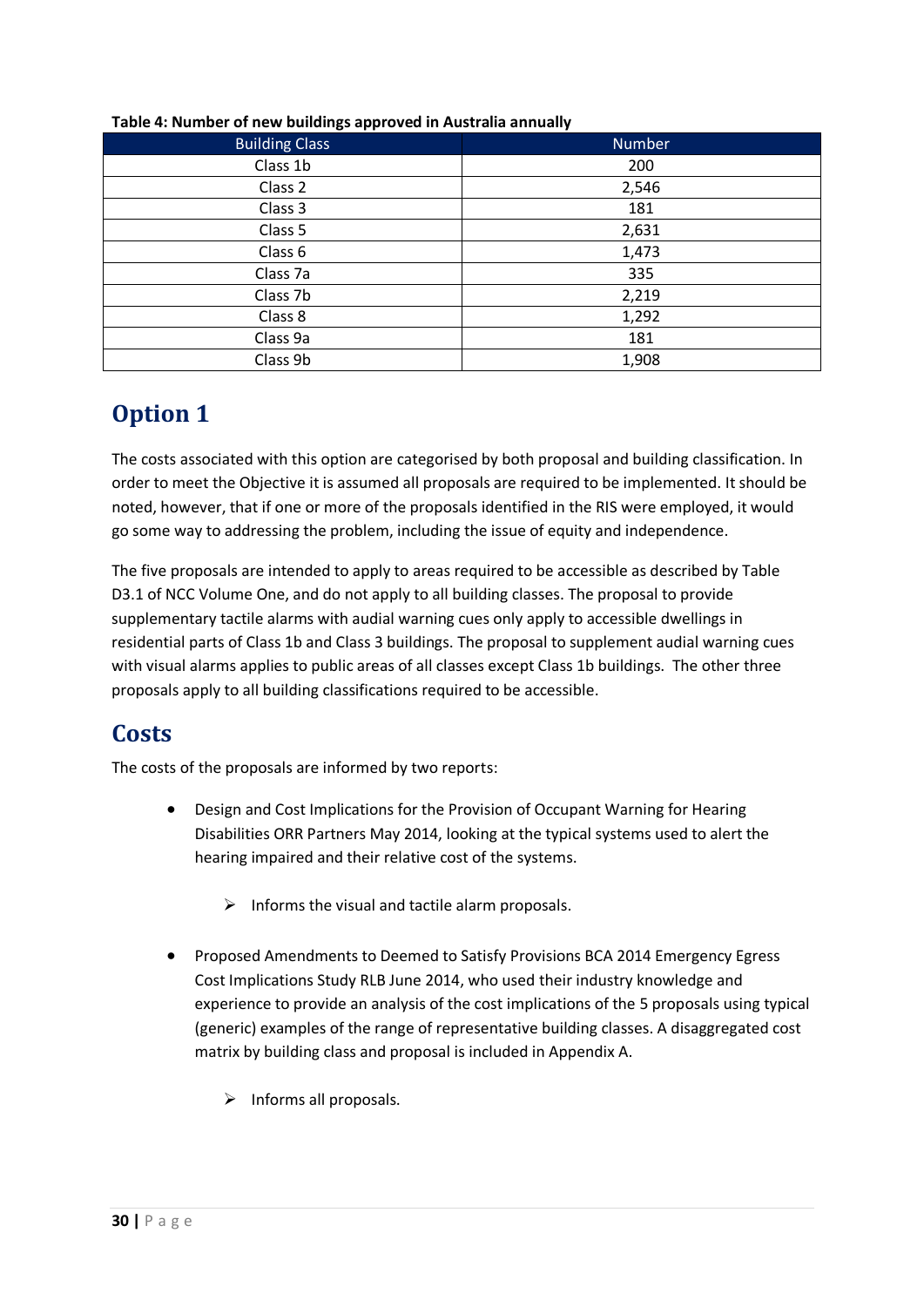# <span id="page-30-0"></span>**Proposals 1 & 2**

### <span id="page-30-1"></span>**Visual Alarms**

Visual alarms were costed by RLB in two parts using costs and configurations provided in the ORR Partners report. Costs were developed by applying common configurations for visual and tactile alarms that would be given effect through amendments to the current NCC referenced document AS 1670.1 to require  $-$ 

- visual and tactile alarms be installed in accordance with AS 1603.17 "Automatic fire detection and alarm system, warning equipment for people with hearing impairment"; in accessible sole-occupancy parts of Class 1b and 3 buildings; and
- visual alarm devices supplement audial warnings in AS 1670.1 "Fire detection, warning, control, and intercom systems – System design, installation and commissioning - Fire" in accessible public areas in other classes.

The cost to install VADs to accessible public areas in representative building classes are shown in Table 5.

| <b>Building Class</b> | Cost     | Number of        | <b>Total Cost</b> | <b>Present Value</b> |  |  |
|-----------------------|----------|------------------|-------------------|----------------------|--|--|
|                       |          | <b>Buildings</b> |                   | Cost                 |  |  |
| Class 2               | \$3,200  | 2,546            | \$8,147,200       | \$61,228,100         |  |  |
| Class 3               | \$2,700  | 181              | \$488,700         | \$3,672,694          |  |  |
| Class 5               | \$94,667 | 2,631            | \$249,068,887     | \$1,871,810,532      |  |  |
| Class 6               | \$34,250 | 1,473            | \$50,450,250      | \$379,145,346        |  |  |
| Class 7a              | \$10,400 | 335              | \$3,484,000       | \$26,183,069         |  |  |
| Class 7b              | \$50,900 | 2,219            | \$112,947,100     | \$848,823,688        |  |  |
| Class 8               | \$2,500  | 1,292            | \$3,230,000       | \$24,274,200         |  |  |
| Class 9a              | \$18,600 | 181              | \$3,366,600       | \$25,300,781         |  |  |
| Class 9b              | \$45,000 | 1,908            | \$85,860,000      | \$645,257,841        |  |  |
| <b>Total Cost</b>     |          |                  | \$517,042,737     | \$3,885,696,251      |  |  |

|                |  |  |  |  | Table 5: Costs of installing visual alarm devices in accessible common areas per building |  |  |
|----------------|--|--|--|--|-------------------------------------------------------------------------------------------|--|--|
| classification |  |  |  |  |                                                                                           |  |  |

\*Where there are multiple representative buildingsfor a particular building class a midpoint has been taken.

\*\* A discount rate of 7% over 10 years was used to calculate the Present Value.

Key assumptions associated with costs of this proposal are:

- Visual alarm devices can be installed as part of the building smoke detection system.
- Approximate coverage of a visual alarm device is 28m² to areas where small coverage is required (e.g. small rooms, and 90m² to larger open areas e.g. warehouses).
- Allowance has been made for additional circuitry for each VAD from all accessible areas to the existing addressable system. An allowance of 10m per VAD has been allowed.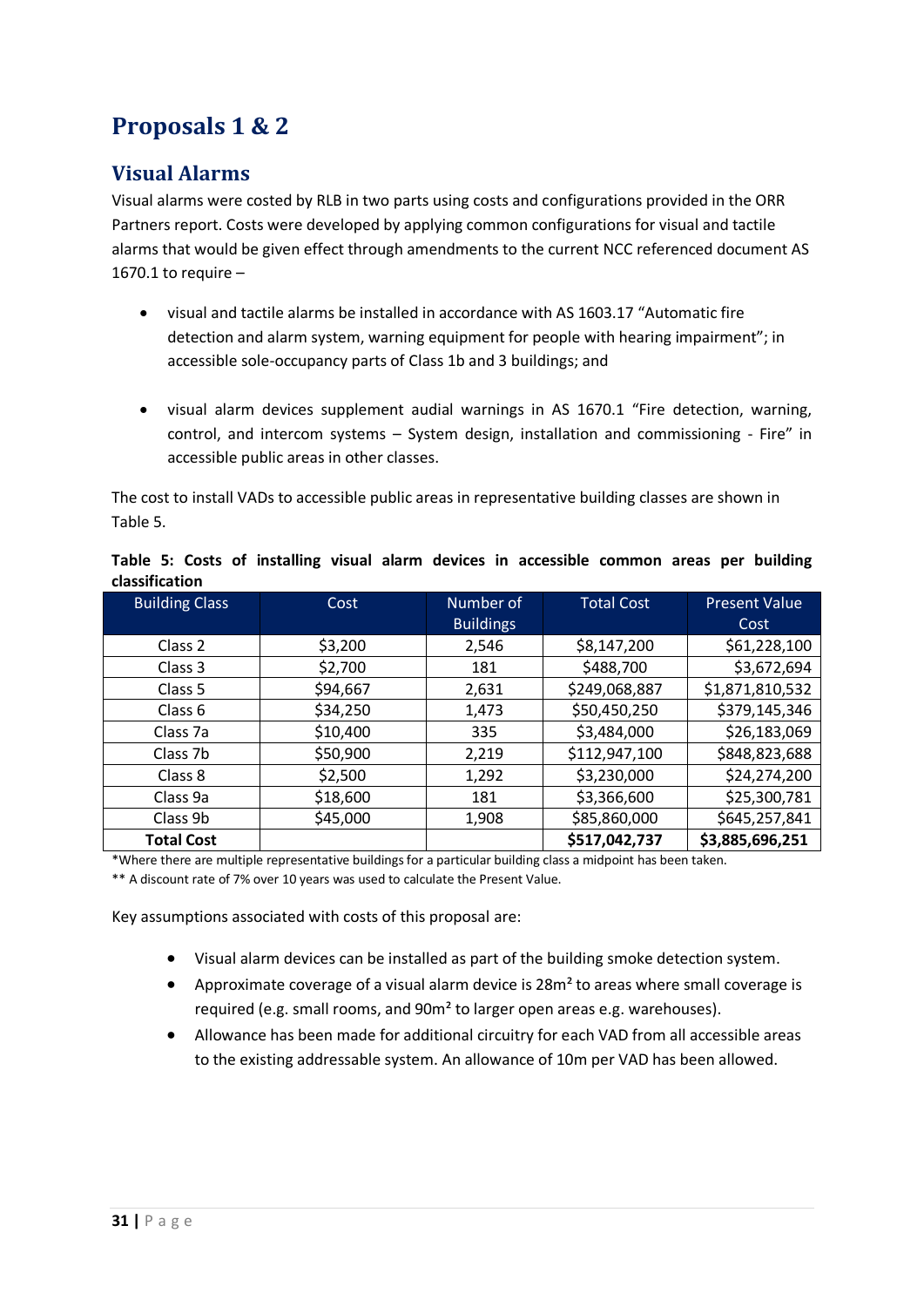### <span id="page-31-0"></span>**Visual and Tactile Alarms**

Under this proposal, visual and tactile alarms will be required to be installed in all accessible SOU parts of Class 1b and Class 3 buildings.

The midpoint cost of installing VADs and tactile alarms in each representative building are shown in Table 6.

#### **Table 6: Cost of installing tactile and visual alarms to the accessible sole-occupancy units in Class 1b & 3 buildings**

| <b>Building Class</b> | Cost    | Number of        | <b>Total Cost</b> | <b>Present Value</b> |
|-----------------------|---------|------------------|-------------------|----------------------|
|                       |         | <b>Buildings</b> |                   | Cost                 |
| Class 1b              | \$3,300 | 200              | \$660,000         | \$4,960,053          |
| Class 3               | \$3,500 | 181              | \$633,500         | \$4,760,900          |
| <b>Total Cost</b>     |         |                  | \$1,293,500       | \$9,720,953          |

\*Where there are multiple representative buildings for a particular building class a midpoint has been taken.

\*\* A discount rate of 7% over 10 years was used to calculate the Present Value.

Key assumptions associated with the costs of this proposal are:

- Visual alarm devices are installed in each SOU as required and can be installed as part of the building smoke detection system in Class 3 buildings.
- Pillow shakers are installed in each bedroom and meet the requirements of AS 1603.17.

This option was developed using the assumption that building occupants with disability have a role in ensuring early notification is provided to them while sleeping in an unfamiliar building. Under this option it is assumed that occupants with disability are identifying themselves to building managers as requiring assistance and occupying accessible SOUs.

As previously discussed, a subset of this option has been costed that extends the proposal to all SOUs of Class 1b and Class 3 buildings. The cost of installing VADs and tactile alarms in each representative building are shown in Table 7.

#### **Table 7: Cost of installing tactile and visual alarms to all sole-occupancy units in Class 1b & 3 buildings**

| <b>Building Class</b> | Cost      | Number of<br><b>Buildings</b> | <b>Total Cost</b> | Present Value'<br>Cost |
|-----------------------|-----------|-------------------------------|-------------------|------------------------|
| Class 1b              | \$3,300   | 200                           | \$660,000         | \$4,960,053            |
| Class 3               | \$133,700 | 181                           | \$24,199,700      | \$181,866,366          |
| <b>Total Cost</b>     |           |                               | \$24,859,700      | \$186,826,419          |

\*Where there are multiple representative buildings for a particular building class a midpoint has been taken.

\*\* A discount rate of 7% over 10 years was used to calculate the Present Value

The subset of the option was developed using the assumption that building occupants with disability should not be required to identify themselves as requiring assistance. Under this option it is assumed that occupants with disability are not identifying themselves to building managers as requiring assistance.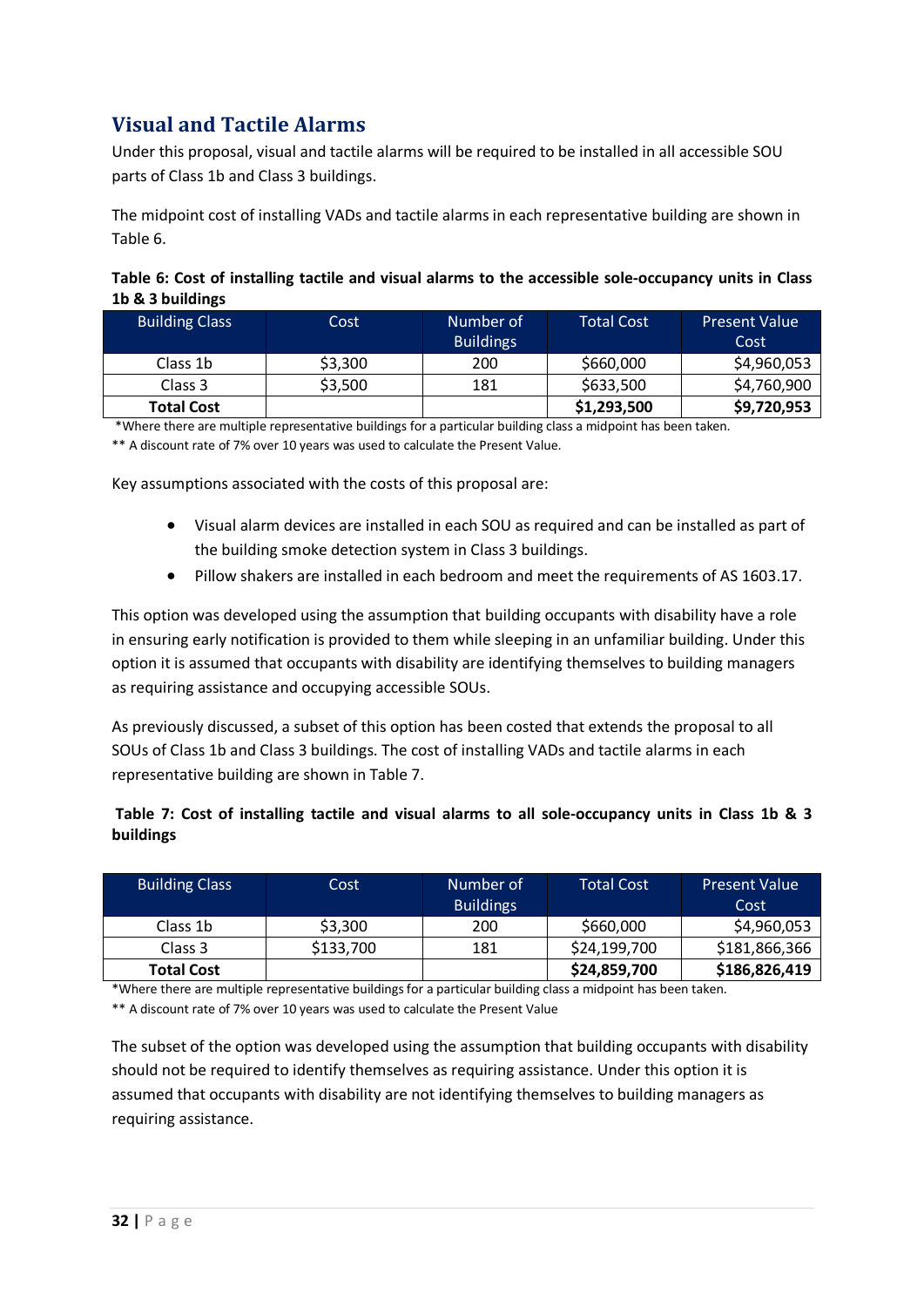#### *The Consultation RIS asked stakeholders whether visual and tactile alarms, if implemented, should be installed in all SOUs in Class 3 buildings or only those required to be accessible.*

There was a mixed response from stakeholders who responded to this question, although the majority of stakeholders were supportive of requiring visual and tactile alarms in all SOUs.

The disability sector were generally supportive of visual and tactile alarms in all residential areas while other individuals and an industry group were supportive of tactile and visual alarms to be installed in accessible SOUs of Class 3 buildings only.

## <span id="page-32-0"></span>**Proposal 3**

### <span id="page-32-1"></span>**Co-location of Stairways with Lifts**

Under this proposal, all accessible lifts would be required to be located within 6 metres of a fireisolated exit. RLB analysis suggest that the proposal is generally industry practice, except buildings with large floor plates where additional fire-isolated exits may need to be considered and in high rise office buildings where additional banks of lifts are required to carry occupants to the upper storeys.

RLB consider that the additional cost of co-locating lifts with fire-isolated exits may be an issue in Class 5 and Class 6 buildings. The analysis in Table 8 is indicative of costs however, these were considered avoidable in all but the minority of cases. At the time of this Consultation RIS no data was available to determine what percentage of Class 5 and Class 6 buildings were likely to be affected. As such the costs are reported on a per unit basis and have not been included in the total costs of the proposals. These costs are unlikely to significantly impact the Present Value of all proposals.

#### **Table 8: Cost of co-locating lifts with fire-isolated exits**

| <b>Building Class</b> | Cost    |
|-----------------------|---------|
| Class 5               | \$6,333 |
| Class 6               | \$5,850 |

\*Where there are multiple representative buildings for a particular building class a midpoint has been taken.

\*\* A discount rate of 7% over 10 years was used to calculate the Present Value.

Key assumptions associated with costs of this proposal are:

- The primary costs are the additional hours for design. Design fees have been included at \$200 per hour and an allowance of a period of 16 hours has been assumed.
- In the Class 5 building, 1 lift has been assumed to require relocation to meet the proposal.
- In the Class 6 building, 4 lifts have been assumed to require relocation to meet the proposal.

# <span id="page-32-2"></span>**Proposal 4**

### <span id="page-32-3"></span>**Accessible Egress Paths to and from an Exit**

Under this proposal, all paths of travel to and from and exit will be required to comply as an accessway in accordance with AS 1428.1. This includes the point of discharge from an exit to open space.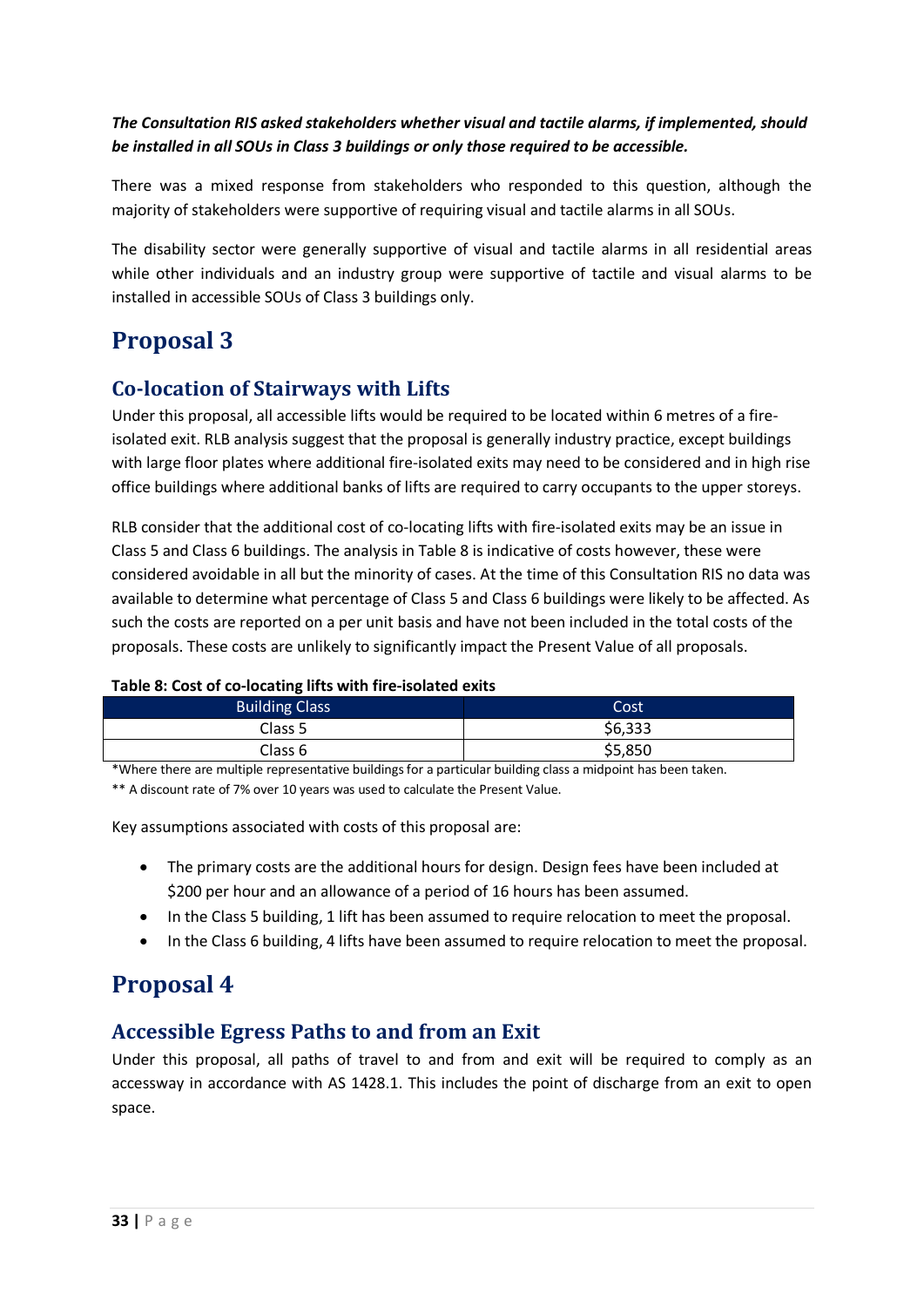RLB considered the costs in two parts. Firstly they considered the incremental cost of providing accessible paths of travel to an exit within the generic buildings. The costs associated with this part of the proposal are shown in Table 9.

Secondly, RLB considered the incremental cost of providing accessible paths of travel to open space once discharged from an exit. RLB found that while there may be significant costs associated with the installation of an accessway, these could be accounted for through thoughtful design of exits. RLB based their calculations on the assumption that a path provided that did not include a step bollard or similar would not require additional enhancement to facilitate safe egress once discharged from the building.

| <b>Building Class</b> | Cost     | Number of        | <b>Total Cost</b> | <b>Present Value</b> |
|-----------------------|----------|------------------|-------------------|----------------------|
|                       |          | <b>Buildings</b> |                   | Cost                 |
| Class 2               | \$6,450  | 2,546            | \$16,421,700      | \$123,412,889        |
| Class 3               | \$4,233  | 181              | \$766,172         | \$5,757,968          |
| Class 5               | \$4,467  | 2,631            | \$11,752,677      | \$88,324,097         |
| Class 6               | \$16,700 | 1,473            | \$24,599,100      | \$184,867,950        |
| Class 7a              | \$1,600  | 335              | \$536,000         | \$4,028,164          |
| Class 7b              | \$24,000 | 2,219            | \$53,256,000      | \$400,231,209        |
| Class 8               | \$1,600  | 1,292            | \$2,067,200       | \$15,535,488         |
| Class 9a              | \$2,500  | 181              | \$452,500         | \$3,400,643          |
| Class 9b              | \$8,680  | 1,908            | \$16,561,440      | \$124,463,068        |
| <b>Total Cost</b>     |          |                  | \$126,412,790     | \$950,021,476        |

**Table 9: Cost of providing accessible paths to and from exit points**

\*Where there are multiple representative buildings for a particular building class a midpoint has been taken. \*\* A discount rate of 7% over 10 years was used to calculate the Present Value.

Key assumptions associated with this proposal include:

- Where applicable, inclusion for the installation of threshold and step ramps at each point of egress and at differences in level.
- Where there is a ramp or threshold installation included in a 3 storey accommodation with no lift property type, it is assumed these installations are compliant of the Deemedto-Satisfy Provisions.

# <span id="page-33-0"></span>**Proposal 5**

### <span id="page-33-1"></span>**Accessibility of Fire-isolated Exits**

Under this proposal, all fire-isolated exits will be required to include accessible features in accordance with the requirements of AS1428.1. Costs associated with this proposal primarily relate to the additional requirements for landings, handrails and TGSIs. The analysis by RLB also considers the effects of a minimum setback of 900mm from the property boundary, luminance contrast of surfaces and door controls. Costs associated with this proposal are shown in Table 10.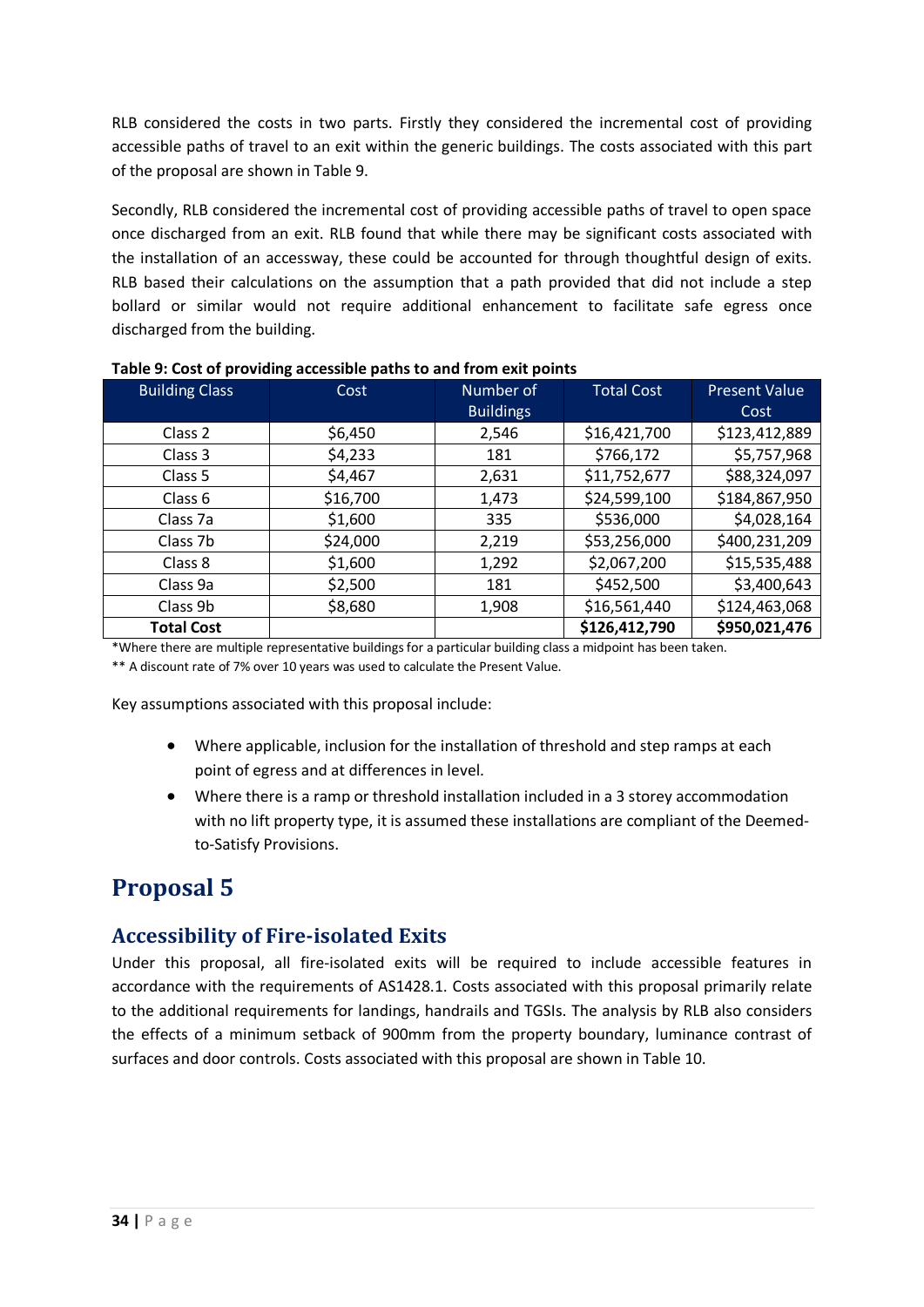| <b>Building Class</b> | Cost      | Number of        | <b>Total Cost</b> | <b>Present Value</b> |
|-----------------------|-----------|------------------|-------------------|----------------------|
|                       |           | <b>Buildings</b> |                   | Cost                 |
| Class 2               | \$136,850 | 2,546            | \$336,103,600     | \$2,525,896,614      |
| Class 3               | \$95,233  | 181              | \$17,237,173      | \$129,541,358        |
| Class 5               | \$152,133 | 2,631            | \$400,261,923     | \$3,008,061,312      |
| Class 6               | \$44,450  | 1,473            | \$72,839,850      | \$547,408,390        |
| Class 7a              | \$48,500  | 335              | \$16,247,500      | \$122,103,736        |
| Class 7b              | \$8,200   | 2,219            | \$18,195,800      | \$136,745,663        |
| Class 9a              | \$29,500  | 181              | \$5,339,500       | \$40,127,583         |
| Class 9b              | \$36,600  | 1,908            | \$69,832,800      | \$524,809,711        |
| <b>Total Cost</b>     |           |                  | \$936,058,146     | \$7,034,694,266      |

#### **Table 10: Cost of providing accessible fire-isolated exits**

\*Where there are multiple representative buildings for a particular building class a midpoint has been taken.

\*\* A discount rate of 7% over 10 years was used to calculate the Present Value.

Key assumptions associated with this proposal include:

- A rate of \$200 per metre has been included for the additional handrail to each flight of stairs. This includes the material cost of the component at \$110 per metre and \$90 per metre for additional labour.
- Costs for handrails were revised based on stakeholder feedback that the assumptions for existing handrails were incorrect as changes introduced in NCC 2013 requires that they comply with AS 1428.1.
- The installation of TGSI's has been allowed for in all fire-isolated stairs in accordance with AS 1428.1 where applicable.
- Painting of the surfaces will be sufficient in reaching the required luminance contrast between doors and surrounding surfaces.

A number of stakeholders expressed concern with this proposal and suggested that further research be undertaken to ensure the proposal is practical and effective.

Particular concerns with the proposal were:

- The effectiveness of TGSI luminance contrast where large numbers of people are evacuating
- The potential for TGSIs to interfere with the operation of a fire door
- The reduction in maximum allowable opening force from 110N to 20N and the effectiveness of the self-latching device.

In addition to raising these concerns, in their submission to the proposal the ACAA offered an alternative to TGSIs that may have benefits for occupants with visual impairment at a (suggested) lesser cost. This includes substituting TGSIs with Braille and Tactile signs to depict on an exit door if the exit contains a stair (pictogram and words) in conjunction with the installation of raised tactile dome on handrails in fire-isolated stairs to indicate the approaching stair. Removing the need for TGSIs would have a significant bearing on the cost of proposal 5, with the potential to reduce it by up to half.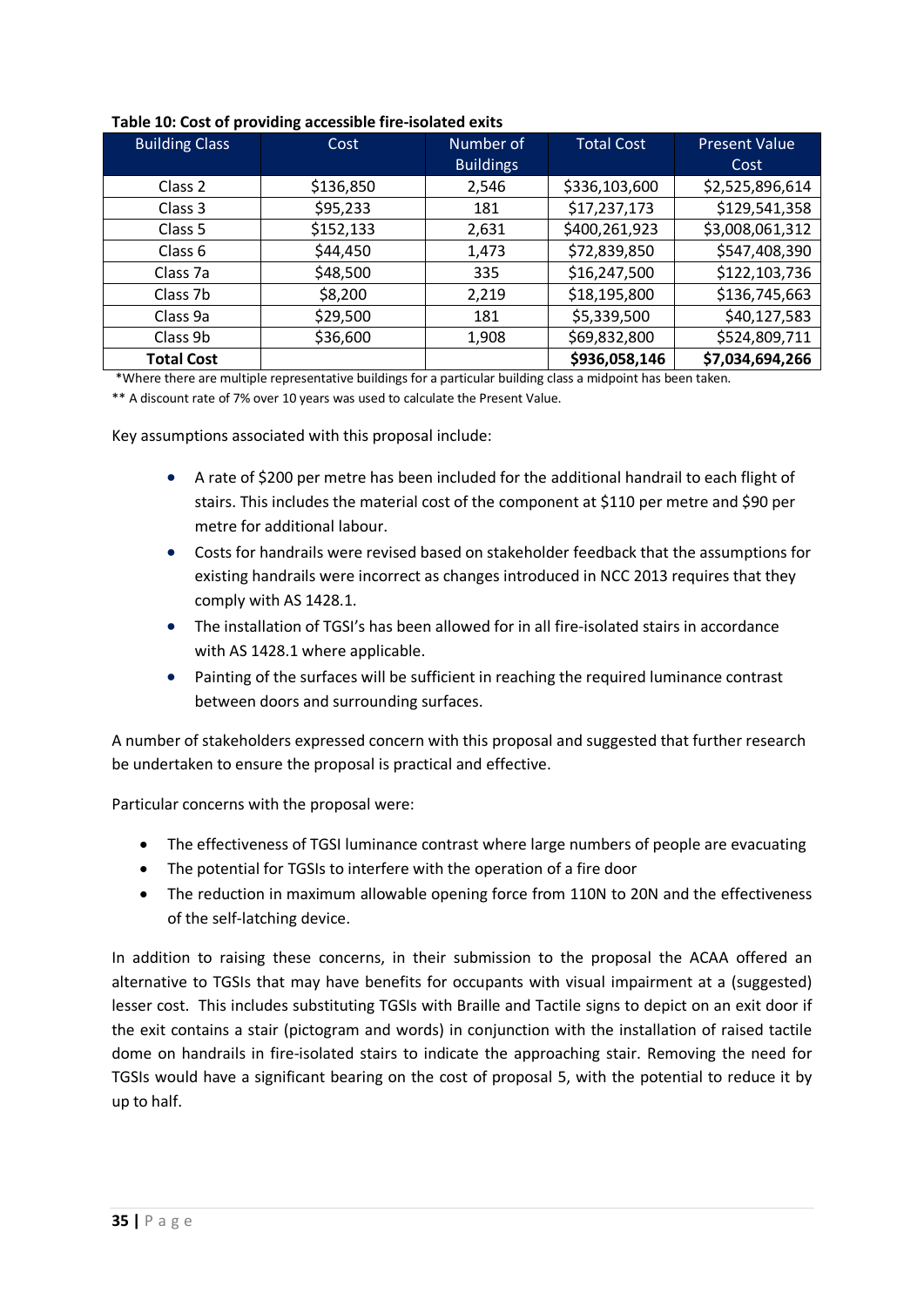The door hardware manufacturer ASSA ABLOY also suggest a practical alternative to overcome the issues with adopting the opening forces, is to use those required by BS 8300:2009 which are slightly higher than those of AS 1428.1, yet in their opinion would ensure the fire isolation of a pressurised stair, although, the impact on cost is unclear.

## <span id="page-35-0"></span>**Total Cost of Proposals**

The total cost of the proposals is shown in Table 11. The costs of all proposals significantly impact Class 2 and Class 5 buildings where proposals 1 and 5 are the predominate costs (92% of the total costs) incurred across all building classes.

| <b>Building Class</b> | <b>Total Cost of Proposals</b> | <b>Present Value Cost</b> |
|-----------------------|--------------------------------|---------------------------|
| Class 1b              | \$660,000                      | \$4,960,053               |
| Class <sub>2</sub>    | \$360,672,500                  | \$2,710,537,603           |
| Class 3               | \$19,125,545                   | \$138,972,020             |
| Class 5               | \$661,083,487                  | \$4,968,195,941           |
| Class 6               | \$147,889,200                  | \$1,111,421,686           |
| Class 7a              | \$20,267,500                   | \$152,314,969             |
| Class 7b              | \$184,398,900                  | \$1,385,800,560           |
| Class 8               | \$5,297,200                    | \$39,809,688              |
| Class 9a              | \$9,158,600                    | \$68,829,007              |
| Class 9b              | \$172,254,240                  | \$1,294,530,620           |
| <b>Total Cost</b>     | \$1,580,807,172                | \$11,875,372,146          |

**Table 11: Total cost of all proposals by building class**

\*Where there are multiple representative buildings for a particular building class a midpoint has been taken. \*\* A discount rate of 7% over 10 years was used to calculate the Present Value.

As reflected in the above table, mandating any of the proposals would result in a significant Present Value cost to industry and society. Appendix A also contains the RLB summary of costs by building and proposal.

A number of stakeholders suggested it would be useful to have information on the percentage increase in building cost for each of the proposals. The percentage increase in building cost is shown in Table 12. The percentages are derived from the representative building cost outlined in the RLB report and the incremental costs of each proposal. Overall the percentage increase in total building cost is small.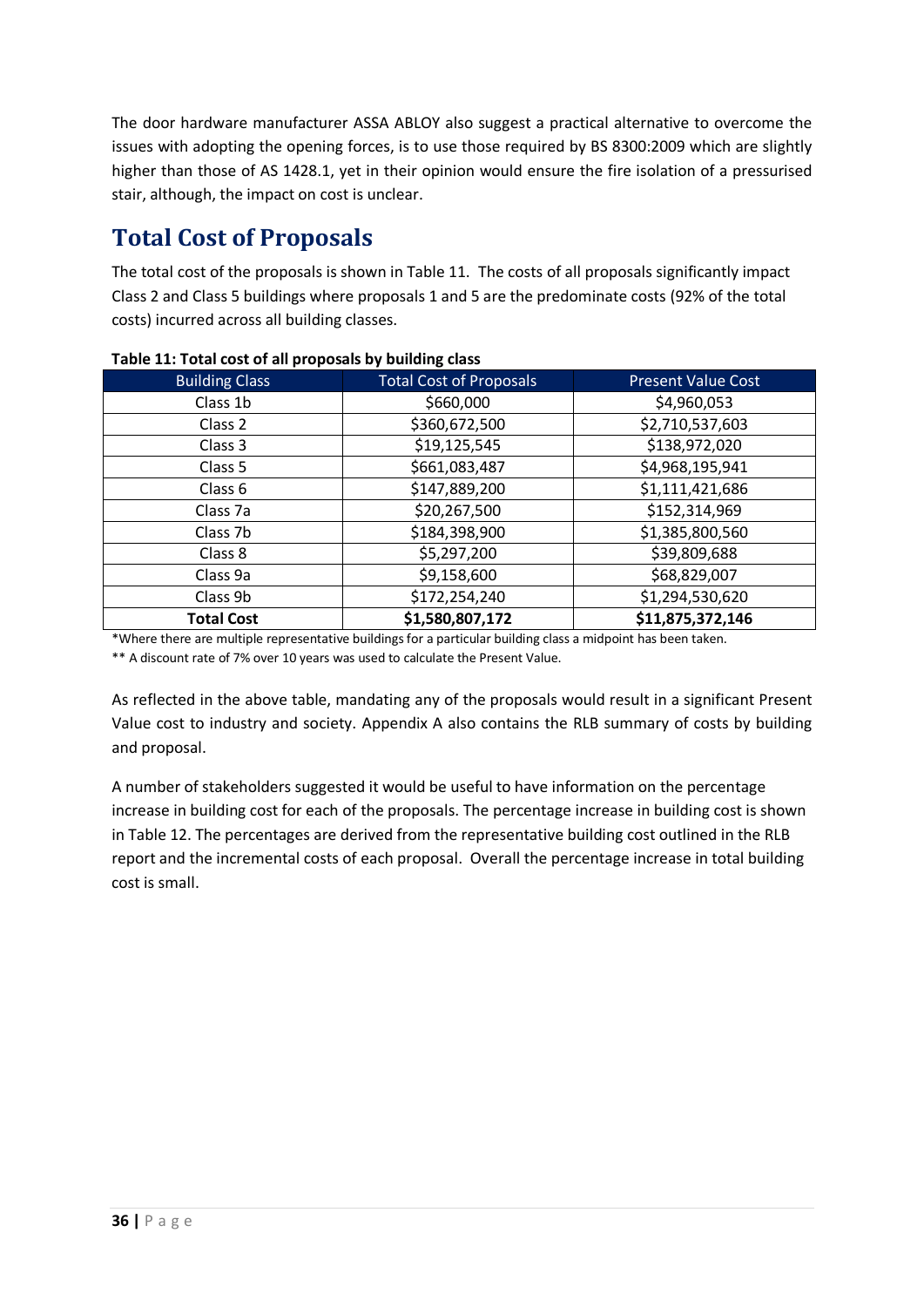| <b>Building</b>       | Proposal 1 | Proposal 2 | Proposal 3               | Proposal 4 | Proposal 5 | <b>Total</b> |
|-----------------------|------------|------------|--------------------------|------------|------------|--------------|
| <b>Classification</b> |            |            |                          |            |            |              |
| Class 1b              |            | 3.829%     | $\overline{\phantom{a}}$ |            |            | 3.829%       |
| Class <sub>2</sub>    | 0.036%     | 0.005%     | $\overline{\phantom{a}}$ | 0.019%     | 0.454%     | 0.514%       |
| Class <sub>3</sub>    | 0.035%     | 0.042%     | $\overline{\phantom{a}}$ | 0.045%     | 1.049%     | 1.171%       |
| Class <sub>5</sub>    | 0.351%     |            | 0.013%                   | 0.191%     | 1.928%     | 2.483%       |
| Class 6               | 0.137%     |            | 0.01%                    | 0.117%     | 0.5%       | 0.764%       |
| Class 7a              | 0.086%     | -          | -                        | 0.013%     | 0.427%     | 0.526%       |
| Class 7b              | 0.293%     |            | -                        | 0.171%     | 0.062%     | 0.526%       |
| Class 8               | 0.063%     |            | -                        | 0.04%      |            | 0.103%       |
| Class 9a              | 0.063%     |            | $\overline{\phantom{a}}$ | 0.008%     | 0.103%     | 0.174%       |
| Class 9b              | 0.136%     |            | $\overline{\phantom{a}}$ | 0.054%     | 0.067%     | 0.258%       |
|                       |            |            |                          |            |            |              |

#### **Table 12: Incremental percentage increase in total construction cost**

### <span id="page-36-0"></span>**Sensitivity Analysis**

This section examines the sensitivity of the quantitative analysis to variations in key assumptions underpinning the aggregate gross impact analysis. The sensitivity analysis has been conducted on three areas noting:

- That the distribution of upper building costs and lower building costs is unknown and a midpoint has been used. The sensitivity analysis will test a  $\pm 30\%$  variance in construction cost as a result of this uncertainty.
- A real discount rate of 7% has been used in the quantitative analysis, and sensitivity will be tested from a lower bound of 3% to an upper bound of 11%.
- The rate of approvals has been derived from Victorian data that has been extrapolated across Australia. The extrapolation exercise could contain a degree of error. The sensitivity analysis will test a variance of ±20%.

The outcomes of the sensitivity analysis are summarised in the table below, in present value terms, with the impact of each on the assessed level of quantitative costs and benefits provided.

| <b>Parameter</b>                  | Cost            | <b>Present Value Costs</b> |
|-----------------------------------|-----------------|----------------------------|
| <b>Approvals</b>                  |                 |                            |
| Lower bound 20% decrease          | \$1,264,645,738 | \$9,504,106,434            |
| Upper bound 20% increase          | \$1,896,968,606 | \$14,256,159,643           |
| <b>Alternative Discount Rates</b> |                 |                            |
| Lower bound 3% discount rate      | \$1,580,807,172 | \$13,889,143,998           |
| Upper bound 11% discount rate     | \$1,580,807,172 | \$10,333,811,623           |
| <b>Construction Costs</b>         |                 |                            |
| Lower bound 30% decrease          | \$1,106,565,020 | \$8,316,093,124            |
| Upper bound 30% increase          | \$2,055,049,324 | \$15,444,172,953           |

#### **Table 13: Net Present Value Sensitivity Analysis**

\* A discount rate of 7% over 10 years was used to calculate the Present Value.

As observed above, variation in the major assumptions still results in a large Present Value cost.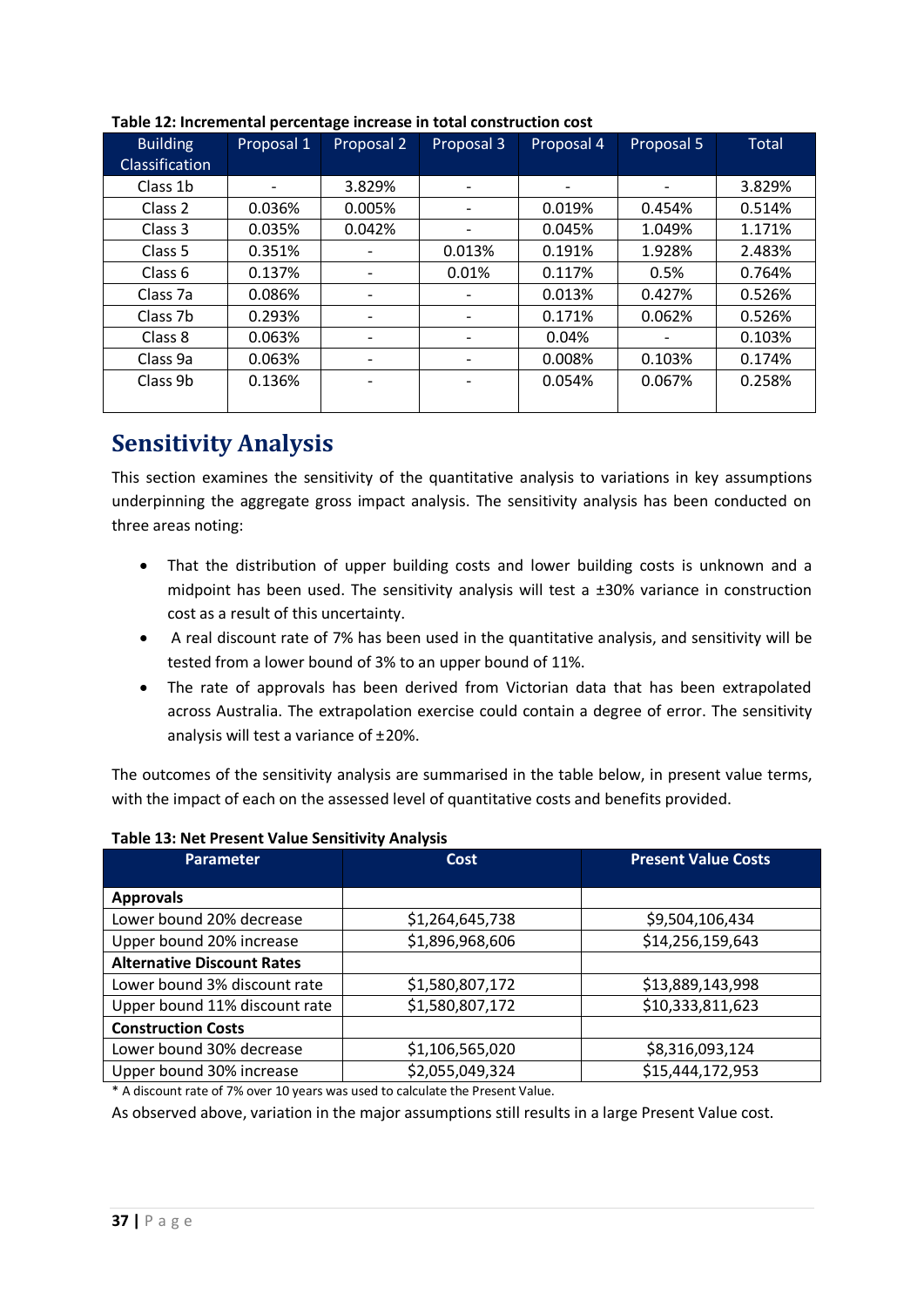## <span id="page-37-0"></span>**Effectiveness of the Proposals**

#### **Proposal 1 & 2**

Bruck and Thomas<sup>[39](#page-37-1)</sup> conducted a research report on the waking effectiveness of tactile and visual alarms on a sample of the hearing impaired population. The report concluded that under normal testing conditions the pillow shaker devices awoke 85% of the hard of hearing participants at the intensity level as purchased (vibrating at intermittent pulses). One stakeholder commented on the effectiveness of current State government subsidy schemes that promote the installation of tactile alarms in private residences for the profoundly hearing impaired population. The technology is considered by the stakeholder as very effective noting that the technology had successfully awoken a Victorian couple to the presence of fire in their private residence.

A report by the Fire Industry Association<sup>[40](#page-37-2)</sup> in 2012 on the effectiveness of visual alarm devices concluded that VADs were highly effective, ranging from 80%-90% effective, in notifying occupants while awake. It should be noted that the extent and coverage of the test programme was limited and they suggested further tests would be beneficial including using a cross-section of people (e.g. including persons with hearing impairments).

#### **Proposal 3 & 4**

From a life safety perspective, the benefits associated with proposal 3 and 4 are unknown. However, these proposals were developed in collaboration with the disability sector and it is likely that implementing the proposals would be of benefit to people with disability in an emergency event particularly in the avoidance of dignitary harm.

#### **Proposal 5**

A number of stakeholders expressed concern with this proposal and suggested that further research be undertaken to ensure the proposal is practical and effective.

Particular concerns with the proposal were:

- 1. The effectiveness of luminance contrast with the TGSI treatment where large numbers of people are evacuating.
- 2. The potential for TGSIs to interfere with the operation of a fire door.
- 3. The reduction in maximum allowable opening force from 110N to 20N and the effectiveness of the self-latching device.

The ABCB acknowledges concerns with TGSIs, noting that in the company of others, particularly large numbers of people, the issue of independent egress becomes less relevant. The issue of TGSIs interfering with a fire door was considered in the Directions Report which concluded that while this potential exists, the design and operation of exit doors allows a small clearance over TGSIs, the favourable difference in level due to the absence of a floor finishes generally in fire-isolated stairs would contribute to reduce this potential. However, concerns 2 & 3 are considered to be valid and

<span id="page-37-1"></span><sup>&</sup>lt;sup>39</sup> I. Thomas, D. Bruck (2007) "Strobe Lights, Pillow Shakers and Bed Shakers as Smoke Alarm Signals"

<span id="page-37-2"></span>Fire Industry Association (2012) "Report on tests conducted to demonstrate the effectiveness of visual alarm devices (VAD) installed in different conditions.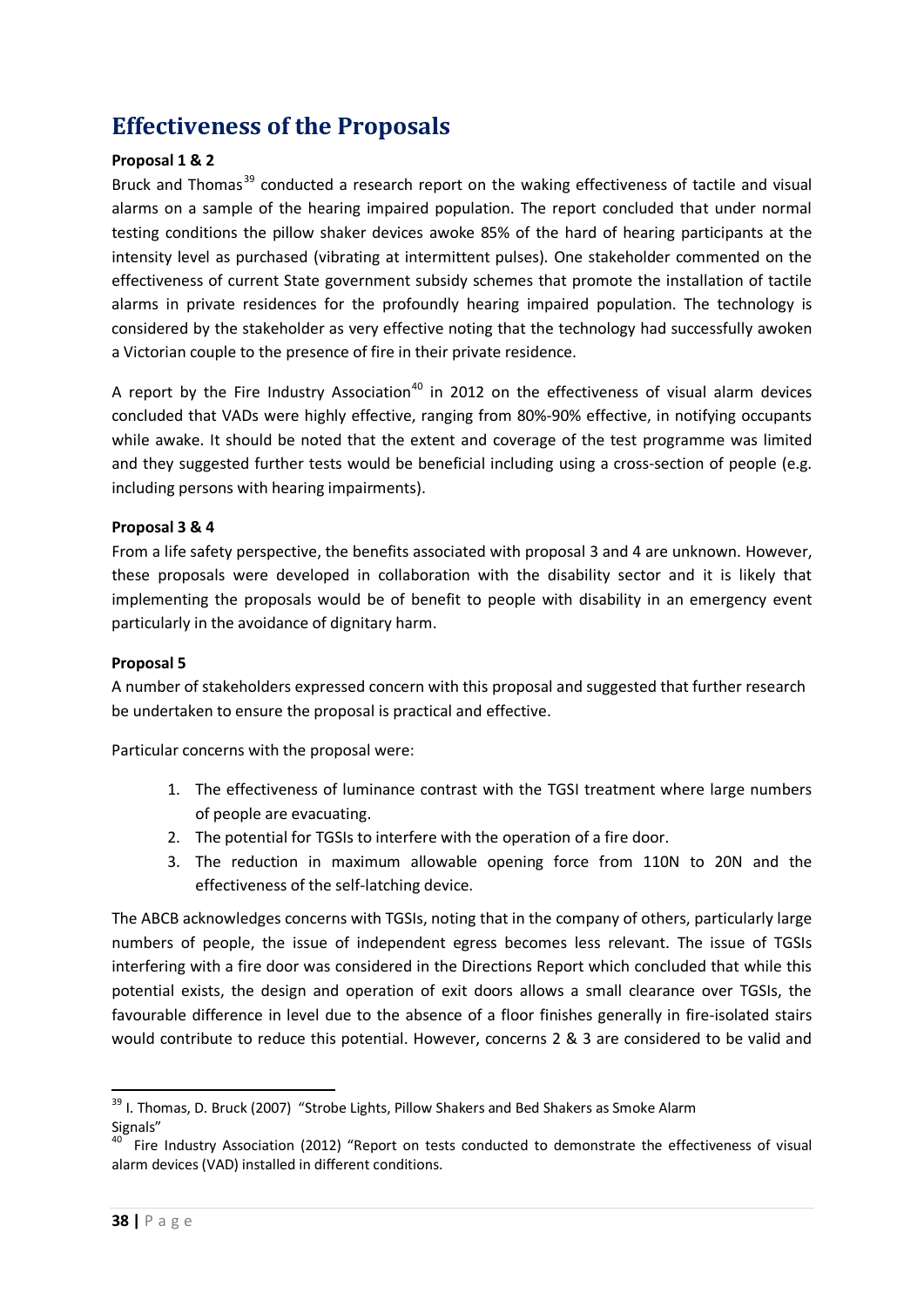have the potential to reduce the overall effectiveness of the proposal by excluding those with an inability to operate a door without the reduction in opening forces required by AS 1428.1.

The practical alternatives received through feedback on the proposals for the ACAA and ASSA ALBOY could be further explored as a means to improve their effectiveness and reduce the overall cost of the proposal. Consultation (and analysis) would be required to confirm that the level of effectiveness was acceptable to the vison impaired community, given current measures have been selected to ensure a level of predictability in the built environment.

### <span id="page-38-0"></span>**Benefits**

In 2012, 4.2 million people or 18.5% of Australians reported having a disability<sup>41</sup>. As previously identified from earlier research, from a life safety perspective, not all people with disability are likely to benefit from the proposals. Collectively the proposals are estimated to benefit 2,215,200 people or approximately 53% of all people with disability. The beneficiaries of the proposals are outlined in Table 14.

|                          | Proposal                                               | Type of disability              | Number of people<br>benefited | Percentage of<br>overall impaired<br>population |
|--------------------------|--------------------------------------------------------|---------------------------------|-------------------------------|-------------------------------------------------|
| Notification<br>(Active) | 1 & 2 Visual Alarms                                    | Hearing impaired<br>occupants   | 80,100                        | 1.9%                                            |
|                          | 2 Tactile Alarms                                       | Hearing impaired<br>occupants   | 1,148,100                     | 27.3%                                           |
| Wayfinding<br>(Passive)  | 3 Co-location of<br>fire-isolated exits<br>with lifts. | Visual impaired<br>occupants    | 357,000                       | 23.5%                                           |
|                          |                                                        | Mobility impaired<br>occupants  | 630,000                       |                                                 |
|                          |                                                        |                                 | Total: 987,000                |                                                 |
|                          | 4 Egress paths to<br>and from exits                    | Visual impaired<br>occupants    | 357,000                       | 23.5%                                           |
|                          |                                                        | Mobility impaired<br>occupants  | 630,000                       |                                                 |
|                          |                                                        |                                 | Total: 987,000                |                                                 |
| Exit (Passive)           | 5 Accessibility of<br>fire-isolated stairs.            | Visual impaired<br>occupants    | 357,000                       | 21.7%                                           |
|                          |                                                        | Mobility impaired<br>occupants  | 554,800*                      |                                                 |
|                          |                                                        | Dexterity impaired<br>occupants | Unknown                       |                                                 |

#### **Table 14: Outline of beneficiaries from proposals**

\* People with larger mobility aids, such as wheelchairs or walking frames, will not be able to independently egress and hence have been excluded from the proportion of people benefited.

1

<span id="page-38-1"></span> $^{41}$  Australian Bureau of Statistics Disability, Ageing and Carers, Australia: Summary of Findings 2012.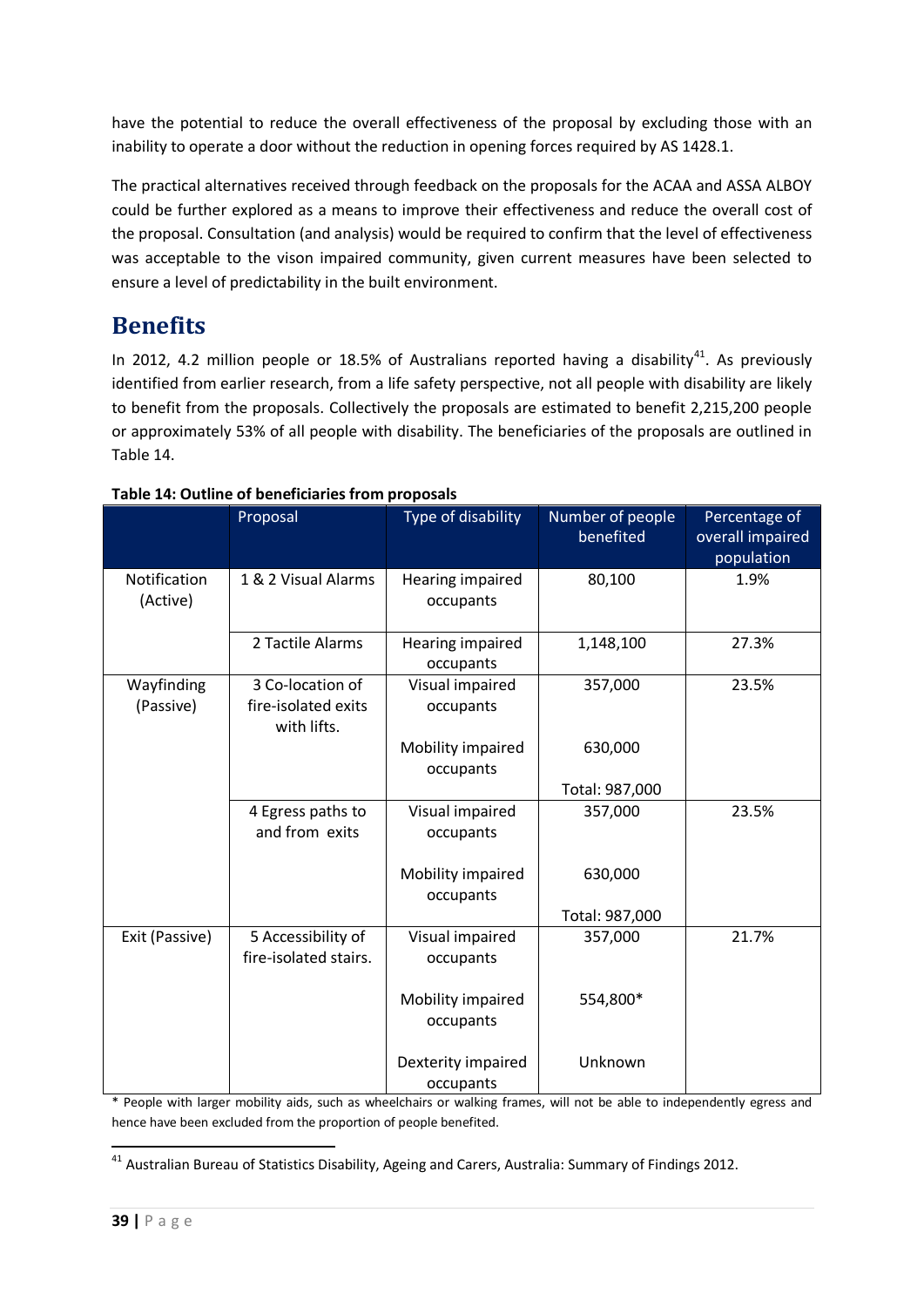The primary benefits of the proposals relate to:

- improving the dignity and independence of people with disability in evacuating buildings and:
- reducing the current inequities within the built environment.

These benefits, while accepted as valid, are considered intangible as they primarily relate to creating equal opportunity for people with disability and the avoidance of dignitary harm associated with the reliance of others in emergency events. In this regard, the proposals are likely to benefit all people with sensory and dexterity impairments.

#### *The Consultation RIS asked stakeholders whether there were additional benefits that could be assigned to the proposals and how these could be described or quantified.*

Five stakeholders didn't agree that the benefits were intangible, however, acknowledged they are difficult to assess.

These stakeholders suggested that additional benefits should be included in the analysis that included:

- Increase patronage of the building stock and enhanced marketability of the spaces.
- Savings in cost of training of personnel arising from increased independence of occupants and their ability to self-evacuate.
- Possible decrease in cost of insurance premiums.

Following consultation, the ABCB Office considered these potential benefits and provides the following response.

- 1. There is insufficient evidence to conclude that the proposals would lead to an increase in patronage of buildings. Further consultation with the disability sector is recommended prior to this benefit being included as a primary benefit.
- 2. Training of all occupants for emergency evacuation procedures is likely to continue as being part of building management practice. It is unlikely that by implementing the proposals it will reduce current training of occupants.
- 3. The factors that affect the price of insurance premiums are complex. Given the low level of fatalities that have occurred in non-residential buildings, it is unlikely the proposals will influence insurance premiums.

For the above reasons, avoidance of dignitary harm remains the central benefit associated with implementing the proposals.

Quantifying human dignity in Cost Benefit Analysis (CBA) has been attempted by many government agencies both in Australia and internationally. Both supporters and opponents of CBA have expressed the view that dignity in the context of CBA cannot be quantified with any level of accuracy or certainty $42$ .

<span id="page-39-0"></span> $^{42}$  R, Bayefsky (2014) The Yale Law Journal: "Dignity as a Value in Agency Cost-Benefit Analysis". 1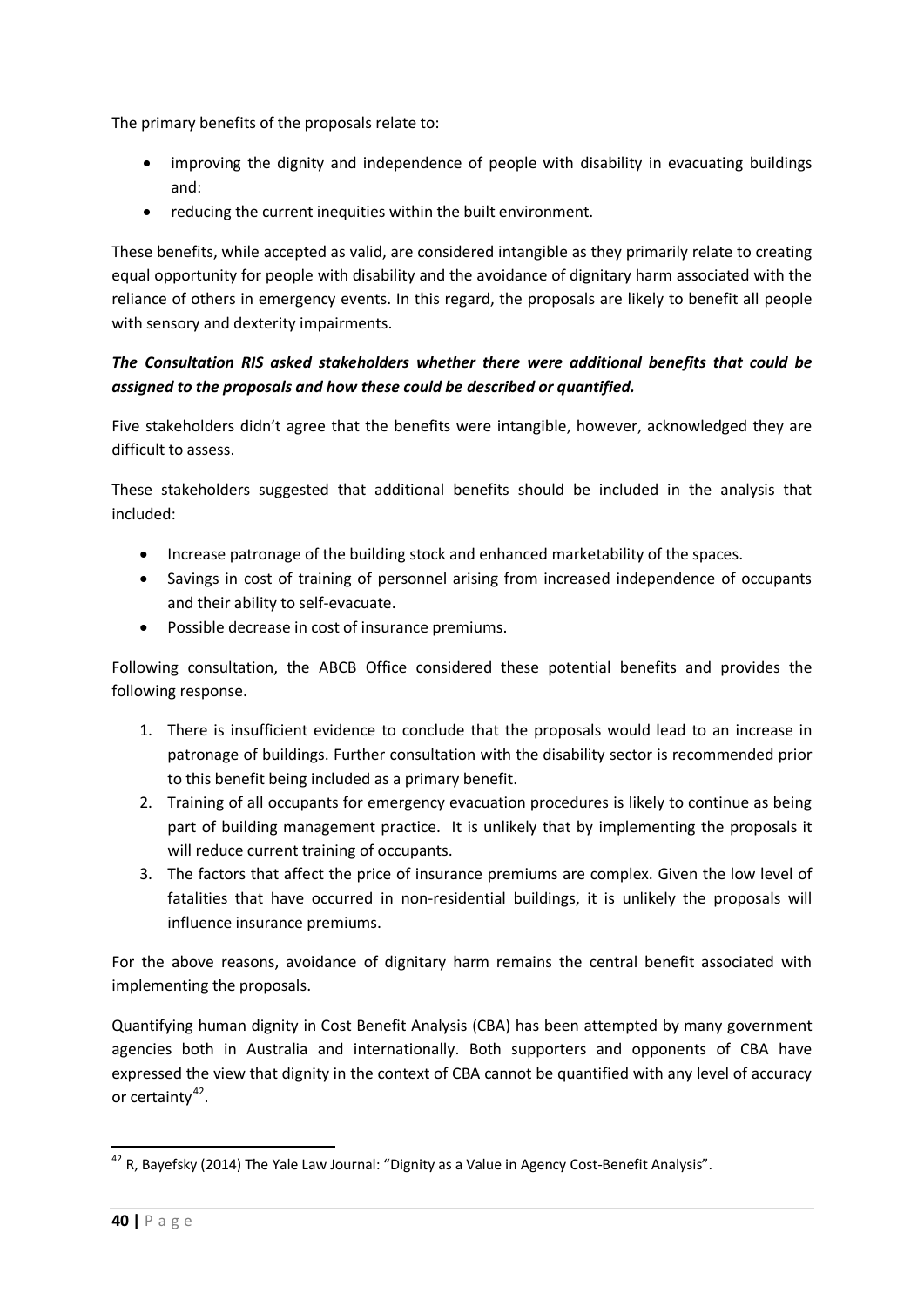Dignitary harm can take multiple forms when associated with the urgency of evacuating buildings. This may include the loss of reputation in the eyes of others; psychological feelings of humiliation; exposure of intimate details; and loss of control over one's surroundings.

The fact that dignity has multiple meanings does not imply that the notion is too subjective to be useful in CBA but that dignity takes on a particular meaning relative to a particular social context. In the context of emergency egress, reliance on others is likely to generate emotional distress for people with disability particularly when the situation is life threating. The extent to which this dignitary harm impacts a person with disability is an unknown, it is however, expected to be quite high.

Attempting to monetise these benefits in CBA is often misguided and leads to incorrect valuation. Due to this, this RIS does not attempt to monetise these benefits; instead the RIS attempts to determine the scale of benefits associated with the avoidance of dignitary harm through consultation with the community.

An effort to monetise dignity is difficult for three main reasons<sup>[43](#page-40-0)</sup>:

1. Dignity's complex and malleable nature makes the concept difficult to monetise for principled theoretical reasons.

Dignitary benefits are often associated with other types of benefits. Consequently it is hard to disaggregate people's willingness-to-pay for dignity from their willingness-to-pay for other benefits such as life safety.

2. Attempting to monetise dignity is likely to result in the failure to value dignity in the proper way.

Regulatory agencies have previously used unmontised benefits as a "finger on the scale" in the determination of regulatory outcomes where the monetised cost and benefits are fairly close. However, dignitary benefits cannot serve the same role between monetised costs and benefits where there is significant difference. In doing so would implicitly value dignitary benefits several times higher than the value of statistical life.

3. Monetised CBA may tend toward various valuations and it is especially important to resist this trend in the case of dignity.

Due to the nature of dignity and the multiple meanings it represents to the community, people value dignity differently based on the social context to which it is used. It is due to this that it is ill-suited to the assignment of a uniform monetary value.

Although dignitary benefits are not quantified in this RIS it is recognised as a basic human right. Often human rights can be enjoyed equally by all without creating conflicts. Delivery of these rights is often through anti-discrimination laws and is generally accepted by all in the community. In some cases however, conflicts arise between meeting the rights of some people and the associated costs imposed on the broader community.

<span id="page-40-0"></span> $^{43}$  R, Bayefsky (2014) The Yale Law Journal: "Dignity as a Value in Agency Cost-Benefit Analysis". 1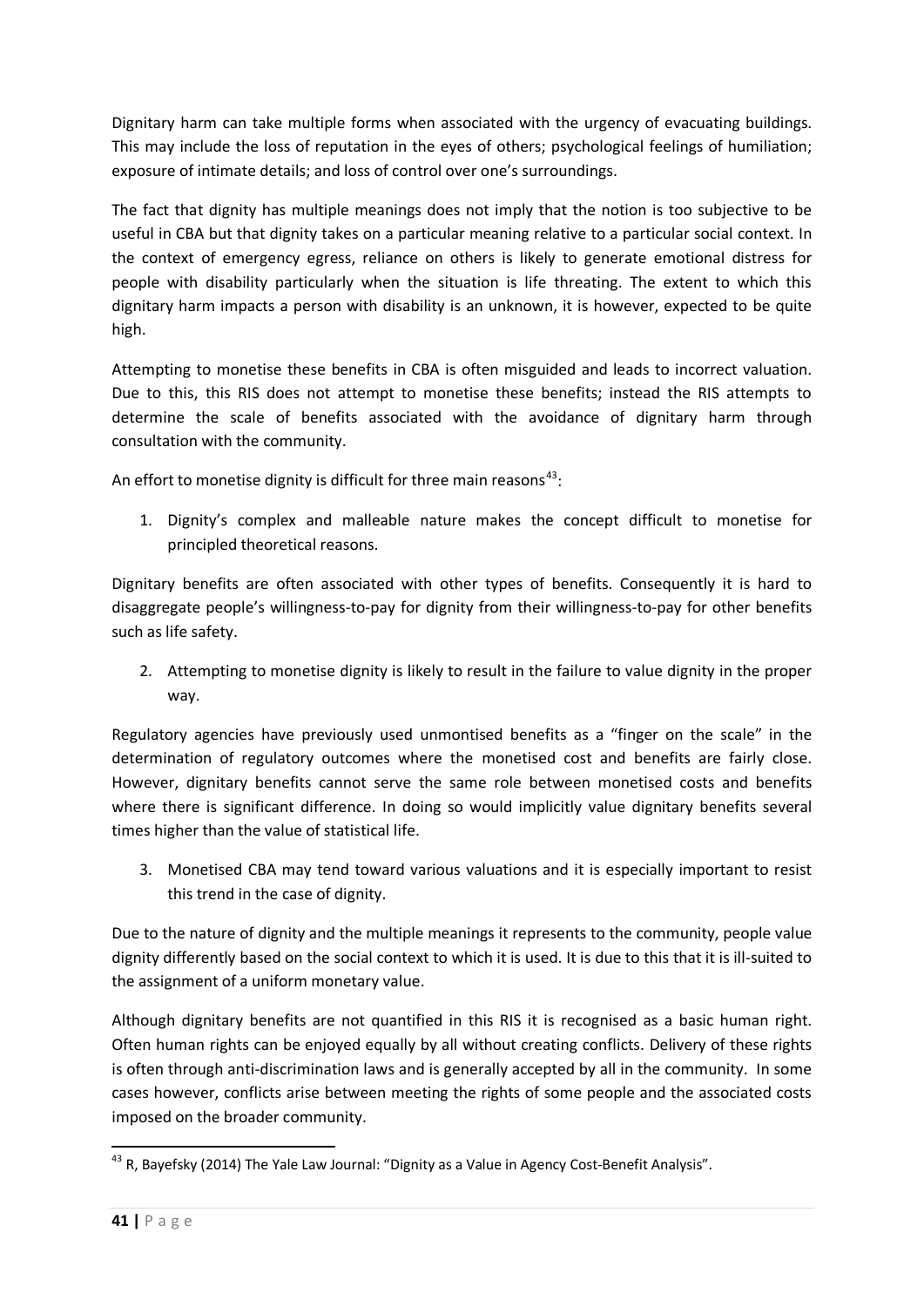In the case where there are conflicts, decisions must be made about how far they will be pursued. Society has limited resources and many competing demands. Depending on how social welfare is considered by the community, pursuing some rights beyond a certain point might impose unacceptable costs on the community. Under the DDA, the right to freedom from discrimination is not absolute. In many circumstances, discrimination is not unlawful if preventing it would create 'unjustifiable hardship'.

### <span id="page-41-0"></span>**Willingness to Accept**

In cost-benefit analysis, costs and benefits are valued according to the willingness of individuals to pay for them.<sup>[44](#page-41-1)</sup> Where one side of the equation cannot be calculated accurately the willingness of society to accept a cost for the benefit of others is questioned. Willingness to Accept (WTA) is a concept used to determine if a person or society is willing to accept something at an expense for the benefit of others. In the case of providing emergency egress for people with disability the WTA concept is used to calculate a monetary figure society must be willing to accept. The WTA figures shown in Table 15 are derived from the total annual cost of each proposal divided by the total number of people likely to be benefited.

|                          | Proposal                                               | <b>Total Annual</b> | Number of        | Cost per person |
|--------------------------|--------------------------------------------------------|---------------------|------------------|-----------------|
|                          |                                                        | Cost                | people benefited | benefited       |
| Notification<br>(Active) | 1 & 2 Visual Alarms                                    | \$517,042,737       | 80,100           | \$6,455         |
|                          | 2 Tactile Alarms                                       | \$1,293,500         | 1,148,100        | \$1.13          |
| Wayfinding<br>(Passive)  | 3 Co-location of<br>fire-isolated exits<br>with lifts. |                     | 357,000          | $\Omega$        |
|                          |                                                        |                     | 630,000          |                 |
|                          |                                                        |                     | Total: 987,000   |                 |
|                          | 4 Egress paths to<br>and from exits                    | \$126,412,790       | 357,000          | \$128.08        |
|                          |                                                        |                     | 630,000          |                 |
|                          |                                                        |                     | Total: 987,000   |                 |
| Exit (Passive)           | 5 Accessibility of<br>fire-isolated stairs.            | \$936,058,146       | 357,000          | \$1,026.60      |
|                          |                                                        |                     | 554,800*         |                 |

<span id="page-41-1"></span><sup>&</sup>lt;sup>44</sup> Department of Finance (2006) Handbook of Cost-Benefit Analysis: "The Conceptual Basis of Cost-Benefit Analysis" p21. **.**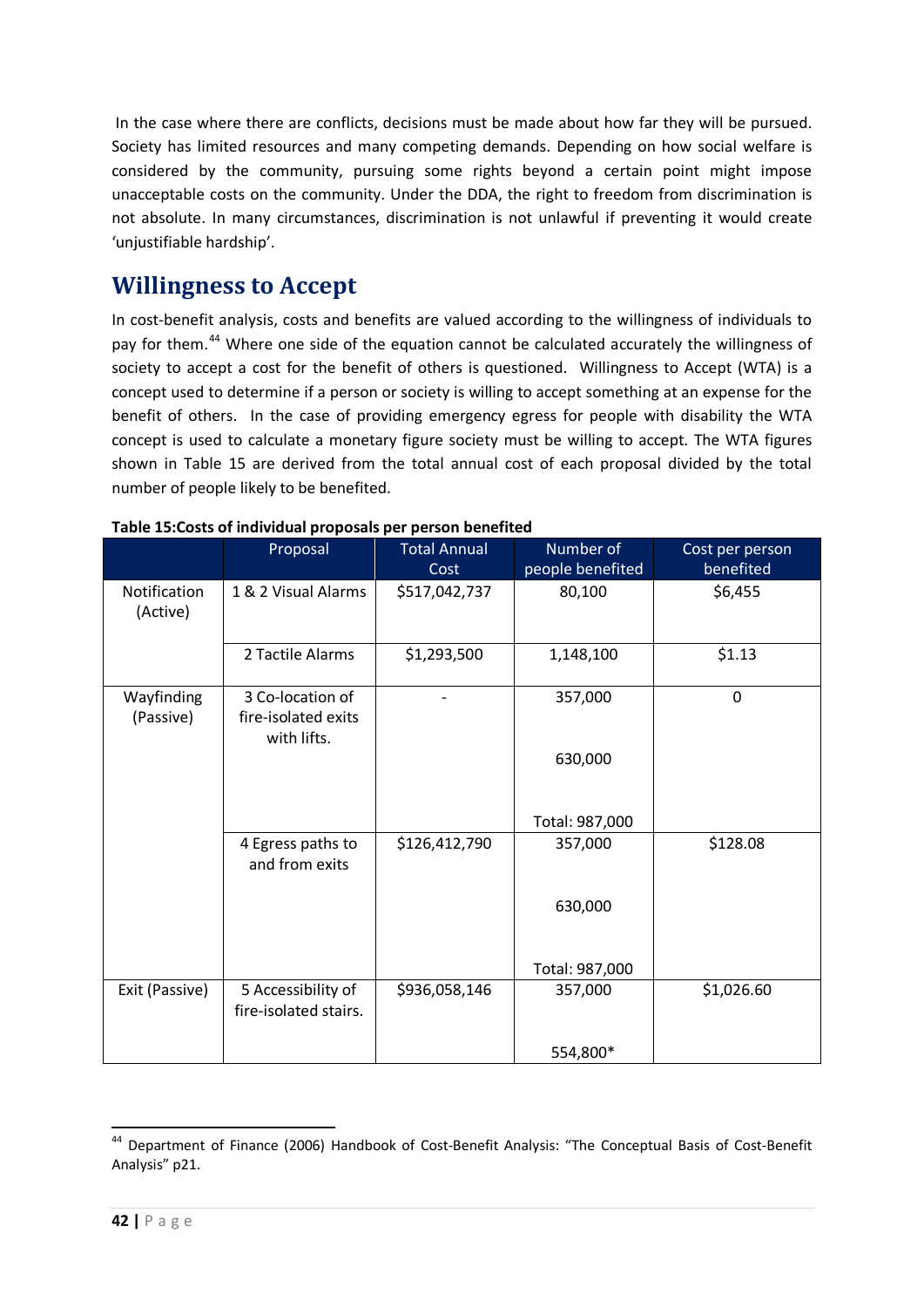#### *The Consultation RIS asked stakeholders whether they felt that the proposals were reasonable adjustments to reduce the current disability discrimination occurring in new buildings.*

The question was left unanswered by the majority of stakeholders; however, of those who provided a response, the majority (eight stakeholders) believed that the proposals were reasonable adjustments to the regulations to reduce the current disability discrimination occurring in new buildings.

## <span id="page-42-0"></span>**Option 2**

From a life safety perspective, an advantage of this option is that governments and industry could target buildings that may be perceived to be more hazardous for people with disability in an emergency event.

To the extent the problem relates to a lack of practitioner awareness of options to meet the Performance Requirements, a Handbook would go some way to outlining practical methods of compliance, in a similar way to that of the Lifts Used in Evacuation Handbook. The majority of stakeholders agreed the non-regulatory option would not have a significant uptake by industry and will therefore be inefficient in addressing the problem.

This approach would also be an inefficient means to address the extent to which the problem relates to disabled occupants confidence in using buildings and overcoming inequitable outcomes where these occur in building management practice.

# <span id="page-42-1"></span>**Consultation**

Consultation is the cornerstone of the ABCB's commitment to create a contemporary and relevant construction code that delivers good societal outcomes for health, safety, amenity and sustainability in the built environment. This must be achieved in the context of good regulatory practice that evaluates the costs and benefits to society, as per the objectives of the ABCB's Inter-Government Agreement. The ABCB recognises the value of engaging constructively with the community and industry in order to achieve this.

The *Directions Report on Egress for All Occupants* was released by the ABCB for the purposes of public consultation in considering the proposals in October 2013.

The report provided background to the issues associated with disability egress and responses were generally supportive of the proposals to assist occupants with vision and dexterity impairment and were important steps to codifying the obligations under the DDA the Directions Report also discussed use of refuges as a means of affording protection to occupants with mobility impairment. Refuges are protected areas within buildings designed to afford protection for occupants. While construction is technically achievable, they are reliant on trained personnel to effect ultimate evacuation and feedback on the report suggested questions remain over user attitudes and therefore their effectiveness as most respondents expressed a strong preference for lifts, as refuges were considered a less equitable solution.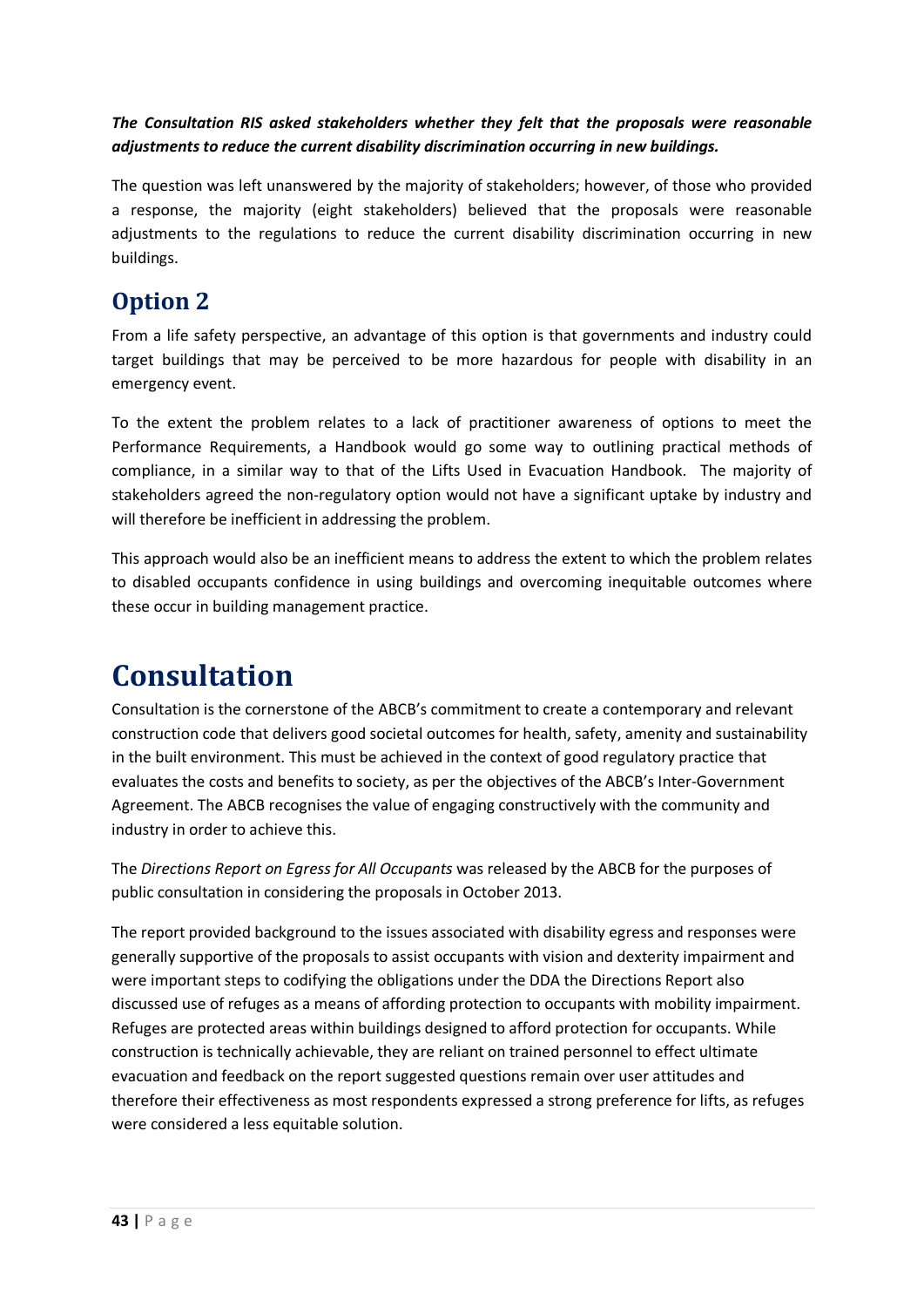The Emergency Egress Consultation RIS was released by the ABCB in September 2014 for the purposes of seeking further feedback on the problem and the likely impacts of the options.

Comments were received from twenty three stakeholders in response to the Consultation RIS. These stakeholders were:

- 1. Australian Door Hardware Asscoation (ADHA)
- 2. ASSA ABLOY
- 3. Australian Institute of Architects (AIA)
- 4. Eric Martin and Associates
- 5. Association of Consultants in Access Australia (ACAA)
- 6. Francesca Davenport
- 7. Fire Protection Association (FPA)
- 8. Housing Industry Association (HIA)
- 9. John Deshon
- 10. Jim Hill
- 11. John McPherson
- 12. Kingsley Lunt
- 13. Lawrence Reddaway
- 14. Lee Wilson
- 15. Metropolitan Fire Brigade (MFB)
- 16. Miles Harrison
- 17. National Disability Services (NDS)
- 18. New South Wales Building Adminstration
- 19. Property Council of Australia
- 20. Robert Knott
- 21. Ross Murphey
- 22. Richard Smith
- 23. Vision Australia

### **Door Hardware Industry**

The Australian Door Hardware Association (ADHA) and ASSA ABLOY provided comments in relation to Proposal 5 and specifically the change in stringency for opening forces for doors that form part of a fire-isolated exit. The door hardware industry believes that the proposed reduction in maximum allowable opening force from 110N to 20N will limit the effectiveness of the self-latching device and may increase risk of fire spreading through partly open doorways.

## **Disability Advocate Groups**

#### **Association of Consultants in Access Australia**

The Association of Consultants in Access Australia (ACAA) supports the adoption of Option 1 although expresses disappointment in the direction that was taken in framing the RIS.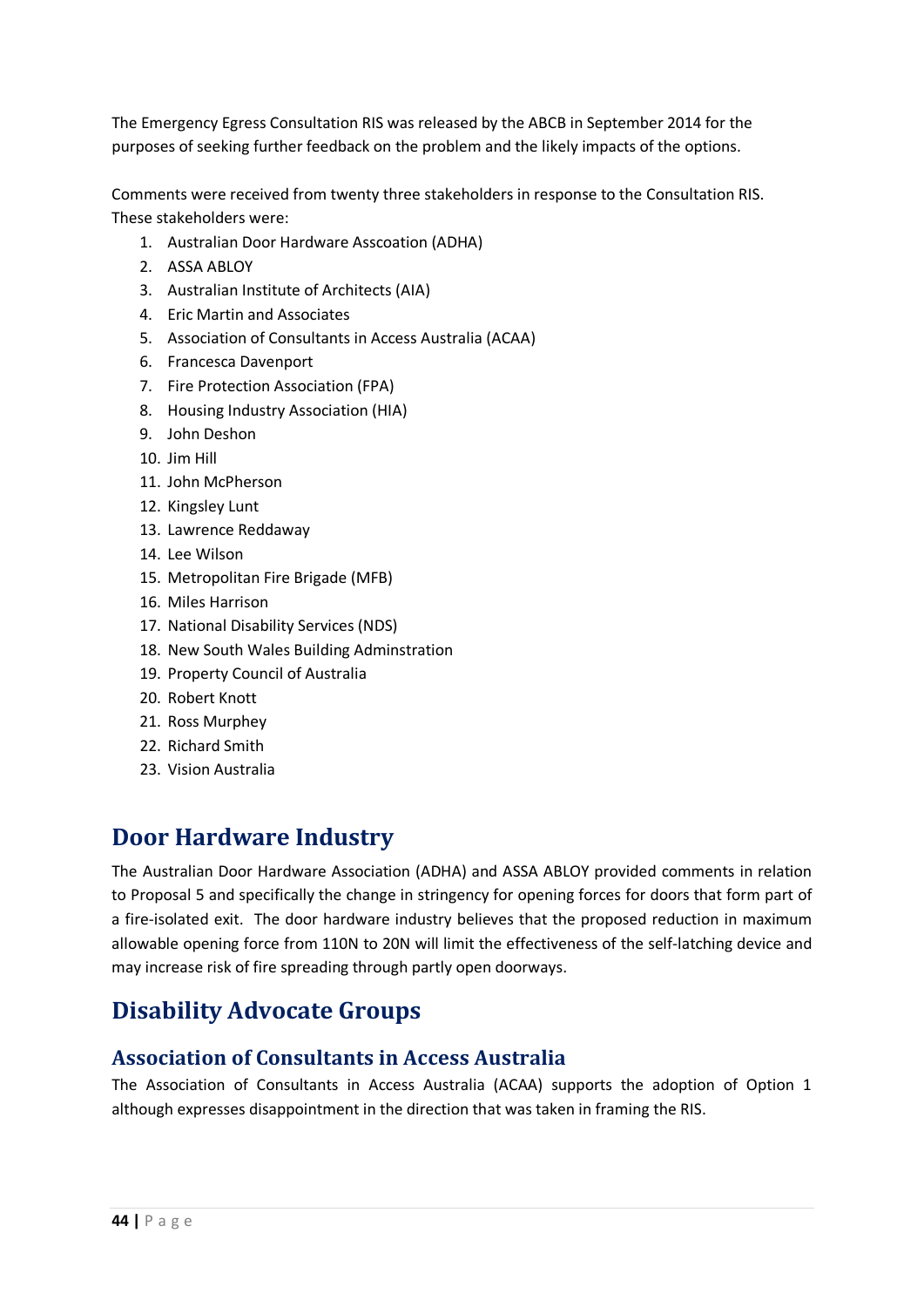ACAA are particularly disappointed in the avoidance of analysing mandating the use of lifts for emergency evacuations and believes that the mobility impaired population are the most at risk of harm and the least able to evacuate in an emergency.

ACAA suggests that the use of lifts for people with disability are becoming more noticeable overseas and by leaving the technical measures for lifts as non-regulatory will put Australian developers and building managers behind international trends.

ACAA supports the proposal to require visual alarms where automatic smoke detection and alarm systems are installed, although propose that visual alarms should be installed in any area of the building where a person with hearing impairment could be alone.

ACAA provided further evidence to support the effectiveness of tactile alarms. The Victorian study, conducted in 1991, found that tactile alarms woke 95% of deaf adults and between 77% and 100% of deaf children in different age groups.

ACAA supports Proposal 2 for Class 1b, Class 3 and Class 9c buildings.

ACAA believes Proposal 3 will assist persons with vision impairments, particularly in Class 3 buildings where a person may not be familiar with the building.

ACAA supports the intent of Proposal 4 but urges the clarification of its implementation before mandating.

Particular concerns of ACAA include:

- 1. The scope of the proposal and whether it includes upper storey waiting spaces or refuge areas.
- 2. The need for the proposal to extend AS 1428.1 to accessible way finding .

ACAA believes Proposal 5 needs broader debate and consideration, including comparative analysis to lift costing and viability before implementation.

Particular concerns of Proposal 5 are:

- 4. How do the TGSI's impact landing sizes where a doorway opens into a fire stair. ACAA notes that the gap under the fire door would need to be 7mm and 10mm where the door swings over the TGSI's.
- 5. The effectiveness of luminance contrast with the TGSI treatment where large numbers of people are evacuating.
- 6. The practicality of imposing a requirement to achieve door opening forces within a pressurised stairwell without some requirement to improve the fire door assembly. ACAA believes that changing the requirements for fire door assemblies would need further research and extensive testing to determine what door forces can be achieved.

ACAA concludes that the ABCB should continue to research egress strategies and options nationally and internationally and re-issue a position paper in a few years based on the latest trends that include a more comprehensive set of proposals.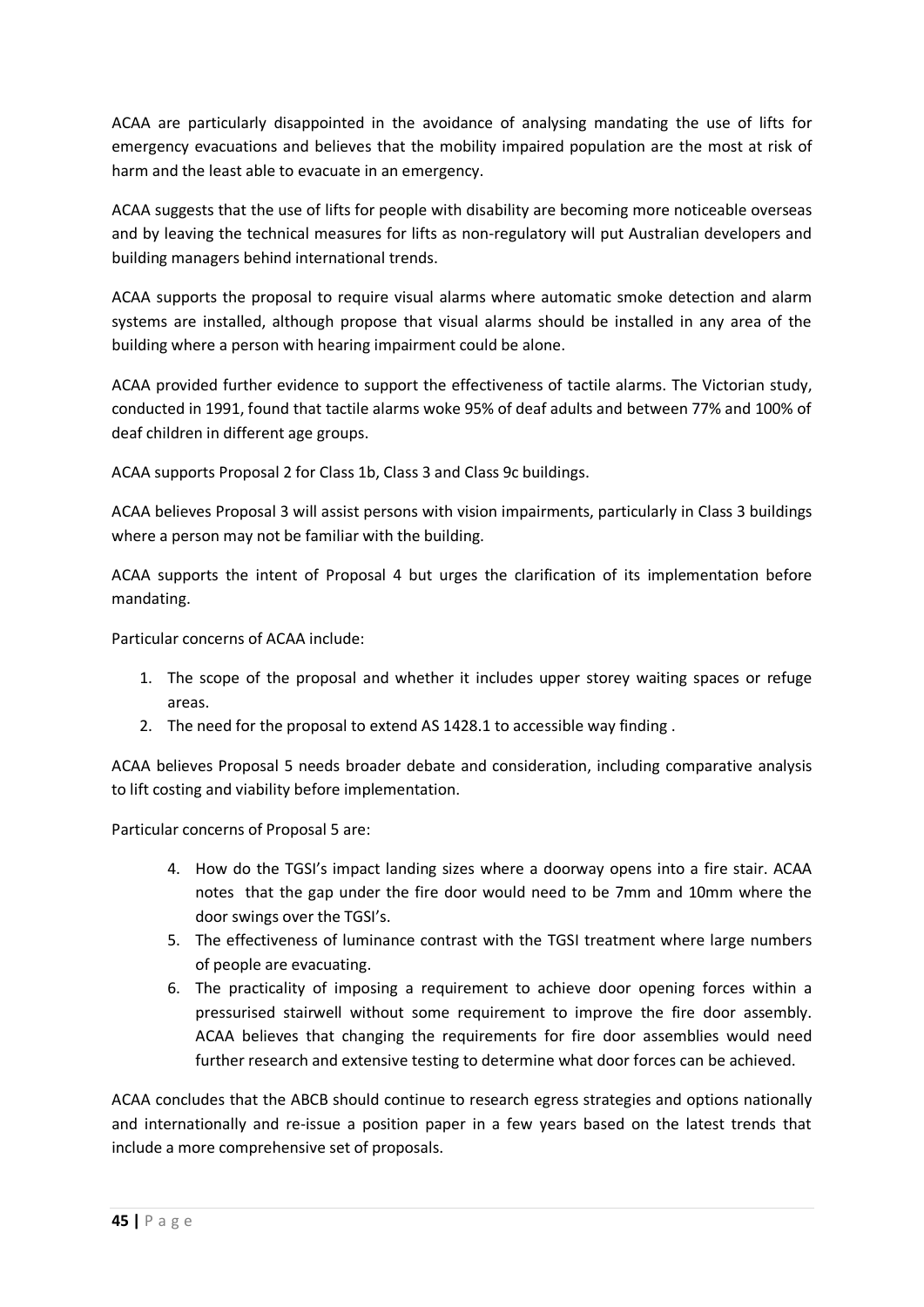### **National Disability Services (NDS)**

The National Disability Services (NDS) supports the stated objectives in the RIS and acknowledges that to achieve these objectives some difficult judgements need to be made about what are reasonable costs and reasonable benefits. NDS believes a nuanced approach to the RIS options is required.

NDS considers that the RIS presents two extreme alternatives and proposes a middle ground option may be more appropriate.

They consider that Option 1 would universally improve egress in new buildings for people with disability and reduce inequity and related indignity. For some people, however, NDS suggest it would not fully eliminate barriers that are better dealt with by access to lifts, while also imposing significant costs.

Alternatively NDS considers that while Option 2 would provide low cost practical advice to the building industry about how to make emergency egress provisions more inclusive of people with disability, compliance would be discretionary and investment would likely be targeted rather than universal.

NDS proposes that the ABCB should consider options in the middle of the continuum, which takes the cost outlay into consideration as well as mandating some improvements to egress to allow more independence for people with disability.

NDS considers the proposal to require co-location of stairways with lifts does not impose significant cost on industry and supports mandating the proposal within the NCC. NDS believes this proposal will result in a universal improvement for people with disability or anyone who may struggle with wayfinding in an emergency.

NDS notes that the proposal to improve accessibility of fire-isolated exits currently makes up the majority of the overall predicted costs. NDS believes that this proposal needs to be considered alongside decisions about improving the use of lifts by people with disability in emergencies.

NDS suggests that costs may be reduced by limiting the types of buildings to which particular regulations apply. For example, the requirement for accessible paths to and from an exit they propose should apply only to buildings that are otherwise accessible.

NDS also proposes that the application of visual and tactile alarms could depend on the building's function. NDS believes it is important to require workplaces and public spaces to have visual alarms. In contrast, the requirement to install visual and tactile alarms in other buildings should depend on the intended use and level of risk.

NDS encourages the ABCB to revise the RIS options to reflect a middle ground that improves the future infrastructure for everyone but does not pose a prohibitive cost.

### **Vision Australia**

Vision Australia supports the adoption of Option 1 and believes that it is important that people who are blind or have low vision are provided with maximum certainty, consistency and predictability in emergency egress situations. They suggest this is only achieved if the proposals become a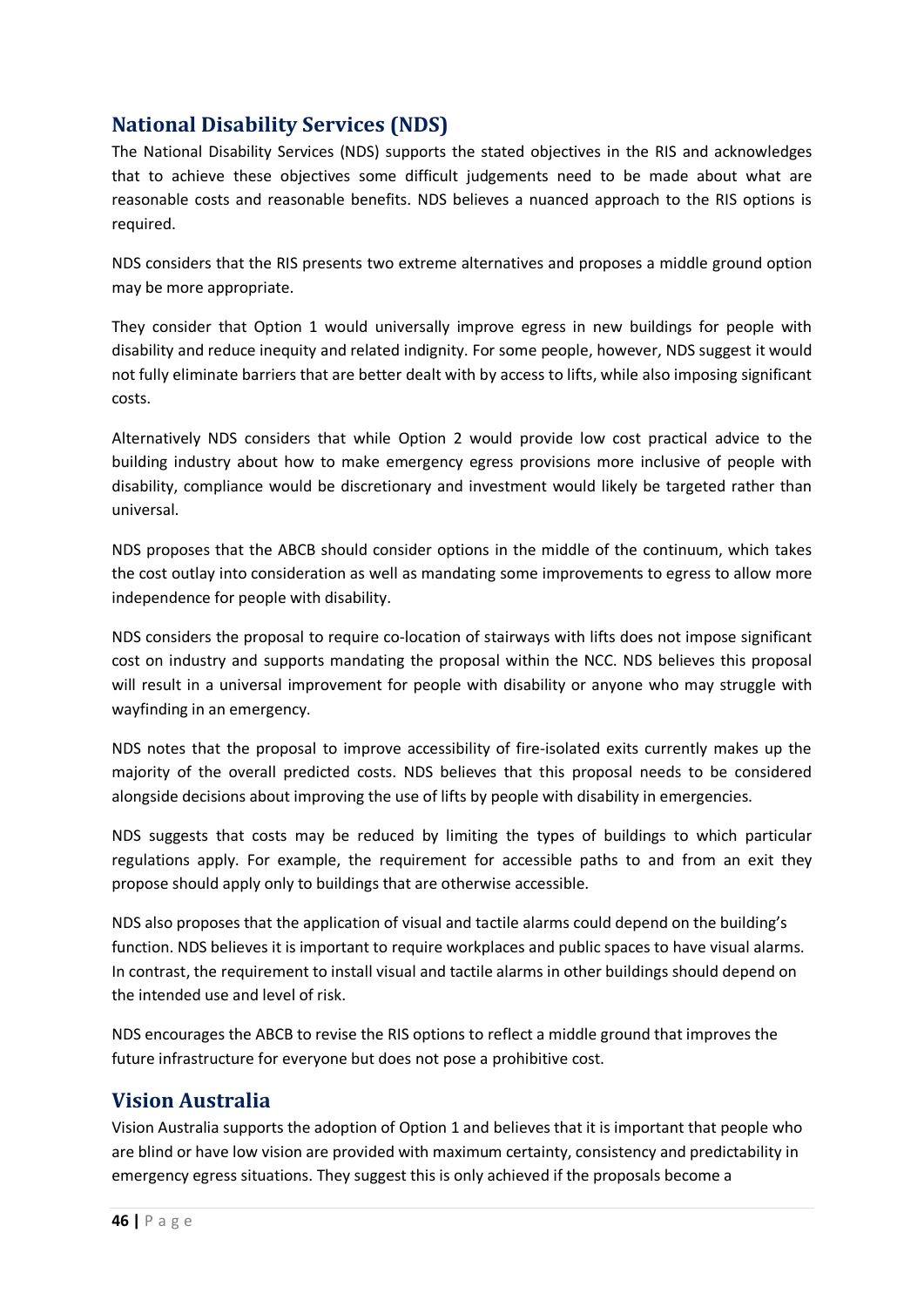mandatory part of building design in Australia, rather than being reliant on a voluntary guideline that may or may not be followed.

Vison Australia feels there is greater potential for risk to personal safety during building egress in view of the current inadequate emergency egress procedures. They believe this level of risk is heightened given that building systems are becoming more complex and security appears to be increasing as the result of terrorist activity. They consider that the implementation of enhanced emergency egress features is therefore timely and necessary.

Vision Australia supports the mandatory installation of pillow shakers and other tactile alarms on the grounds of being an important step forward in providing dignified, independent and safe emergency egress for the visually and hearing impaired population.

Vision Australia suggests that the consistent and predictable application of way finding devices such as TGSIs, handrails and luminance contrast provides people who are blind or who have low vision with a greater sense of dignity, independence and safety when navigating the built environment. They regard the presence of familiar way finding features to not only be important for safety but also important for maintaining the feeling of having some control over the built environment surrounding.

Vision Australia concludes that it is not possible to put a monetary value on the preservation of human dignity, and the promotion and protection of human rights but suggests that the benefits of the proposals would be significant to occupants with disability.

# **Industry Organisations**

### **Australian Institute of Architects (AIA)**

The Australian Institute of Architects Access Working Group (AIA) supports Option 1. The Institute believes there is little evidence to suggest that publication of a non-regulatory handbook would achieve the desired results and maintaining the status quo would not provide a solution to the identified problem.

AIA considers the percentage cost increase per building to be small, noting that the impacts of the proposals have greater impact to smaller buildings. They suggest that inclusion of the percentage increase would allow meaningful discussion of the statement "the proposals have the potential to impose large costs on the community".

AIA notes that the RLB assumption that currently designed handrails do not include for the handrail to either turn through 180<sup>o</sup> or return fully to the end post of wall face is incorrect and suggests that the cost estimates should be revised to reflect this requirement as being current industry practice.

### **Housing Industry Association (HIA)**

HIA is generally very negative towards the RIS and suggests that the document lacks objectivity and fails to provide comprehensive information on the potential costs and benefits to allow a comparison across the three options.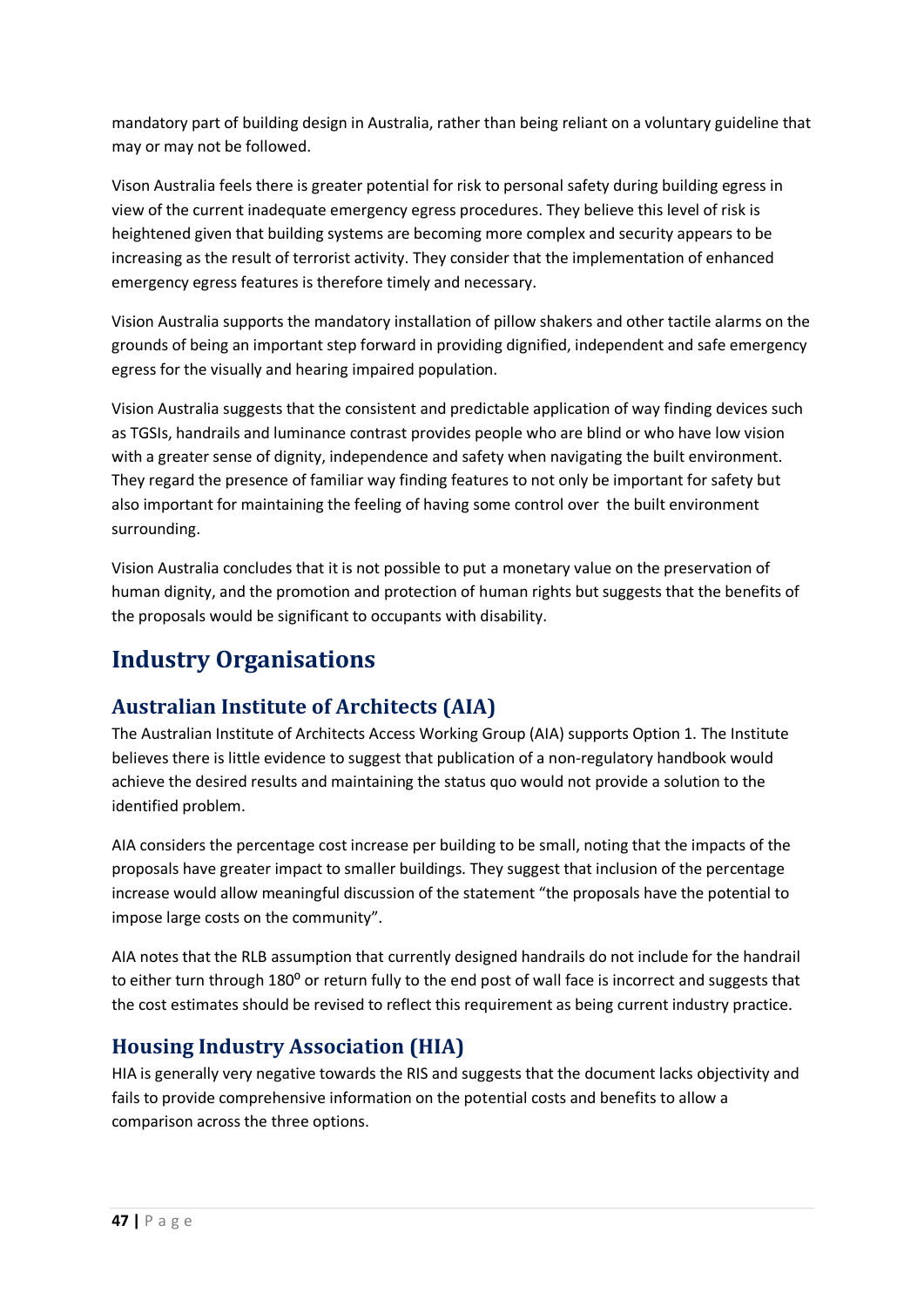HIA considers that the RIS attempts to address a very complex issue by providing a number of practical solutions but in doing so makes no real evaluation of their worth to improve life safety or dignity of egress.

HIA is overall concerned with the approach of the RIS and the questions asked in relation to the evidence of a problem. They consider that there is currently insufficient evidence of a problem that requires additional regulation.

HIA believes that the cost/benefit analysis section fails to satisfy its intended purpose by not quantifying the potential benefits of the proposals. They suggest that the proposals should be individually considered rather than collectively and feel that it is inappropriate to combine the costs.

In relation to Proposal 1 HIA believes it is reasonable to suggest that a person with a hearing impairment in a public space will also be able to gain visual cues from fire wardens and other building occupants in an emergency event.

HIA considers that Proposal 2 should be individually considered due to its limited scope.

In relation to Proposal 3, HIA believes that the costs set out in the RIS do not take account of any potential lost leasable floor area or the alternate additional floor area required to design fire isolated exits within 6 metres of accessible lifts.

In relation to Proposal 4, HIA believes the justification regarding a path of travel in the event of an emergency applies equally to all occupants. They suggest this change does not relate to the exit which may still be a non-isolated stair and therefore still requires a person with disability to receive assistance.

In relation to Proposal 5, HIA notes that this proposal involves the most significant costs to building owners, with a potential \$7.56 billion over 10 years incurred across all building types. HIA considers that the evidence to demonstrate the current risks to egress or dignity from the current design of fire isolated stairs has not been provided. For persons with a significant mobility impairment (i.e. wheelchair bound), these adjustments will make very little if any difference to the manner of egress.

HIA also notes that the RIS does not consider existing buildings and believes it is inappropriate to ignore the costs associated with alternations and additions over the 10 year time period for the cost benefit analysis.

### **Fire Protection Association (FPA)**

The Fire Protection Association Australia (FPA Australia) supports Option 1 in part. FPA Australia notes that Proposal 5 poses some of the most significant costs and considers that the costs outweigh the benefit and therefore suggests rather than making a change to the NCC, to incorporate this information in a handbook.

FPA Australia supports the use of visual and tactile alarms in accessible SOUs of Class 3 buildings and the installation of visual and tactile alarms in all bedrooms of Class 1b buildings. FPA Australia believes to achieve the required goal of providing emergency egress warning to all individuals, this is a necessary cost.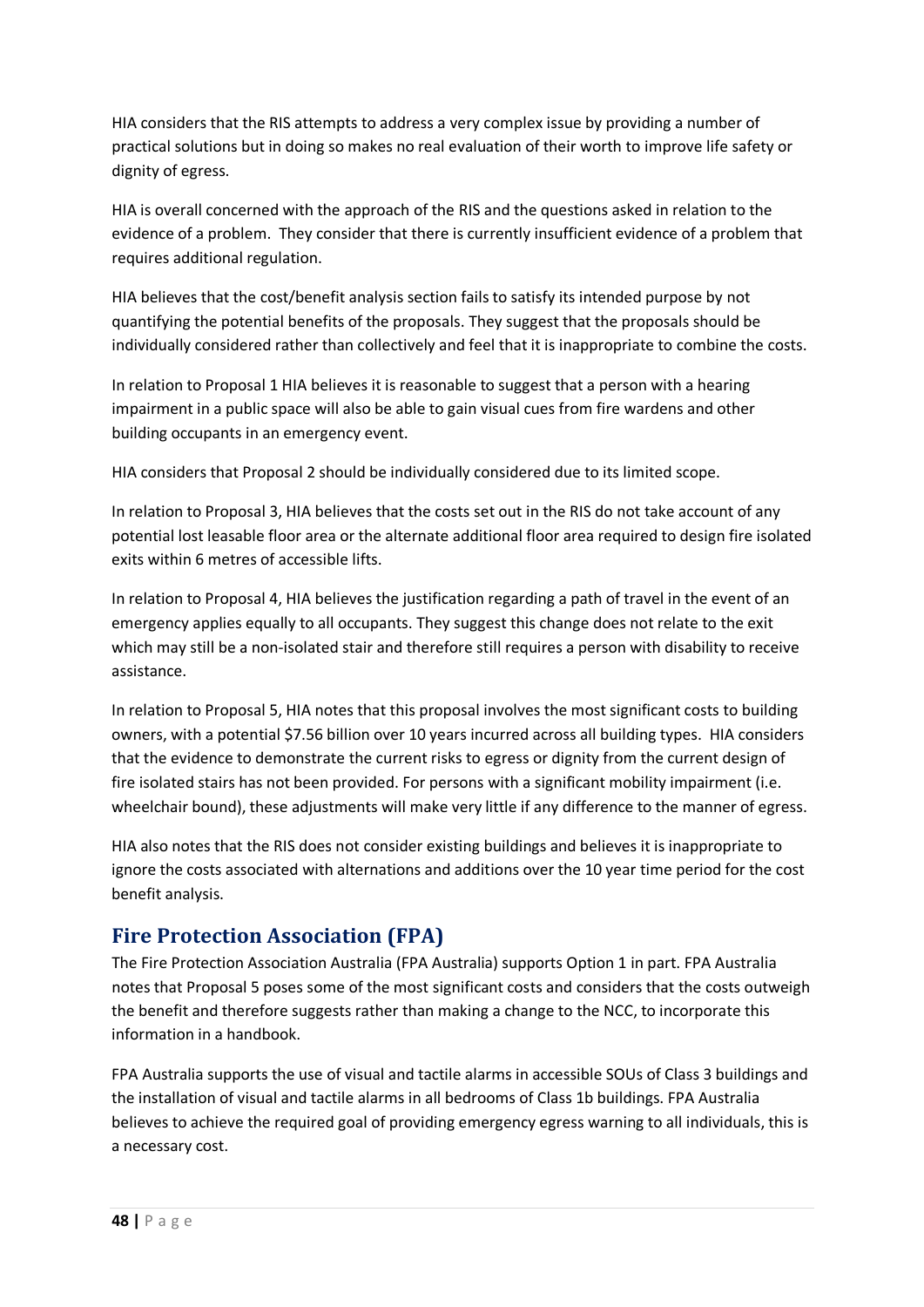FPA Australia considers Proposals 3 and 4 to be worthwhile changes at minimal costs and supports further consideration of these proposals.

FPA Australia concludes that while the proposals are aimed at assisting people with disability they believe the proposals will assist all people and not solely people with disability. FPA Australia also believes that the installation of automatic fire suppression would greatly assist in providing all occupants with sufficient time to evacuate a building in the event of an emergency and suggest that the ABCB investigate this further.

## **Government Agencies**

#### **New South Wales Building Administration**

New South Wales (NSW) building administration supports in principle proposals that reduce discrimination which can enhance the dignity and equitability of persons with a disability. They concur that any proposal must be balanced with a clear understanding of the impacts to the community and industry of implementing those measures from a cost-benefit analysis perspective.

NSW Building Administration believes before a well informed decision can be made, further information is needed in terms of the benefits provided by the proposals from both a qualitative and quantitative perspective.

### **Victorian Metropolitan Fire Brigade**

The Metropolitan Fire Brigade (MFB) responded to all questions asked in the Consultation RIS and their comments have been included throughout the Final RIS.

MFB supports the adoption of Option 1 in the NCC, however, also believes that adoption of Deemedto-Satisfy building management practices as per AS 37435 should be considered.

MFB supports the inclusion of AS 3745 as it would ensure that such management practices would be maintained and updated on a regular basis and would complement other strategies/requirements for people with disability.

### **Individuals**

Individuals who provided comments on the Consultation RIS consisted of access consultants, people with disability, fire engineers and a building certifier.

Individuals provided a mixed response to the Consultation RIS, however, most were in favour of Option 1. Some individuals were very supportive of the changes and suggested that the proposals did not extend far enough to improve the dignity of people with disability in emergency events, specifically expressing disappointment in lifts not being considered as an alternative option to address the problem.

Other individuals questioned the need for such proposals to be included in regulation and posed philosophical questions about the impacts of the cost on the broader economy and if the costs could be better allocated to other problem areas.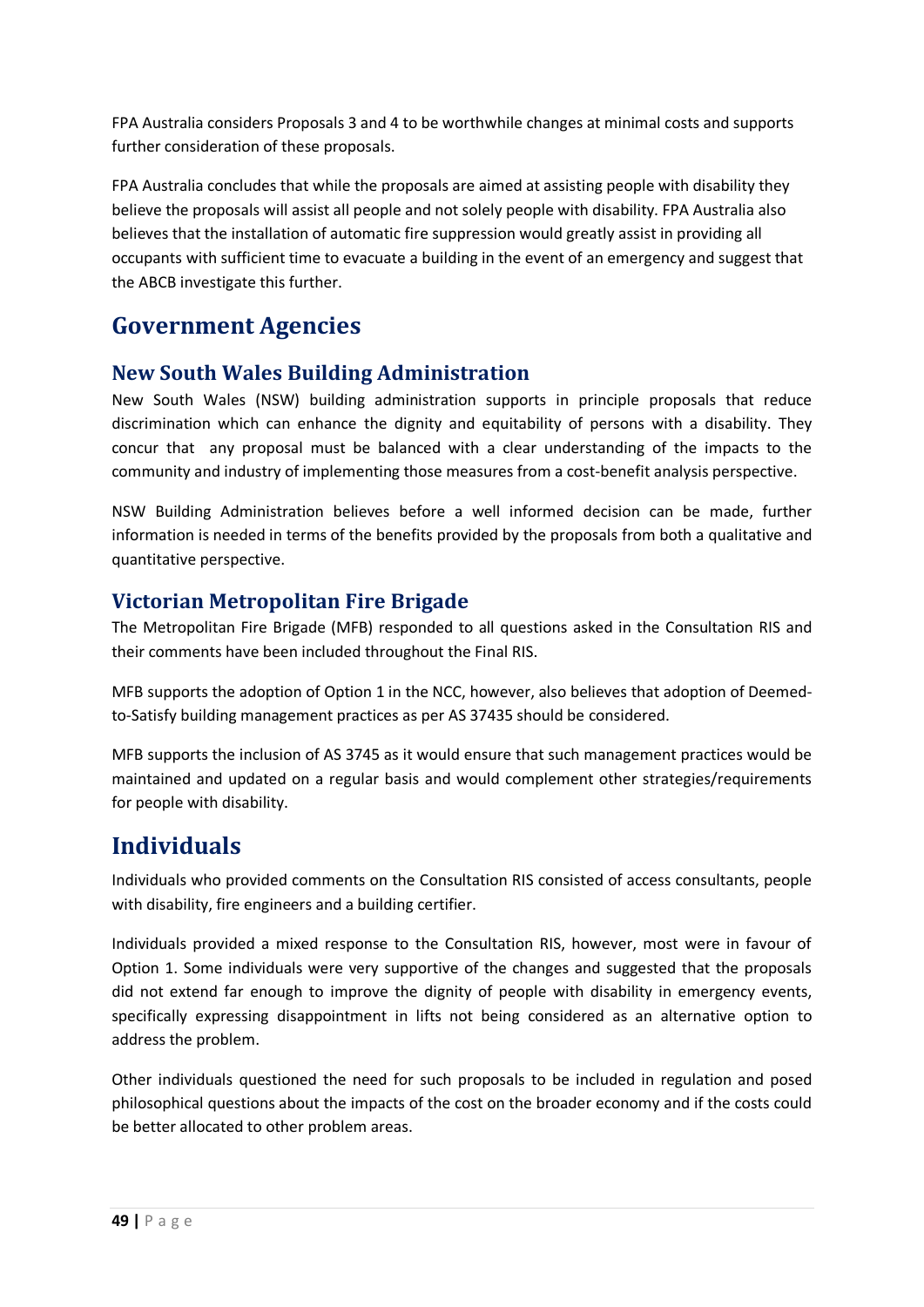# <span id="page-49-0"></span>**Conclusion**

The problem involves a combination of two components: the life safety of occupants with disability and the inability to evacuate buildings independently; and the obligations of building owners and occupiers to ensure as far as practicable, that dignified and equitable access to and within buildings, including its fire safety features, is provided for people with disability.

The extent of the problem is indicated by the historical incidence of emergency events and the extent of discrimination to people with disability that is occurring as a result of providing inadequate emergency egress facilities.

From a life safety perspective, the risk to life is very small. Emergency events are rare in Australia and new buildings are considered generally very safe. In the event of an emergency occurring, either individually or collectively, people respond rationally to the nature of that emergency and assist others where possible. Overall there is a risk to particular occupants in particular situations, but this risk is small. However, for many in the disability community, 'how' things are achieved can be considered as important as 'what' is achieved.

The NCC Performance Requirements require emergency exits and notification systems to be appropriate to the nature and characteristics of occupants including people with disability.

Feedback from consultation suggests that currently, a lack of Deemed-to-Satisfy provisions in the NCC to describe the degree to which this expectation should be met is resulting in:

- industry either formulating on a case by case basis solutions in an attempt to interpret antidiscrimination laws and the level of safety the requirement attempts to satisfy; or
- as justification not to include additional features, leaving the onus for egress as a function of building management practice.

In the view of many stakeholders (including the HRSC), a reliance on management practice alone fails to meet the intent of the DDA with regards to the avoidance of dignitary harm from emergency evacuation situations.

The extent of this problem must then be considered in the context of the practicality and availability of reliable options and their costs. The community is encouraged through disability discrimination legislation to make reasonable adjustments to ensure that discrimination of people with disability is reduced without causing unjustifiable hardship. In recognition of the practical limitations of what can be required through the NCC and the availability of current options prevents other solutions being considered, not all groups within the disability community will be equally benefited.

Five proposals were developed as Deemed-to-Satisfy solutions in collaboration with the disability sector, industry and governments. The purpose of this RIS was to test the cost effectiveness of the proposals and establish if market failure is occurring as a result of absent prescriptive solutions.

The Consultation RIS asked stakeholders whether they believed that the proposals were reasonable adjustments to the regulations to address the current inequity within new buildings. Stakeholders held strong views both in support and opposition of the proposals; however, the majority were in support of the proposals with the exception of Proposal 5.